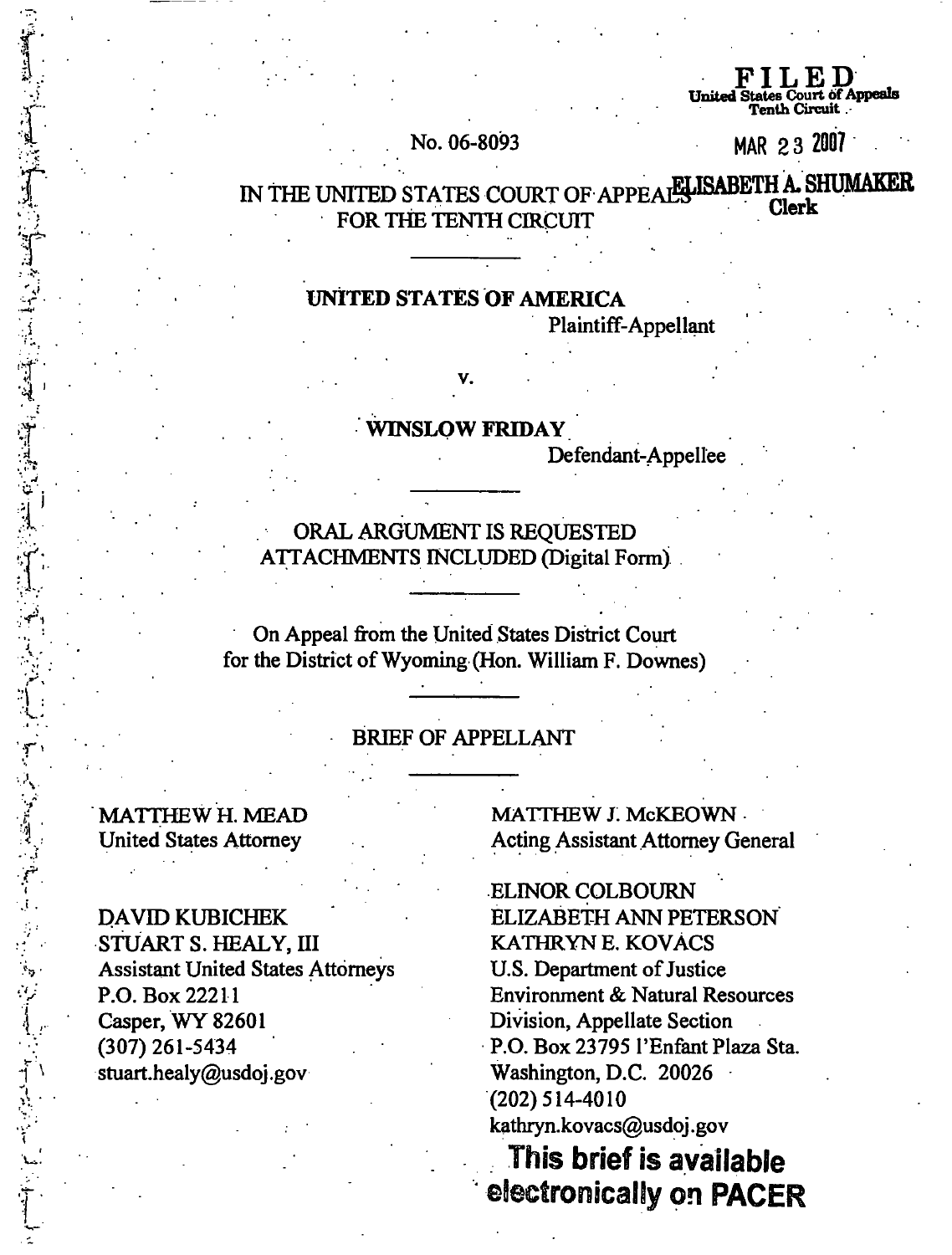# TABLE OF CONTENTS

 $\mathbb{R}^2$ 

| I.  | The Court should review the district court's                                                                                                                                            |
|-----|-----------------------------------------------------------------------------------------------------------------------------------------------------------------------------------------|
| П.  | Friday lacks standing to challenge the application<br>of the Eagle Act's permitting process to him,<br>because he failed to apply for a permit. $\ldots \ldots \ldots \ldots \ldots$ 19 |
| Ш.  | The district court erred in holding that it would<br>have been futile for Friday to apply for a permit.  23                                                                             |
| IV. | The district court erred in holding that the                                                                                                                                            |
|     | The permitting process imposes no substantial<br>A.                                                                                                                                     |

 $\mathbf{i}$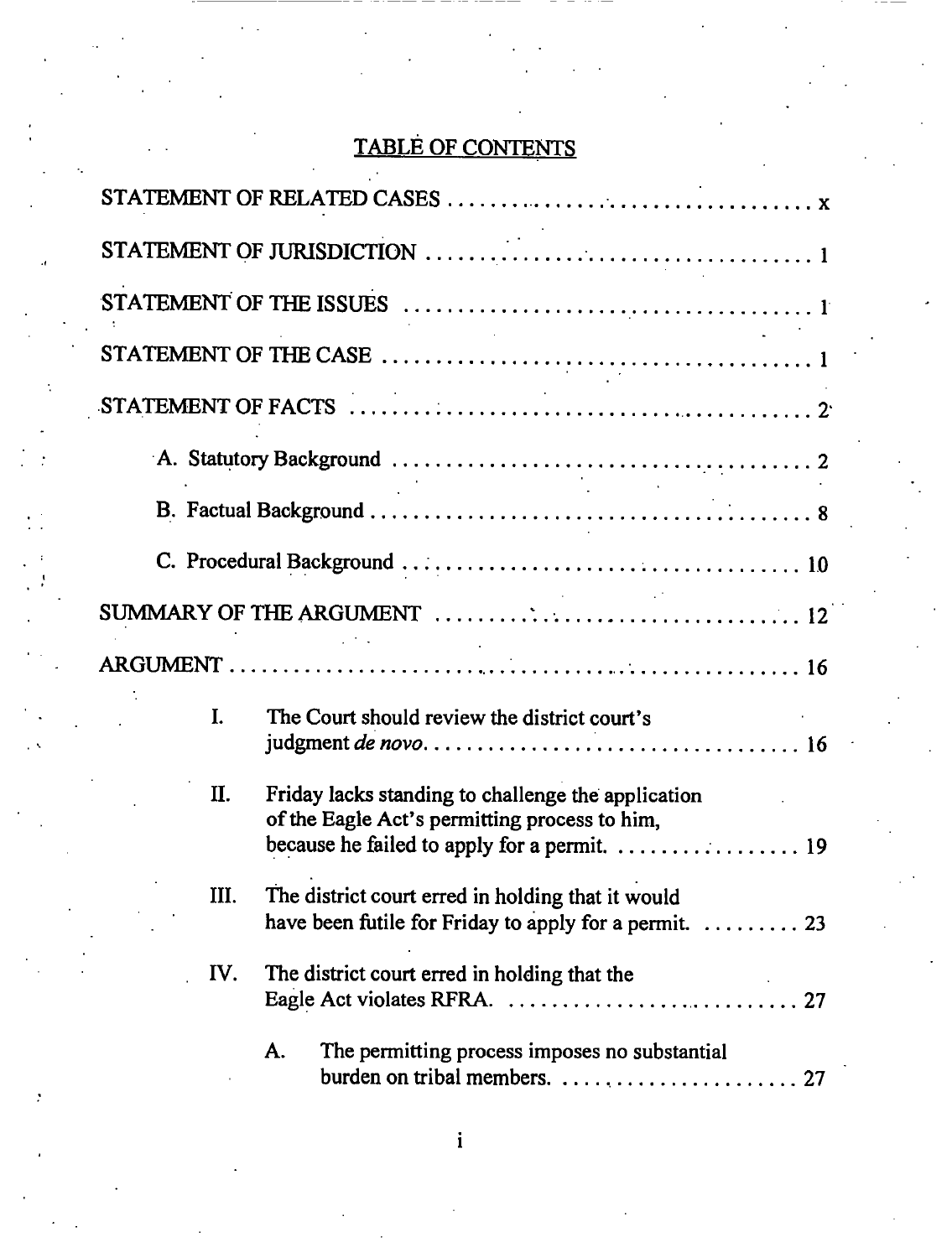| <b>B.</b>                        | The permitting process is the least restrictive<br>means of furthering the government's<br>compelling interests.<br>-29                                 |
|----------------------------------|---------------------------------------------------------------------------------------------------------------------------------------------------------|
|                                  | The district court's reasoning was flawed.  31<br>1.                                                                                                    |
|                                  | 2.<br>The Eagle Act permitting process is,<br>as a matter of law, the least restrictive<br>means of advancing the government's                          |
|                                  | In any event, the record shows that<br>the Eagle Act's permitting process<br>is the least restrictive means of<br>advancing the government's compelling |
|                                  |                                                                                                                                                         |
|                                  | STATEMENT REGARDING ORAL ARGUMENT  49                                                                                                                   |
|                                  | STATUTORY AND REGULATORY ADDENDUM                                                                                                                       |
| <b>DISTRICT COURT OPINION</b>    |                                                                                                                                                         |
| <b>CERTIFICATE OF COMPLIANCE</b> |                                                                                                                                                         |
| <b>CERTIFICATE OF SERVICE</b>    |                                                                                                                                                         |

t

ii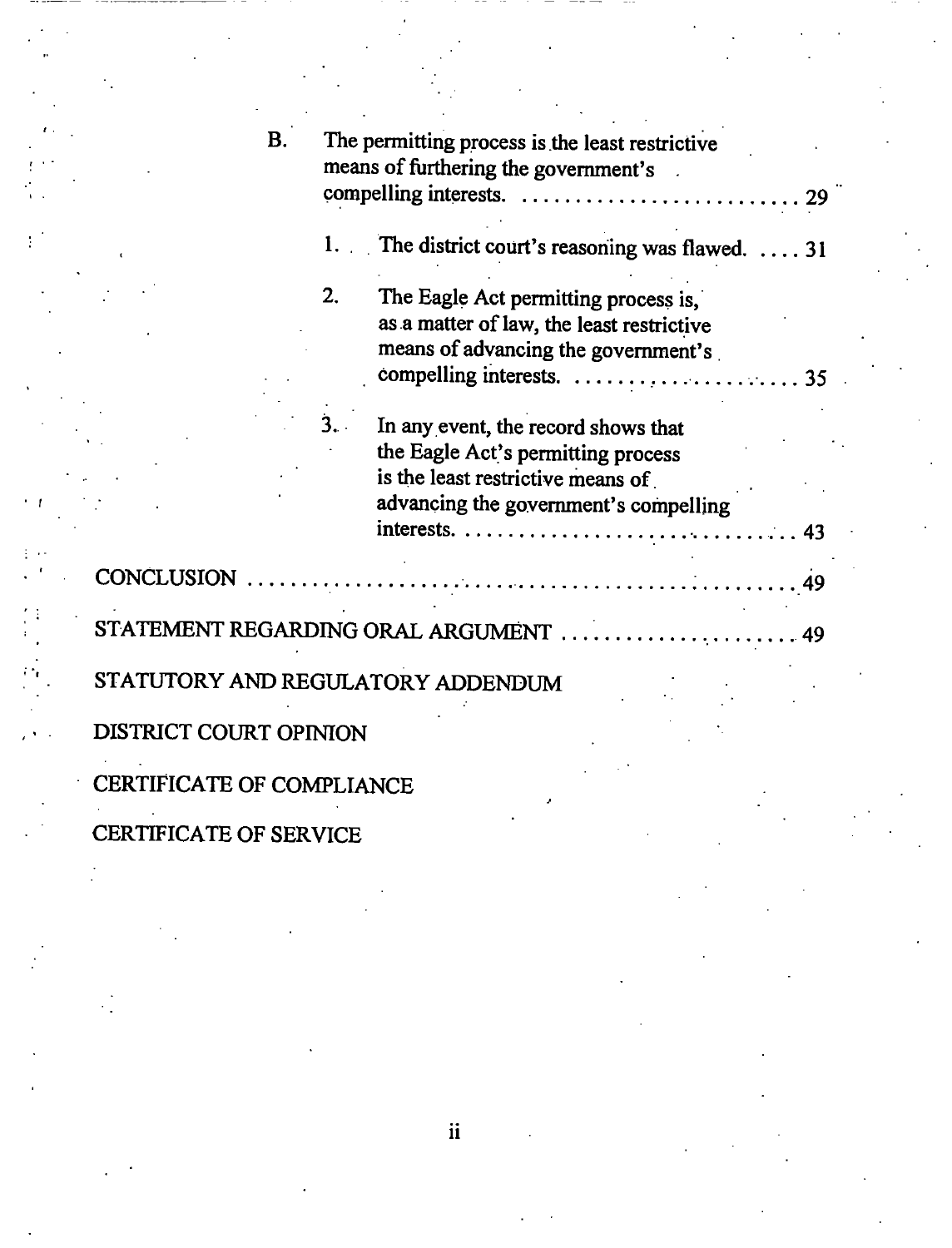## TABLE OF AUTHORITIES

| Page.<br><b>CASES</b>                                                                                                 |
|-----------------------------------------------------------------------------------------------------------------------|
| Adams v. Comm'r of Internal Revenue,                                                                                  |
| American Target Advertising, Inc. v. Giani,                                                                           |
|                                                                                                                       |
|                                                                                                                       |
| Contractors Ass'n of Eastern Pennsylvania, Inc. v. City of Philadelphia,                                              |
|                                                                                                                       |
| Doctor John's, Inc. v. City of Roy, 465 F.3d 1150                                                                     |
| Employment Division, Dept. of Human Resources of Ore. v. Smith,                                                       |
| Engineering Contractors Ass'n of South Florida Inc. v.<br>Metropolitan Dade County, 122 F.3d 895 (11th Cir. 1997)  19 |
| Gibson v. Babbitt, 223 F.3d 1256 (11th Cir. 2000) (per curiam)  26, 40                                                |
| Gonzales v. O Centro Espirita Beneficente Uniao Do Vegetal,                                                           |
| Greater Yellowstone Coalition v. Flowers,                                                                             |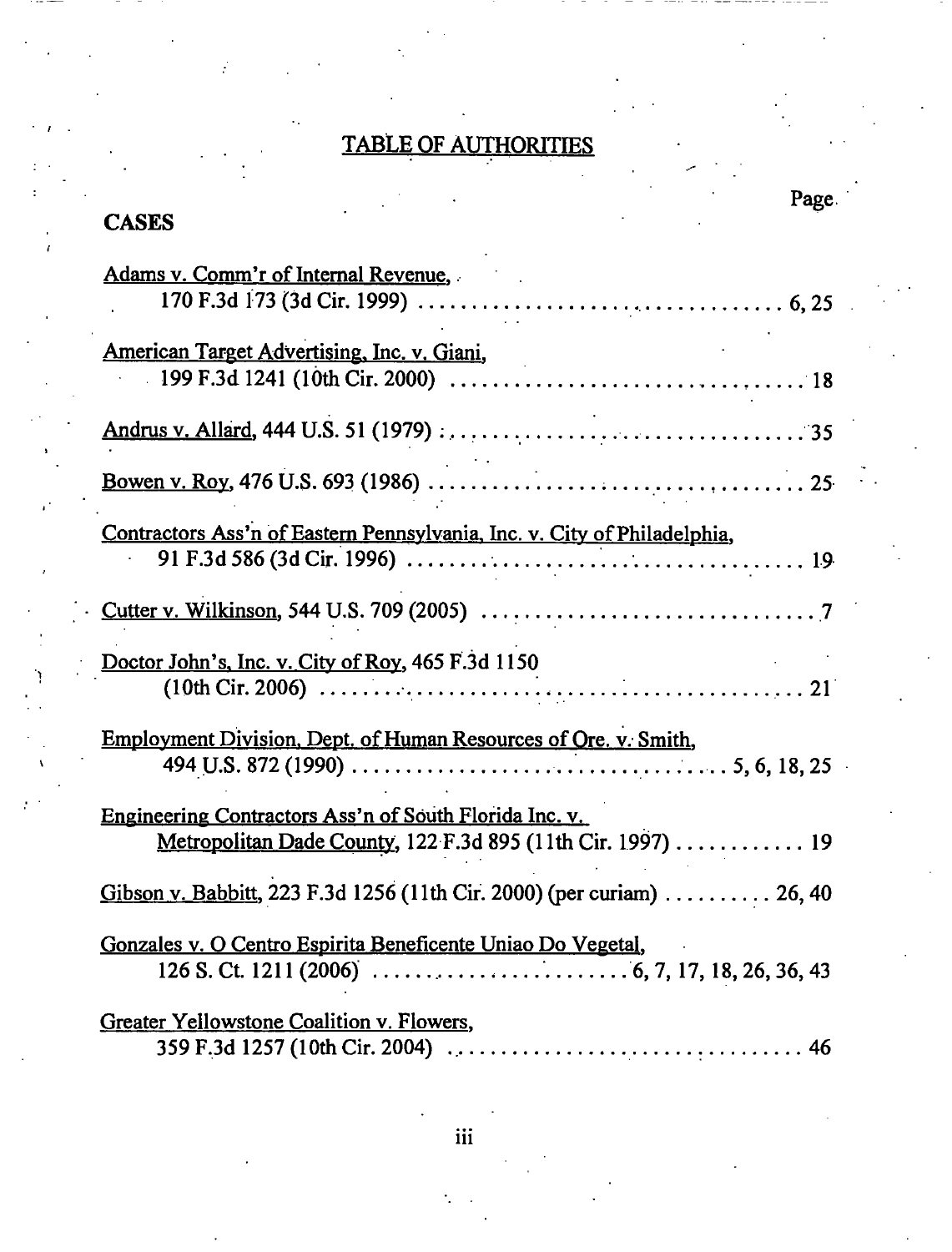| Havasupai Tribe v. United States, 752 F. Supp. 1471 (D. Ariz. 1990)  41                                                                               |
|-------------------------------------------------------------------------------------------------------------------------------------------------------|
|                                                                                                                                                       |
|                                                                                                                                                       |
| Hoevenaar v. Lazaroff, 422 F.3d 366 (6th Cir. 2005)  17                                                                                               |
| In re Hedged Investments Assoc., Inc., 380 F.3d 1292                                                                                                  |
| In re Young, 82 F.3d 1407 (8th Cir. 1996), vacated 521 U.S. 1114 (1997),<br>reinstated 141 F.3d 854 (8th Cir.), cert. denied, 525 U.S. 811 (1998)  17 |
|                                                                                                                                                       |
|                                                                                                                                                       |
| Lujan v. Defenders of Wildlife, 504 U.S. 555 (1992)  19                                                                                               |
| Lyng v. Northwestern Indian Cemetery Protective Ass'n,                                                                                                |
| Madsen v. Boise State University, 976 F.2d 1219                                                                                                       |
|                                                                                                                                                       |
| O Centro Espirita Beneficiente Uniao Do Vegetal v. Ashcroft,<br>342 F.3d 1170 (2003); aff'd 389 F.3d 973 (10 <sup>th</sup> Cir. 2004)                 |
| Poulos v. State of New Hampshire, 345 U.S. 395 (1953)  20, 21, 26                                                                                     |
| Rupert v. U.S. Fish and Wildlife Service, 957 F.2d 32 (1st Cir. 1992)  36, 40                                                                         |

I C

iv

Rupert v. U.S. **Fish** and Wildlife Service, 957 F.2d 32 (lst Cir. 1992) ..... 36, 40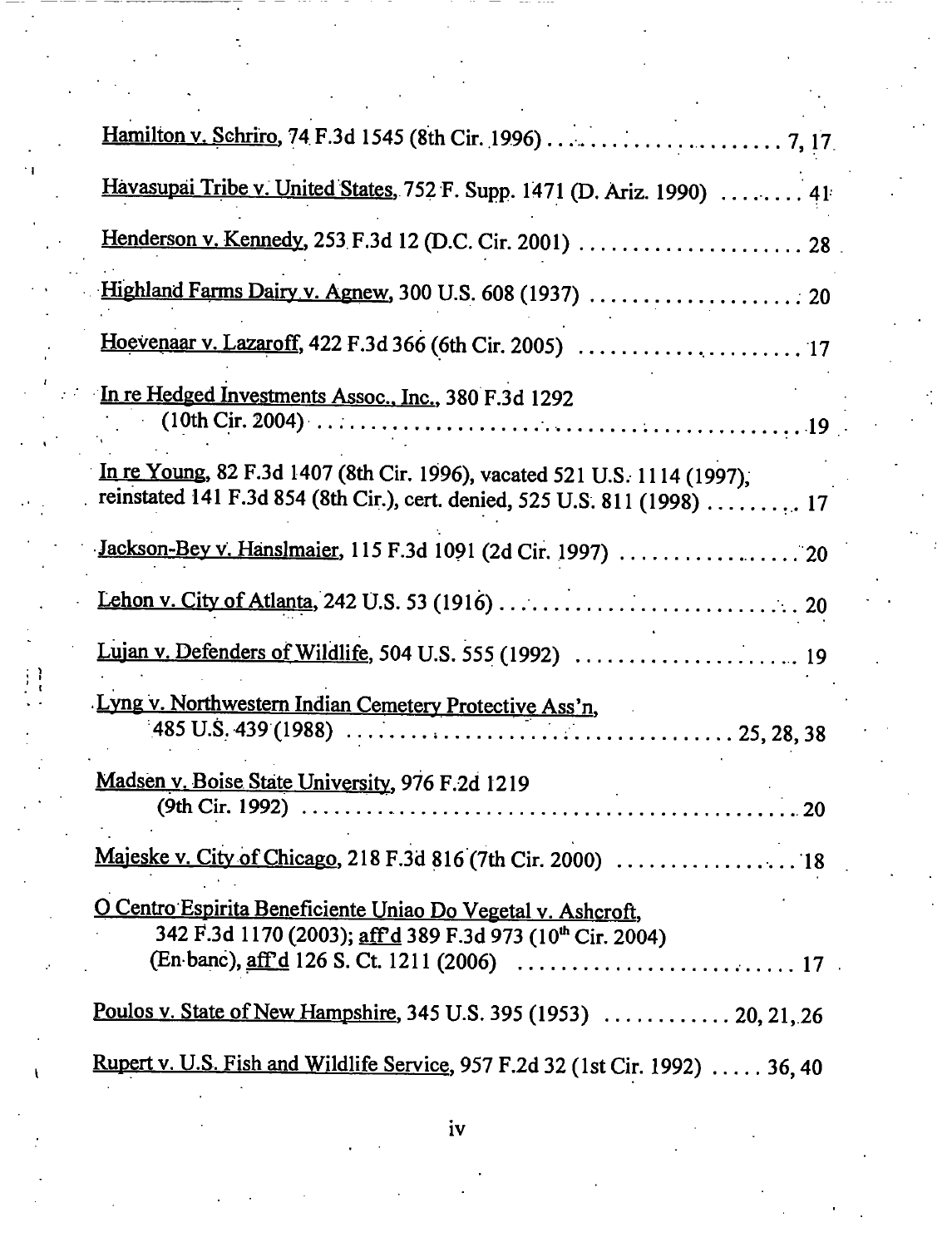| Smith v. University of Washington, 392 F.3d 367 (9th Cir. 2004)  18             |
|---------------------------------------------------------------------------------|
|                                                                                 |
|                                                                                 |
| United States v. Antoine, 318 F.3d 919 (9th Cir. 2003)  36, 39, 43              |
|                                                                                 |
|                                                                                 |
|                                                                                 |
|                                                                                 |
| United States v. Gonzales, 957 F. Supp. 1225 (D. N.M. 1997)  41                 |
|                                                                                 |
| United States v. Hardman, 297 F.3d 1121 (2002) . 17, 21, 22, 29, 35, 41, 42, 43 |
| United States v. Hugs, 109 F.3d 1375 (9th Cir. 1997) 21, 22, 39, 40, 41         |
| United States v. Indianapolis Baptist Temple,                                   |
|                                                                                 |
|                                                                                 |
|                                                                                 |
|                                                                                 |
|                                                                                 |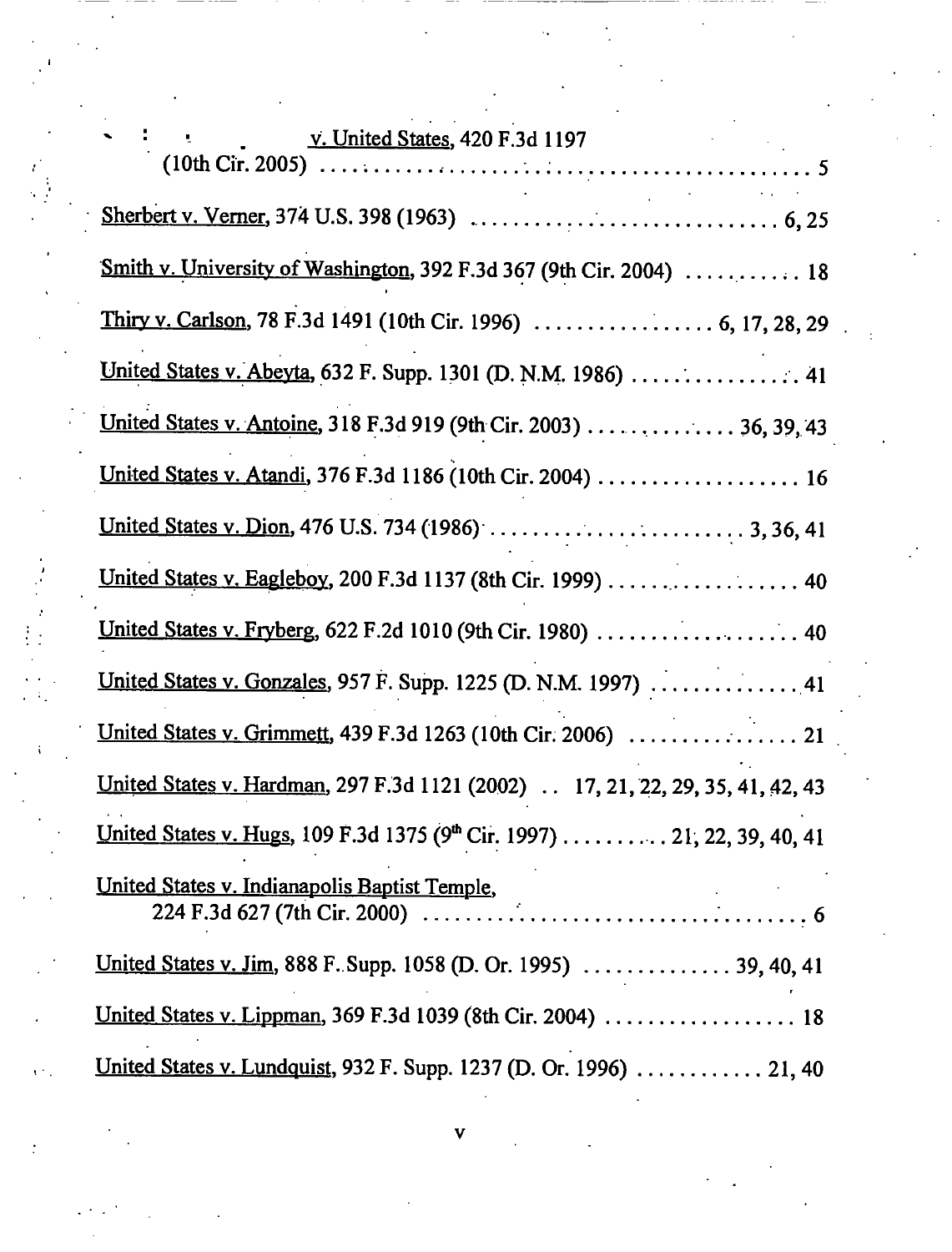| United States v. Meyers, 95 F.3d 1475 (10th Cir. 1996)  17                  |
|-----------------------------------------------------------------------------|
| United States v. Moon Lake Electric Association, Inc.,                      |
| $\frac{1}{2}$ and $\frac{1}{2}$<br>255 F.3d 588 (8th Cir. 2001)  39, 40, 42 |
|                                                                             |
|                                                                             |
| United States v. Secretary of Housing and Urban Development                 |
| United States v. Tawahongva,                                                |
| United States v. Thirty Eight Golden Eagles, 649 F. Supp. 269               |
|                                                                             |
| United States v. Top Sky, 547 F.2d 486 (9th Cir. 1976) (per curiam) 40      |
| United States v. Winddancer, 435 F. Supp. 2d 687                            |
|                                                                             |
| West v. Derby Unified School Dist. No. 260,                                 |
|                                                                             |

0 **t** ,

vi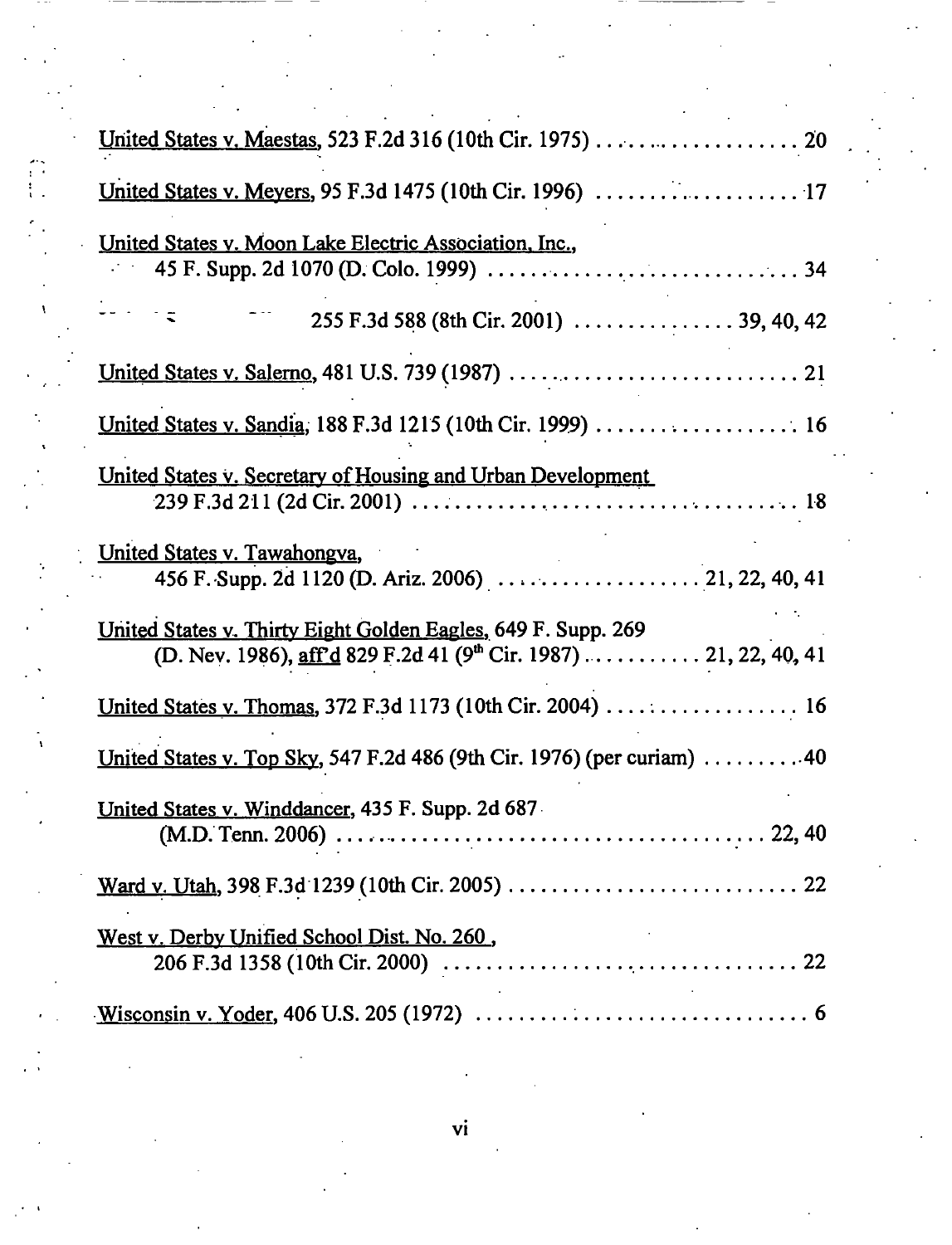| Wyoming Sawmills Inc. v. U.S. Forest Service,  |
|------------------------------------------------|
| STATUTES, LEGISLATIVE HISTORY, and REGULATIONS |
|                                                |
|                                                |
|                                                |
|                                                |
|                                                |
|                                                |
|                                                |
|                                                |
|                                                |
|                                                |
|                                                |
|                                                |
|                                                |
|                                                |
|                                                |
|                                                |

 $\frac{1}{2}$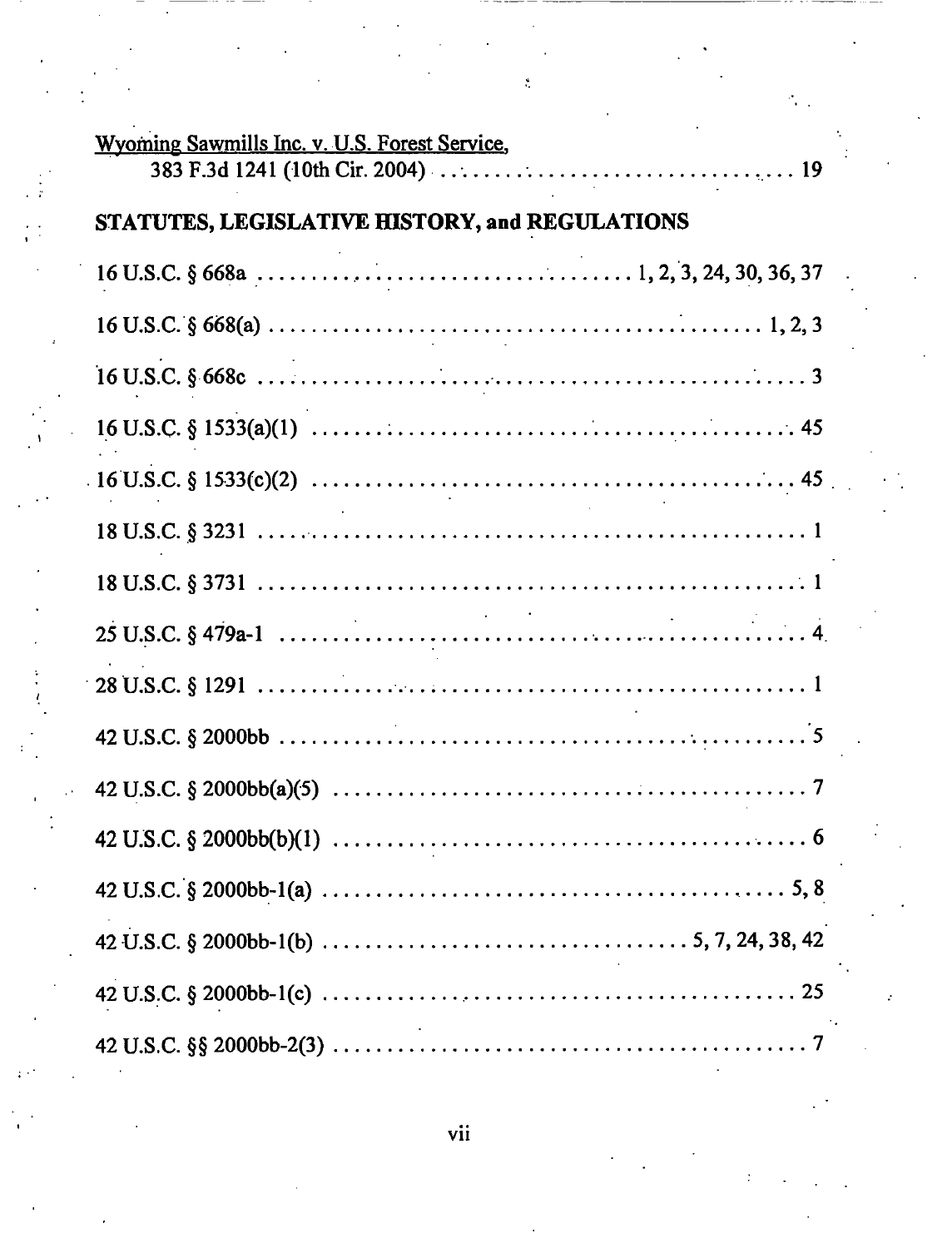| 50 C.F.R. § 22.22(d) $\cdots$ $\cdots$ $\cdots$ $\cdots$ $\cdots$ $\cdots$ $\cdots$ $\cdots$ $\cdots$ $\cdots$                                                                                                                           |
|------------------------------------------------------------------------------------------------------------------------------------------------------------------------------------------------------------------------------------------|
|                                                                                                                                                                                                                                          |
|                                                                                                                                                                                                                                          |
| $\mathcal{F}(\mathcal{F})$ and the set of the set of the set of the set of the set of the set of the set of the set of the set of the set of the set of the set of the set of the set of the set of the set of the set of the set of the |

 $\begin{bmatrix} 1 \\ 1 \\ 1 \end{bmatrix}$ 

 $\frac{1}{\sqrt{2}}$ 

Ţ

l,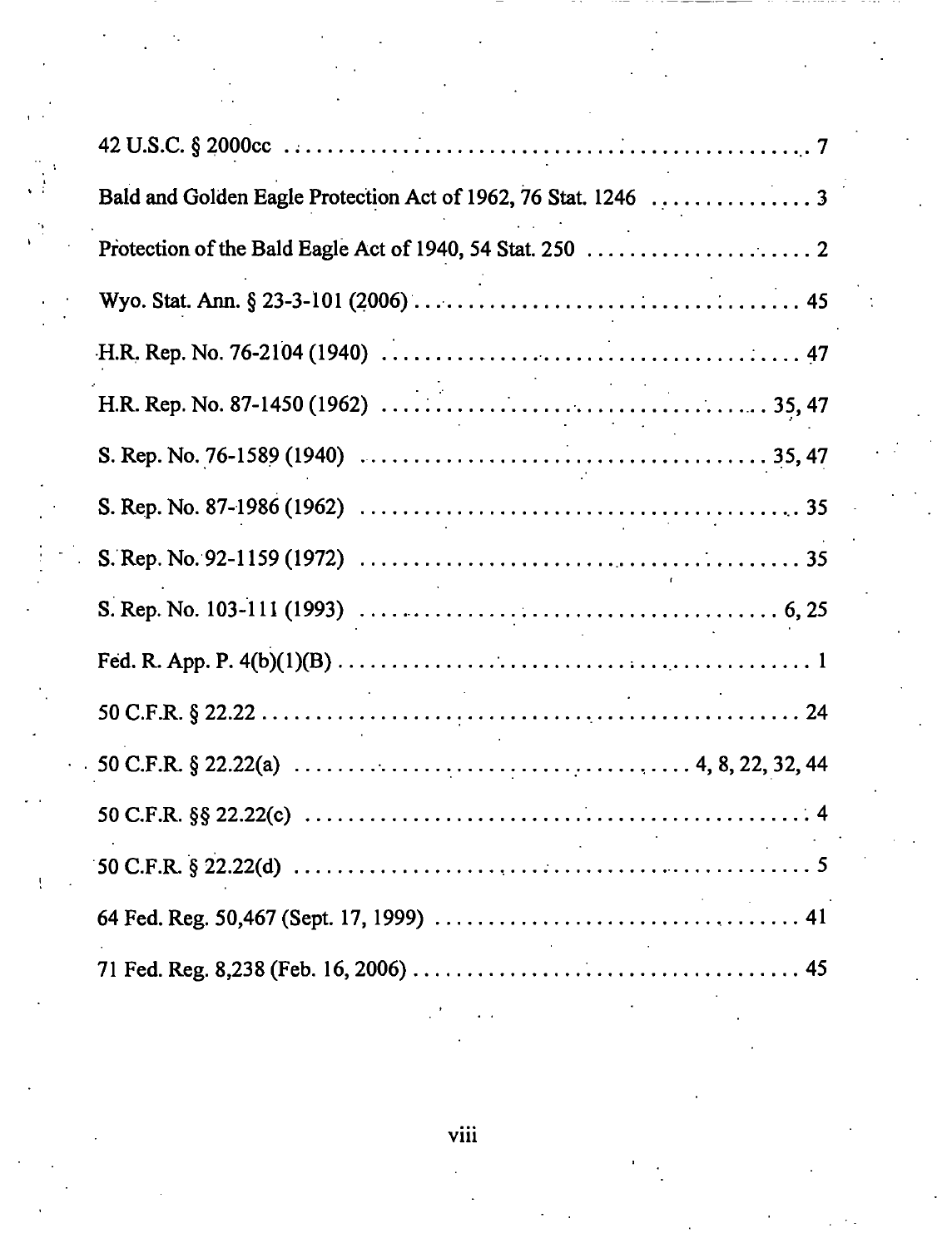### **MISCELLANEOUS**

 $\left\{ \cdot \right\}$ 

A Comprehensive **Wildlife** Conservation Strategy **for Wyoming (Wyoming** Game and **Fish Depai'tment,** July 12, 2005), available at http://gf.state.wy.us/wildlife/CompConvStrategy/index.asp (visited **3/20/07)** " " 45

i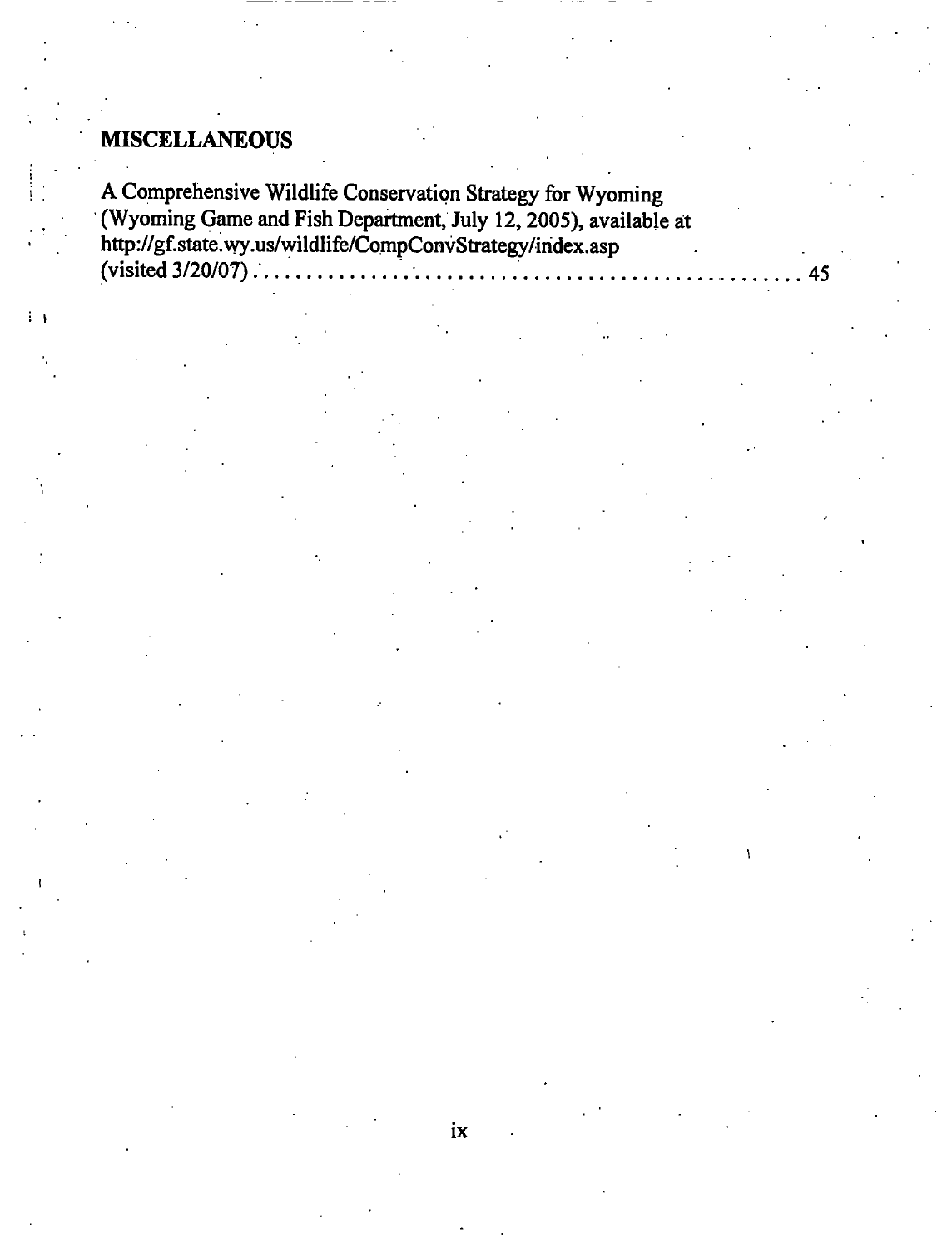## **STATEMENT** OF RELATED CASES

# **Counsel for** the **United States is unaware of** any prior **or related** appeals

# filed in the Tenth Circuit.

**X**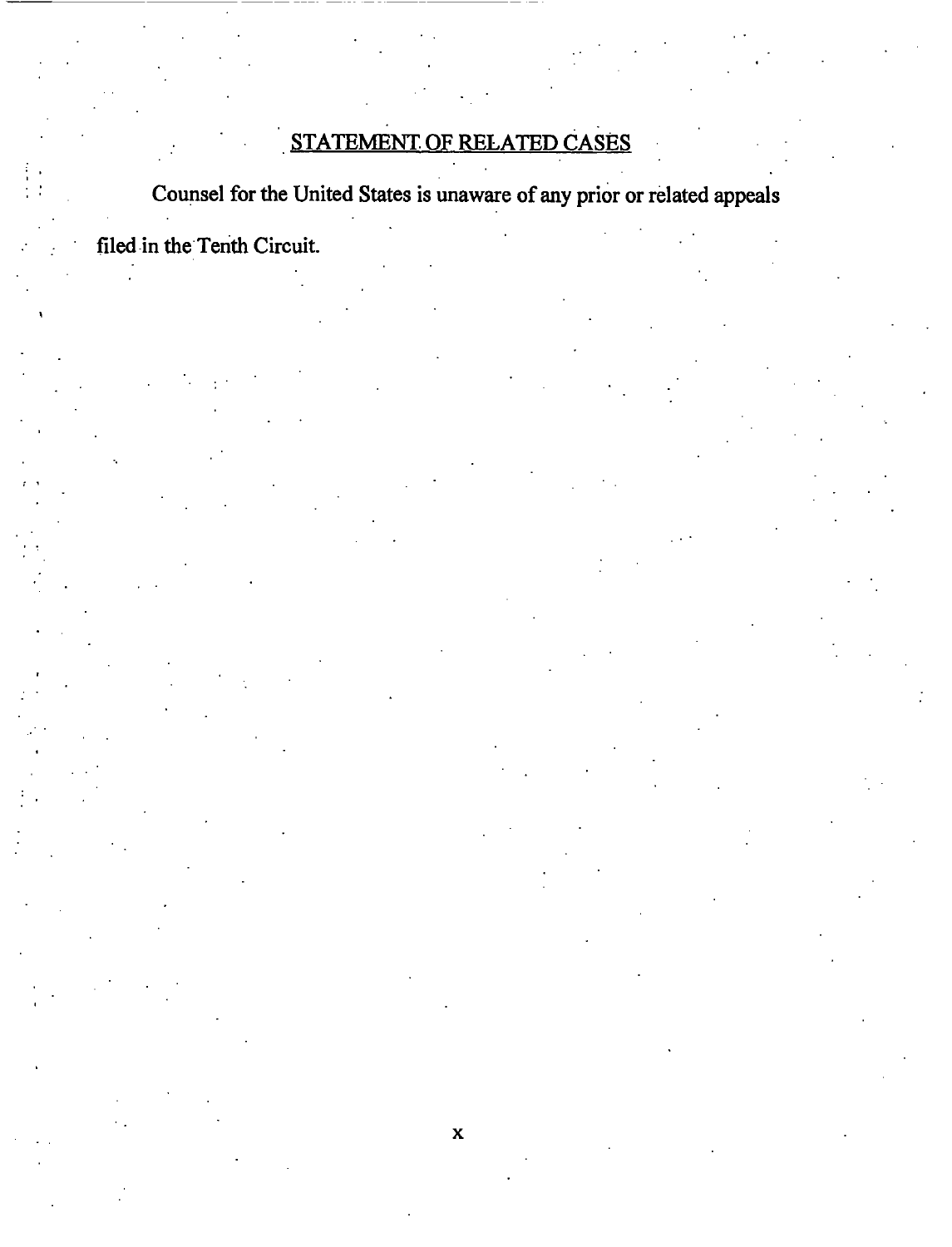### STATEMENT OF JURISDICTION

Winslow **Friday** Was charged by Information with **one** count of killing **a** bald eagle in violation of the Bald and Golden Eagle Protection Act (Eagle Act), 16 U,S.C. § 668(a). Aplt. App. 8. The district court had jurisdiction under 18 U.S.C. § 3231 and dismissed the Information on October 13, 2006. Id. 185. The United States filed a notice of appeal on November 8, 2006, id. 197, that was timely filed under Fed. R. App. P.  $4(b)(1)(B)$ . This Court has jurisdiction under 18 U.S.C. § 3731 and 28 U.S.C. § 1291.

### STATEMENT OF THE ISSUES-

**1.** Whether **Friday** had standing to challenge the **application of** the Eagle Act's permitting process to him, when he never applied for a permit.

2. Whether the Eagle *Act's* permitting process violates the Religious Freedom Restoration Act.

#### STATEMENT OF THE CASE

The Eagle Act, *inter alia,* prohibits the killing of bald eagles without a permit, 16 U.S.C.  $\S$  668(a), but authorizes the Secretary of the Interior to permit the killing of eagles for the religious purposes of Indian tribes, id.  $\S$  668a. On March 2, 2005, Winslow Friday, a member of the federally recognized Northern Arapaho Tribe, shot and killed one of only two nesting bald eagles on the Wind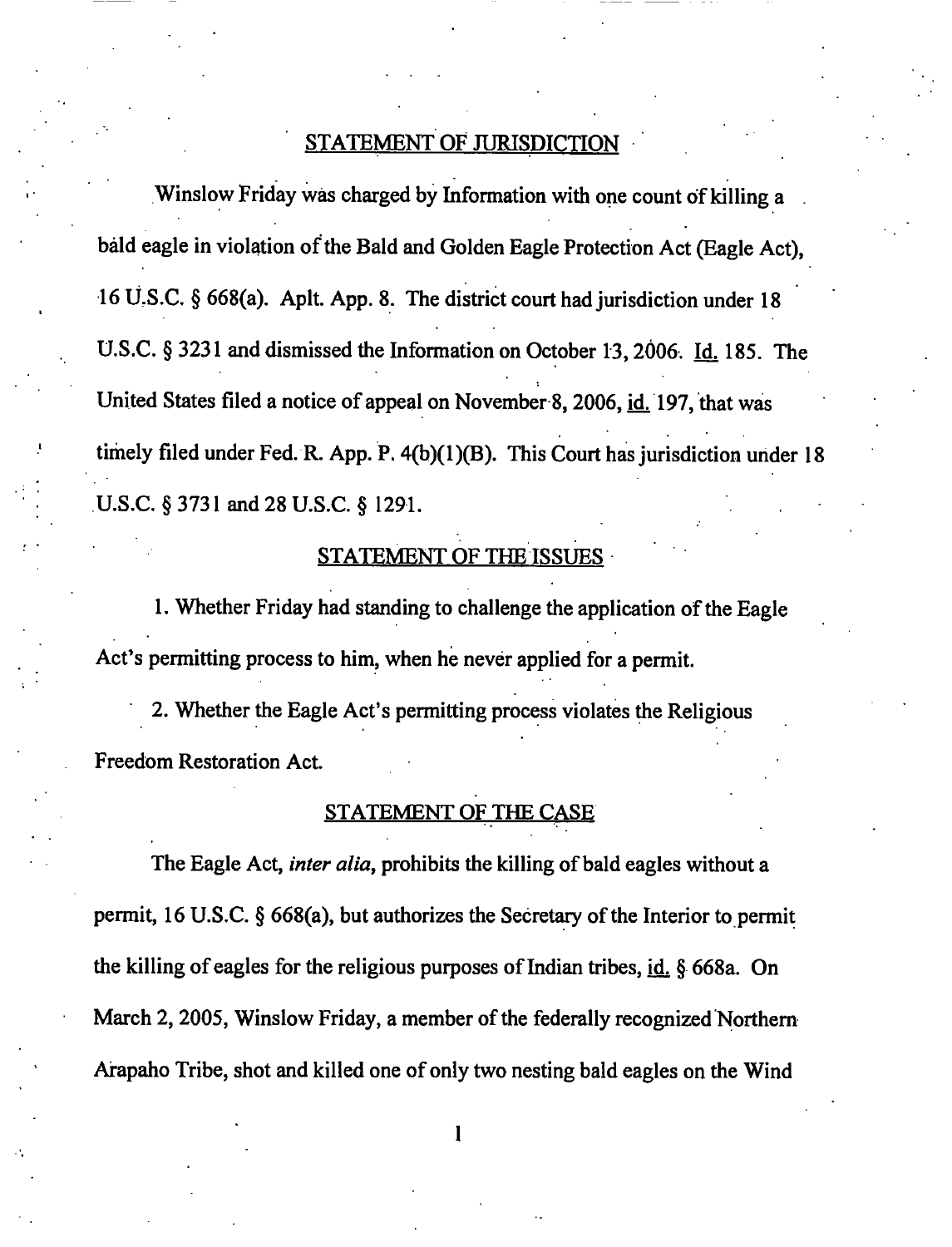River Reservation without having **first** •obtained **or** even **applied for a pemait.** He was charged with a misdemeanor violation of the Eagle Act. Friday moved to dismiss the charge, contending that the Eagle Act, as applied to him, violated the Religious Freedom Restoration Act of 1993 (RFRA) and the Free Exercise Clause. of the First Amendment. On October 13, 2006, the district court granted Friday's motion, holding that 1) Friday had standing to challenge the Eagle Act's permitting process, despite his failure to apply for a permit, and 2) the Eagle Act's regulatory process is not the least restrictive means of furthering the government's compelling interest in preserving eagles.

### STATEMENT OF FACTS

#### *A.* Statutory Background

1. Recognizing that "the bald eagle is no longer a mere bird of •biological interest but a symbol of the American ideals of freedom" and that "the bald eagle is now threatened with extinction," Congress enacted the Protection of the Bald Eagle *Act* of 1940, 54 Stat. 250 (preamble). That statute prohibits the taking, possession, sale, barter, purchase, transport, export, and import of bald eagles or any parts of bald eagles, except as permitted by the Secretary of the Interior. See 16 U.S.C. §§ 668(a), 668a, Add. i. Because young golden eagles are very difficult to distinguish from young bald eagles, Congress extended the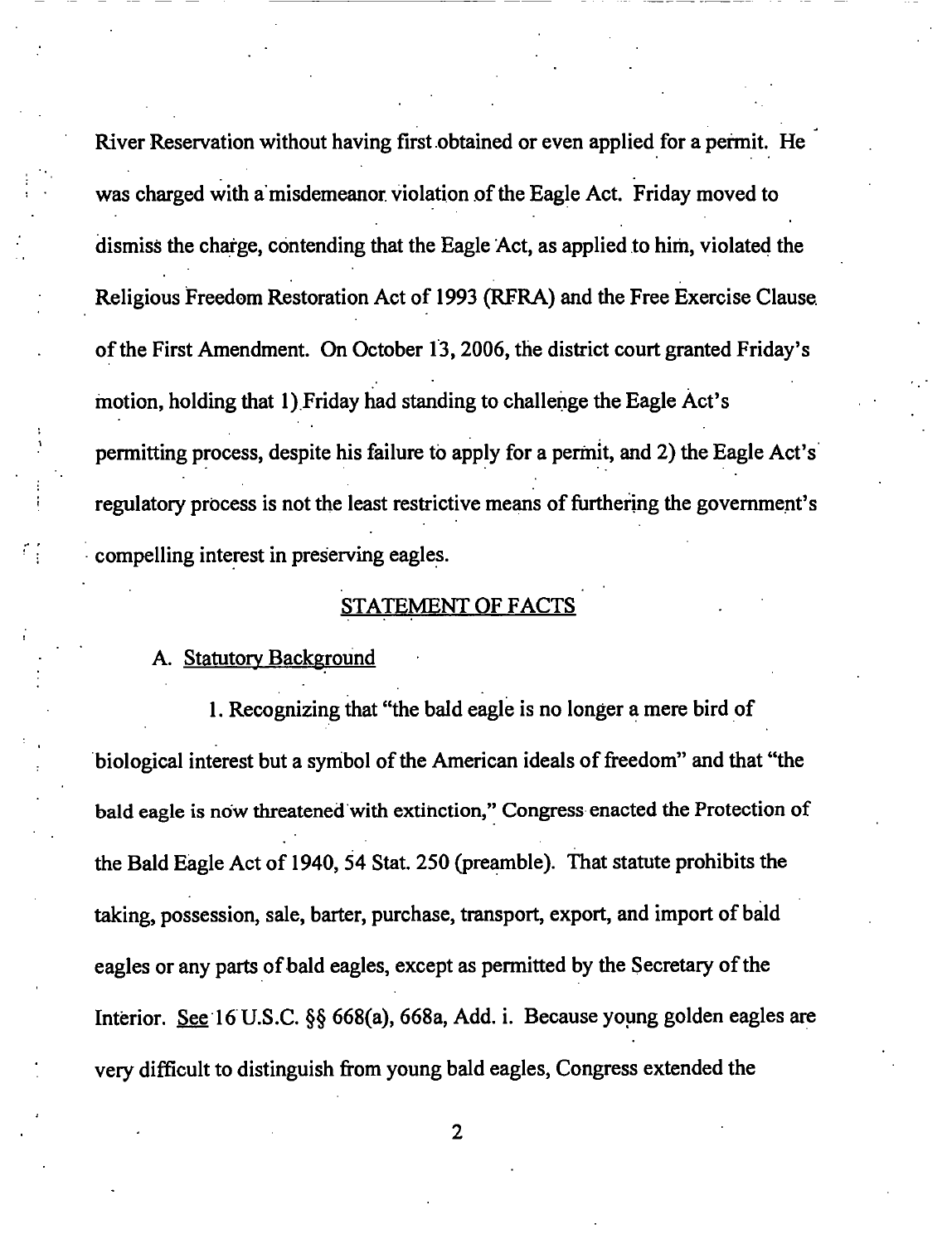s**tatute's prohibition to** golden **eagles** in **the Bald and Golden** Eagle **Protection Act Of 1962,** 76 **stat. 1246. Id\_\_\_.t; see** generally **United States v. Dion, 476 U.S.** 734\_ 736, 740-743 *0986).* **The Eagle Act defines the term** "take" **tO** include "pursue, **shoot, shoot at, poison, wound,** kill, •capture, **trap, collect, molest or disturb." 16 U.S.C.** § **668e.**

**The • Eagle Act abrogated the** treaty **rights of numerous Indian tribes to hunt eagles: on their land. See Dion, 476 U.S. at** 743-745. **In lieu** thereof, the **Eagle Act authorizes** the **Secretary of the Interior to permit the taking, possession, and** transportation **of eagles** and eagle **parts for** certain **specified purposes, including for** "the **religious purposes of Indian tribes." 16 U.S.C.** § **668a.** \_ **The Secretary**

1. **Section 668(a) provides in part:**

i.

Whoever **\* \* \*** without being permitted to do.so, as provided-in this subchapter, shall knowingly, or with wanton disregard for the • consequences of his act take, possess, sell, purchase, barter, \* \* \* transport, export or import, \* \* \* any bald eagle \* \* \* or any golden eagle, alive or dead,  $* * *$  or whoever violates any permit or regulation issued pursuant to this subchapter, shall be **fined** not more than \$5,000 or imprisoned not more than one year or both  $*$ 

*2.* **Section 668a** provides in part:

Whenever, after investigation, the Secretary of the Interior shall determine that it is compatible with the preservation of the bald eagle or the golden eagle to permit the taking, possession, and transportation of specimens thereof for the scientific or exhibition purposes of public museums, scientific societies, and zoological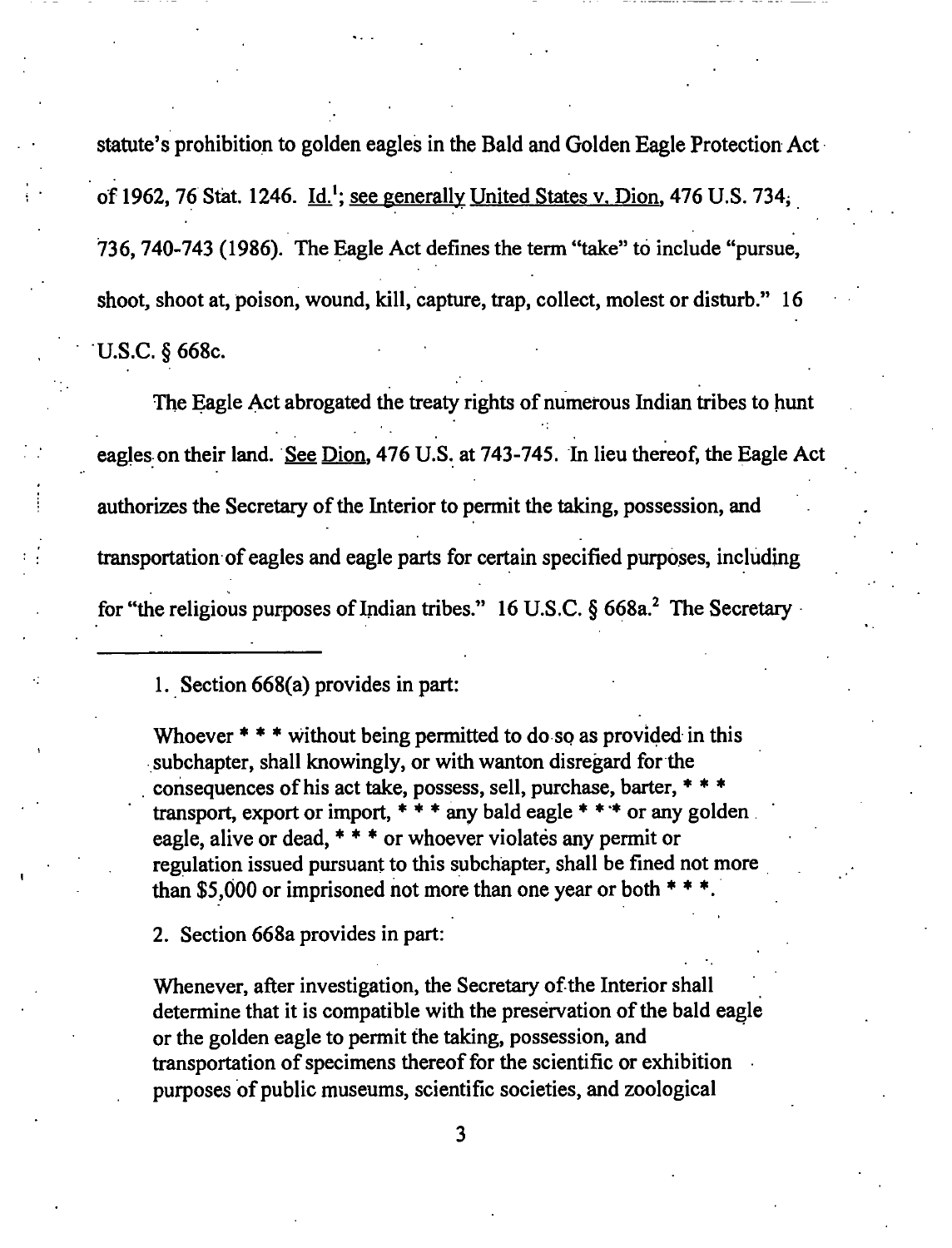may issue such permits **only if** he **determines** that **it is** ".compatible With the preservation of the bald eagle or the golden eagle." Id.

Regulations require an applicant for a:permit under the Eagle *Act's* "Indian-tribes" exception, to be an enrolled member of a federally recognized Indian tribe with which the United States maintains a government-to-government relationship (referred to herein as "tribal member"). 50 C.F.R. § 22.22(a) (citing 25 U.S.C. § 479a-1), Add. iii-iv. The applicant must identify the species and number of eagles or feathers proposed to be taken and the state and local area where the taking is proposed. Id. In processing applications for permits under the Eagle *Act's.* Indian-tribes exception, the Department of the Interior's Fish and Wildlife Service (FWS) considers whether the applicant is a tribal member and "the direct or indirect effect which issuing such a permit would be likely to have. upon the wild populations of bald or golden eagles." Id.  $\S$  22.22(c). When processing permits to take eagles, the FWS also considers the tribe's longstanding cultural or religious needs and whether the National Eagle Repository, which collects eagle carcasses, parts, and feathers and distributes them free-of-charge to

parks, or for the religious purposes of Indian tribes, or that it is necessary to permit the taking of such eagles for the protection of wildlife or of agricultural or other interests in any particular locality, he may authorize the taking of such eagles pursuant to regulations which he is hereby authorized to prescribe  $* * *$ .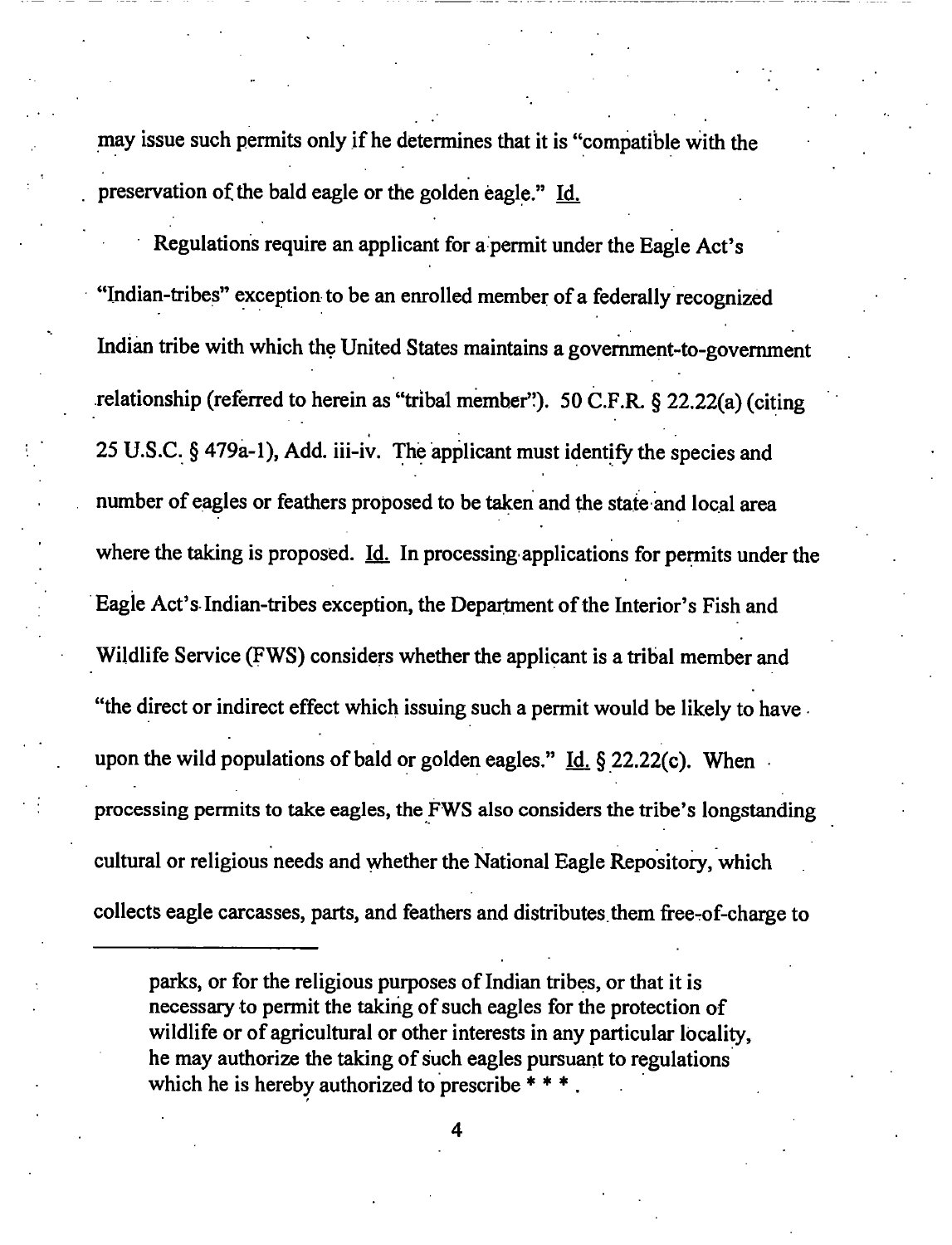**members** of federally recognized tribes, Aplt. App. 64, 67, could satisfy the **applicant's need, id\_\_\_. 90. Permits are Valid for up to one year. Id.** § **22.22(d).**

• **For** example, the **FWS** has **issued a** "take **permit" to the Hopi tribe annually since 1986. Aplt. App. 174. For the past ten years,** that **permit** has **authorized** the **take ofupio** 40 **golden** eagles **for religious purposes. Id\_\_\_. 165, 174. The FWS.has. also issued permits to members of the Navajo tribe** and **the Taos Pueblo,** among **others. Id\_\_\_\_. 90-91, 174.** 3

**2. Under the** RFRA, 42 **U\_S.C.** § **2000bb** et **seq.,** the **governmen** t **may** "substantially burden **a person's** exercise **of religion" if"it demonstrates that application of the burden to the perso n. \* \* \* (1) is in furtherance of a compelling governmental interest; and (2) is** the **least restrictive means of** furthering that •**compelling governmental interest." 42 U.S.C.** § 2000bb-l(a) and **(b), Add. ii. Congress** enacted RFRA **following Employment Division, Dept. of Human Resources of Ore.** \_. **smith, 494 U.S. 872** (1990), **in** which **the Supreme** Court held **that** theFree **Exercise Claus.e did not require Oregon to** exempt **from its criminal**

**<sup>3.</sup>** On October 2, 2006, **following** the hearing **in this case, Interior issued** another permit **authorizing** the **Jemez** Pueblo to take two golden eagles. Aplt. App. 199. Although that permit is not in the district **court** record, the Court may take **judicial** notice of it since it is in the public record. See San **Juan** County; Utah v. United States, 420 F.3d 1197, 1202 n.2 (10th Cir. 2005) (taking judicial notice of !995 Backcountry Management Plan **for** Canyonlands National Park **and** 2002 environmental assessment of the Middle Salt Creek Canyon Access Plan).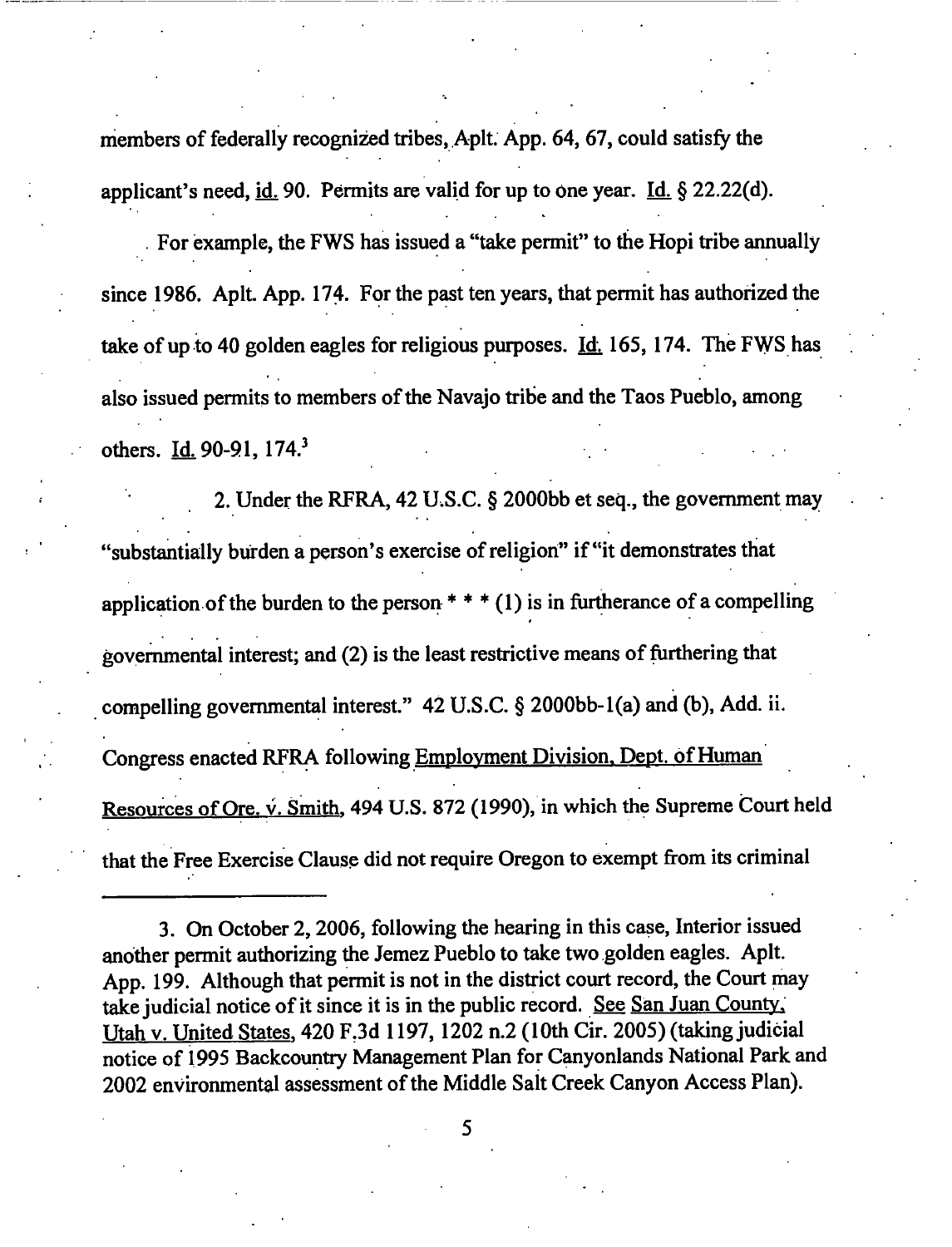drug laws **the sacramental** ingestion **Of** peyote by members **of** the **Native** American Church. Id. at 877-882. Under Smith, generally applicable laws may be applied to. religious exercises even when they are not supported by a compelling governmental interest, id\_\_\_\_, at 884-889. RFRA codifies, as a requirement **0f:federal** statutory law, the Free Exercise Clause standard that the Supreme Court applied before Smith in Sherbert v. Verner, 374 U.S. 398 (1963), and Wisconsin v. Yoder, 406 U.S. 205 (1972). See 42 U.S.C. § 2000bb(b)(1); Gonzales v. O Centro Espirita Beneficente Uniao Do Vegetal, 126 S. Ct. 1211, 1216-17 (2006).

RFRA's legisiative history reveals that Congress intended for courts to look to cases decided before Smith for guidance in applying the Act. Adams v. Comm'r of Internal Revenue, 170 F.3d 173; 177 (3d Cir. 1999) (citing S. Rep. No. 103-111 (1993)). Thus, "prior case law is central to the understanding of the compelling interest test," id., and courts often use pre-Smith free exercise case law to analyze RFRA claims. Id. at 180 n.7 (listing cases); Thiry v. Carlson, 78 F.3d 1491, 1495 (10th Cir. 1996); United States v. Indianapolis Baptist Temple, 224 F.3d 627, 630 (7th Cir. 2000).

Under RFRA, the person contesting the government action must first prove that it substantially burdens a sincerely held religious belief. Thiry v. Carlson, 78 F.3d 1491, 1495 (lOth Cir. i996). When the plaintifffias met that threshold, the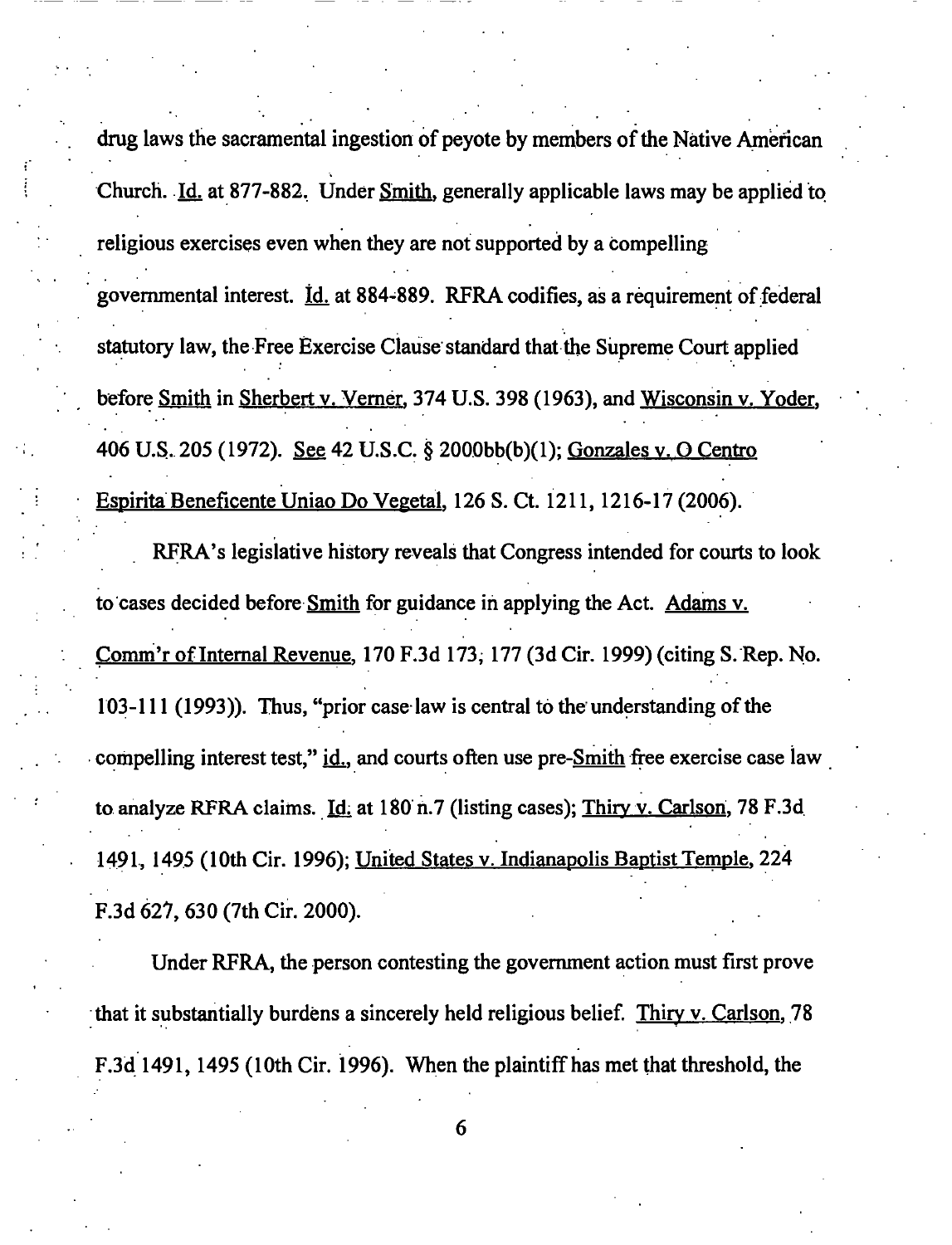government bears the burden on.the compelling interest and **narrow** tailoring elements of RFRA.. 42 U.S.C. §§ 2000bb-1(b), 2000bb-2(3); O Centro, 126 S. Ct. at 1219. The government, however, is not required to "refute every conceivable option" **to** prove that a law is narrowly tailored. Hamilton v. Sehriro, 74 F.3d • 1545, 1556 (8th Cir. 1996). Once the government provides evidence that an exemption would impede the government's compelling interests, the plaintiff "must demonstrate what, if any, less restrictive means remain unexplored." Id.

Congress intended for RFRA's statutory standard to provide "a workable *test* for striking sensible balances between religious l.iberty and competing prior governmental interests." 42 U.S.C.  $\S$  2000bb(a)(5). The Supreme Court, applying the identical statutory standard under the Religious Land Use and Institutionalized Persons Act of 2000 (RLUIPA), 42 U.S.C. § 2000cc et seq., held that the test must "be applied in an appropriately balanced way." Cutter v. Wilkinson, 544 U.S. 709, *722* (2005).

To meet its burden under RFRA; the government may not simply assert categorically that recognizing *any* religious exemption to a generally applicable law would fatally undermine the purpose of the statute. For example, in  $O$  Centro. the Supreme Court rejected the government's argument that the Controlled Substances Act "simply admits of no exceptions." 126 S. Ct. at 1220. Rather,

 $\overline{7}$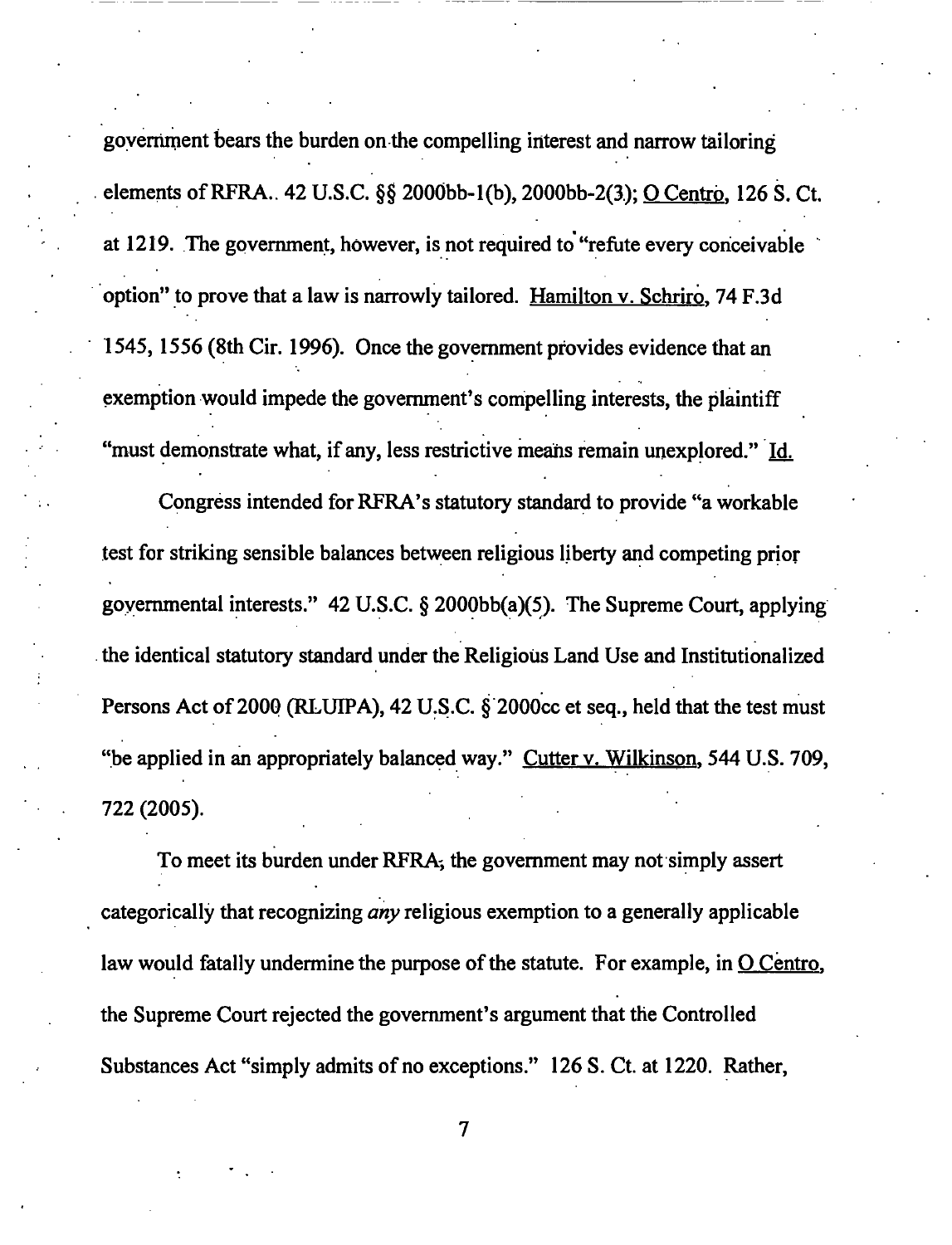"RFRA **operates by mandating** consideration **\* \* \* of exceptions to** 'rule[s **]** of general applicability.'" Id\_\_\_. at 1223 **(quoting** 42 **U.S.C.** § 2000bb-l(a)). **Thus,** under **RFRA,** courts **must look** "beyond **broadly formulated interests** justifying" **federal** statutes and "scrutinize[] the asserted harm **of** granting specific **exemptions** to particular **religious** claimants." Id\_\_\_. at 1220; see also **id\_\_\_,** at 1225 **(RFRA** "requires the Government to address the particular practice at **issue").** .

B. Factual Background. On March 2, 2005, Friday shot and killed one of **only two** bald eagles that **were** nesting at the **time On** the **Wind River** Indian **Reservation, which** the **Northern** Arapaho share **with the** Shoshone **Tribe.** Aplt. App. 106, 111, 118. He had made no attempt to obtain an Eagle Act permit, even. though, as a member **of** a **federally recognized** tribe, he **was** eligible **to** apply **for** and.receive such a permit. 50 C.F.R..§ 22.22(a). Indeed, **Friday** admitted that he never even inquired about the possibility to obtain a permit to take an eagle. Aplt. App. 60. As **the district** court **recognized** in **its opinion,** Interior's **rate of granting** take permit applications is quite *high.* Id\_\_\_. 190 **(three out of four).** Both the **Hopi** and **Navajo Tribes** have **received** annual take permits. Id\_\_\_. 91. **The** current **Hopi** permit authorizes the take of up to forty golden eagle eaglets. *Id.* 165. Brian M!lsap, then-chief **of** the **FWS' Division of** Migratory Bird **Management,** testified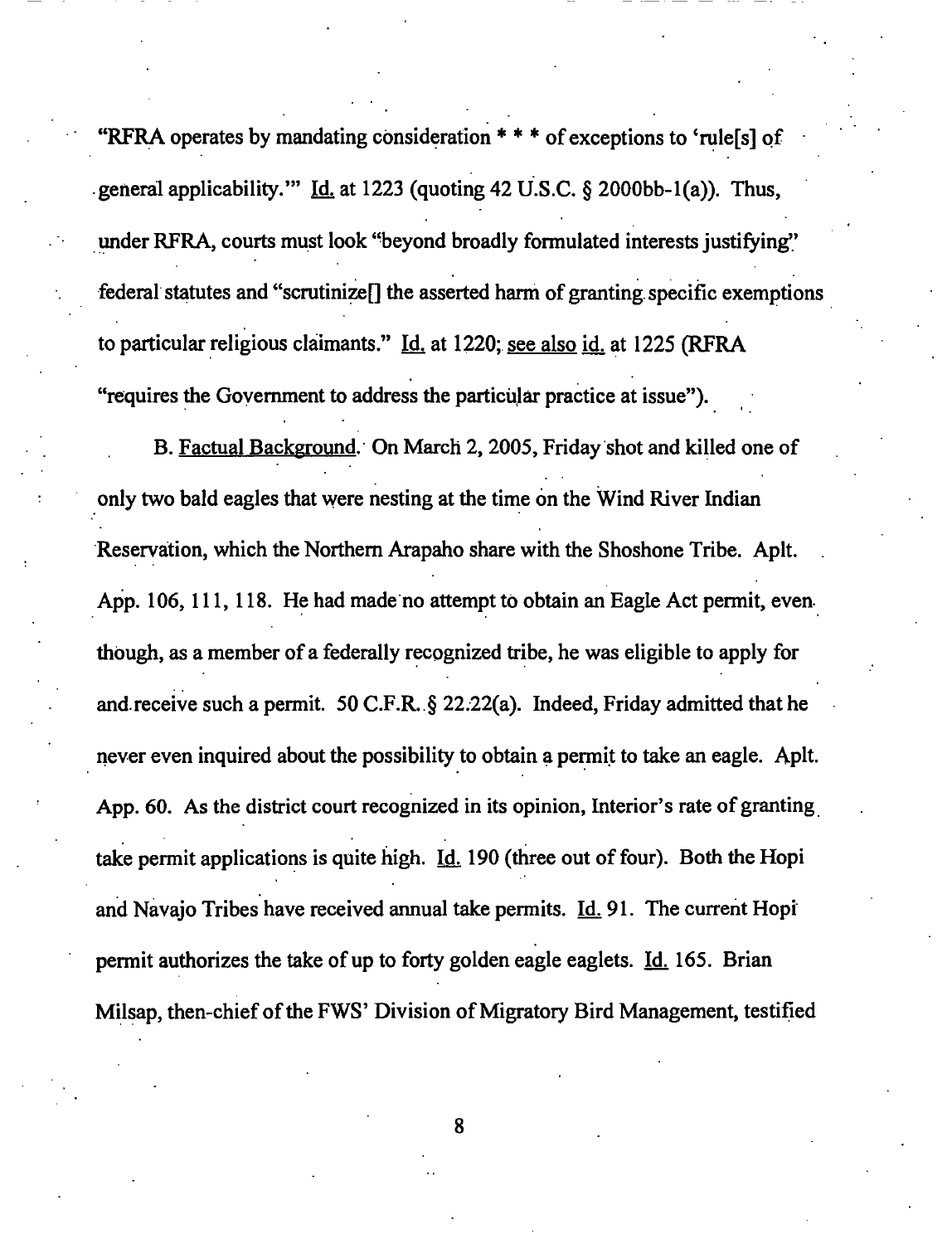that it took Interior **only** two months to **process** the **most recent H0pi** take **permit.** <u>Id.</u> 92.

- Friday also testified that he knew about the National Eagle Repository, id. 58, which collects eagle carcasses, parts, and feathers and distributes them free-ofcharge to members of federally recognized tribes, id. 64, 67. Even though Friday knew of his need for an eagle for use in the Sun Dance several years in advance, id. 56, in sufficient time to obtain a bald eagle from the Repository, id. 79-80, and other members of the Northern Arapaho Tribe have obtained eagle feathers and parts from the Repository for use in the Sun Dance, id. 55, 158-63, Friday made no attempt to obtain an eagle by that legal means, id. 80.

Friday testified that he knew that killing a bald eagle was illegal.  $\underline{Id}$ . 58. Nonetheless, he said he saw the bald eagle "that one day and decided to shoot it" for use in the Sun Dance, id. 57, then proceeded to a friend's house where the tribal game warden found him playing video games, id. 59. Friday did not consult anyone to determine whether shooting an eagle was a traditionally appropriate means of obtaining an eagle for religious purposes in the Northern Arapaho Tribe. Id. 63. Indeed, a former Northern Arapaho tribal chairman, Burton Hutchinson, testified that, traditionally, eagles used in the **Sun** Dance were caught live following prayer and abstinence from food.  $\underline{Id}$ , 21; see also id. 41, 54. He said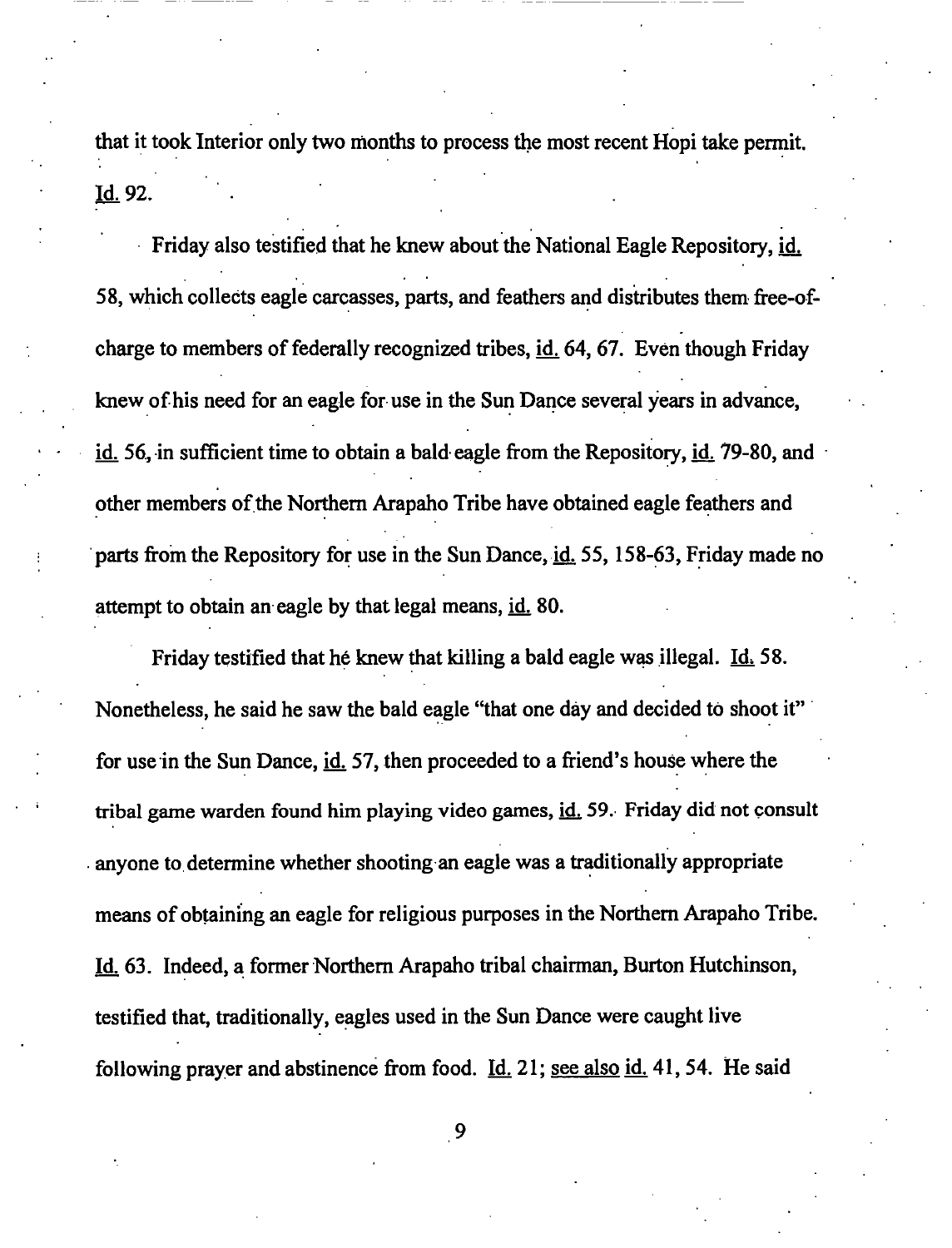"we'd never go **out** and **shoot** them\_ no. That's not **our** way\_ No, we **don't do.that** 'cause that's a sacred bird, that one."  $\underline{Id}$ . 24-25. Two other tribal elders also testified that shooting is not an acceptable way to take an eagle for **the** Sun Dance. ld\_\_\_\_. 42,46. In fact, the Hunting and Trapping Regulations for the Wind River Reservation prohibit the taking of bald and golden eagles. Id. 149

C. Procedural Background. Fridaywas charged by Information with a misdemeanor violation of the Eagle Act. Aplt. *App.* 8. Friday moved to dismiss **:** the Information, alleging that the Eagle Act, as applied to him, violates RFRA and the Free Exercise Clause. Clerk's Record of Docket Entries (CR) 28 at 4. In May, 2006, the district court held a two-day hearing and later heard closing arguments **onFriday's** motion to dismiss.

On October 13, 2006, the district court dismissed the Information. Aplt. App. 185. The court first held that Friday had standing to challenge the permitting process, even though he never sought a permit, because it would have been futile for him to do so. The court recognized that the Eagle Act "expressly contemplates" a permitting process for the taking of eagles for Indian religious purposes" and acknowledged that, prior to 2003, three out of four such permit applications were granted. Id\_\_\_\_. 190. Nonetheless, the court faulted Interior for not **"promot[ing]** the taking of eagles" and not advertising the opportunity to obtain permits to kill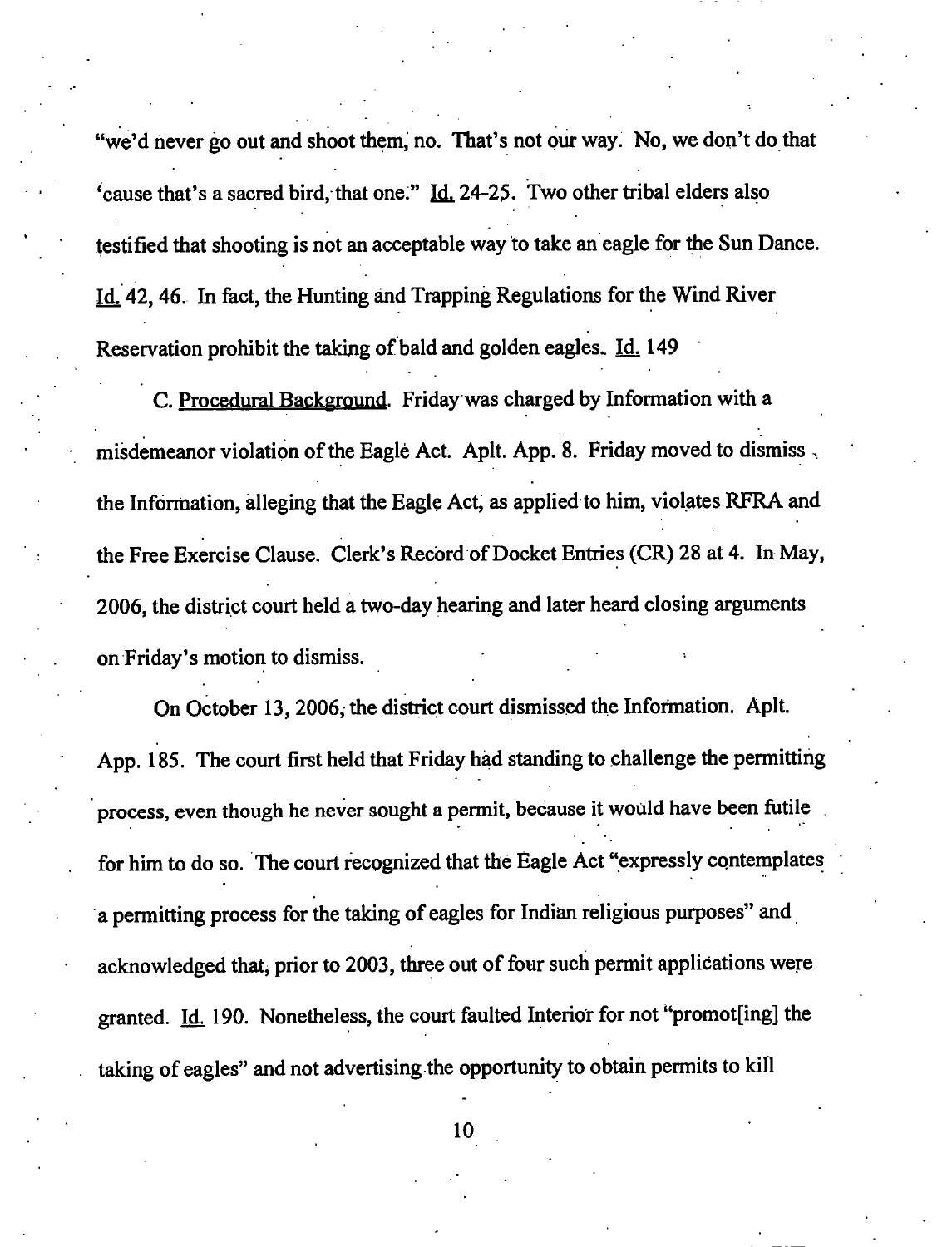**eagles. Id\_\_,Stating** its view **that** the agency **prefers** that **tribal** members **usethe** Repository, despite its "'obvious **inadequacies ifi filling** their **religious** needs," the district court concluded that, "[b]ased upon the agency's conduct in every other respect, it is clear that Defendant would not have been accommodated" had he applied for a take permit. Id. 191.

Turning to the merits, the court held that the prohibition on killing eagles without a permit substantially burdened Friday's religious, practices, because any **effort** to obtain a permit would be futile and obtaining parts from the Repository would be unduly delayed. Id. 191-92. The court also held that the government has compelling interests in "preserving our eagle populations and in protecting Native American culture." Id. 192.

The court concluded, however, that the permitting process is not-the least restrictive means of advancing those interests. While the court agreed With the government that "some regulation of the taking of eagles is necessary," it concluded that the government's alleged "policy of discouraging requests for eagle take permits for Indian religious purposes, and limiting the issuance of such permits to almost none" was not the least restrictive means of serving the government's interests. Id. 195. The court further explained that it was not the permitting process itself that was objectionable, but the "biased and protracted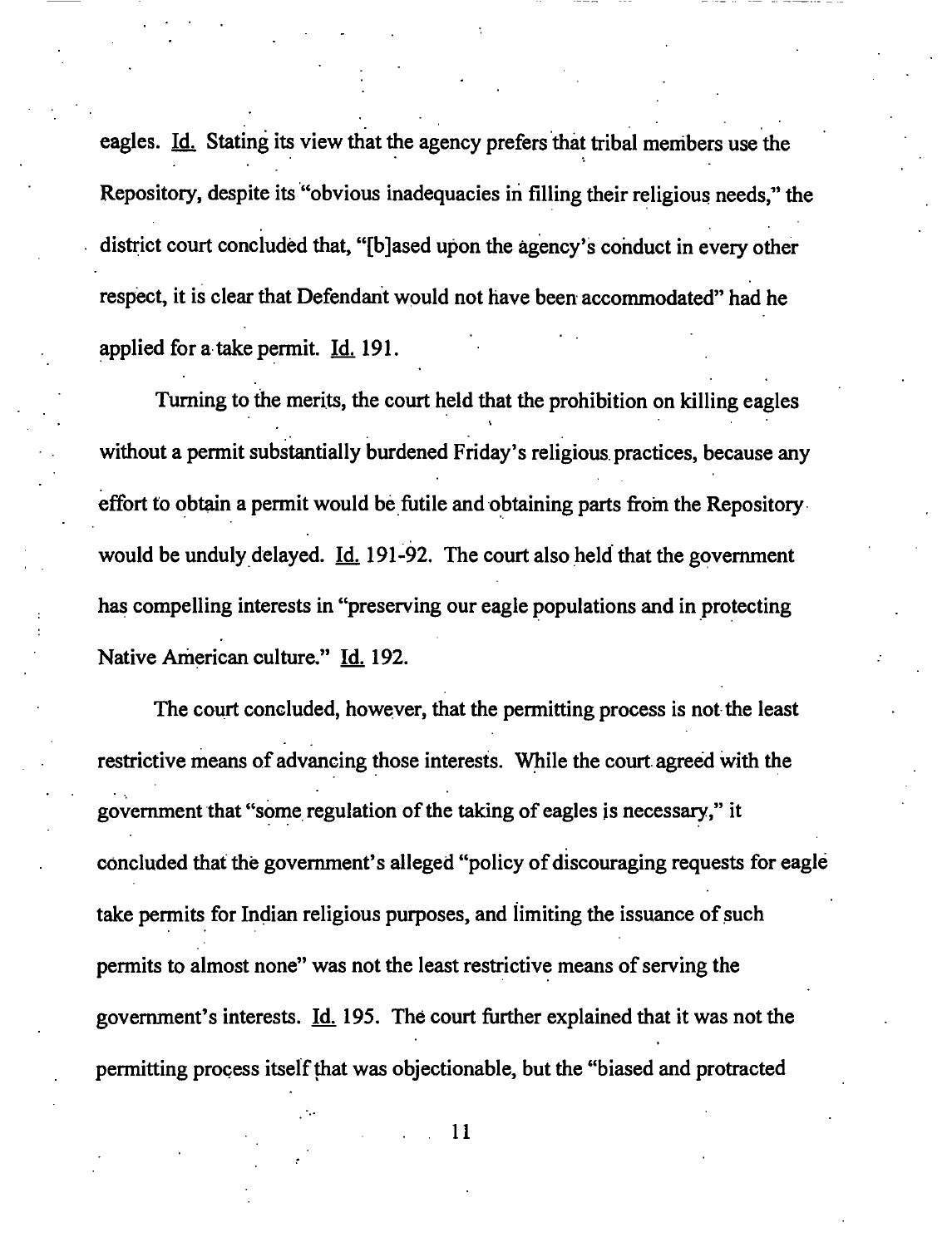**nature** of **the process."** Id\_\_\_\_. The court concluded that"[i]t **is** clear **to** this **Court** that the Government has no intention of accommodating the religious beliefs **Of Native** Americans except on its own terms and in its own good time." Id.

### SUMMARY OF THE ARGUMENT

Friday's failure to apply for a permit to take an eagle precludes him from •**now•challenging** the **appli.eation ofthe.permi..tting process to** him. The Ninth "Circuit has held that one must.apply •for an **Eagle• Act** permit to have standing to challenge the permitting process as applied under RFRA. Where a permit proces was not invoked, it cannot have been illegal in its application.

The **district** court erred in holding **that.Friday** was not required to seek a permit because applying would have been futile. Both the Eagle Act and the regulations expressly provide for the availability of permits to take eagles for Indian religious purposes, and the record shows that take permits are in fact available and have been issued in short order. RFRA does not require the FWS to **advertise** the availability of take **permits** and does not•excuse Friday from **his** burden to determine whether he could satisfy his religious desires through lawful means. **Friday** could have, for example, applied for a permit or filed a civil suit challenging the Eagle Act instead of taking the law into his own hands.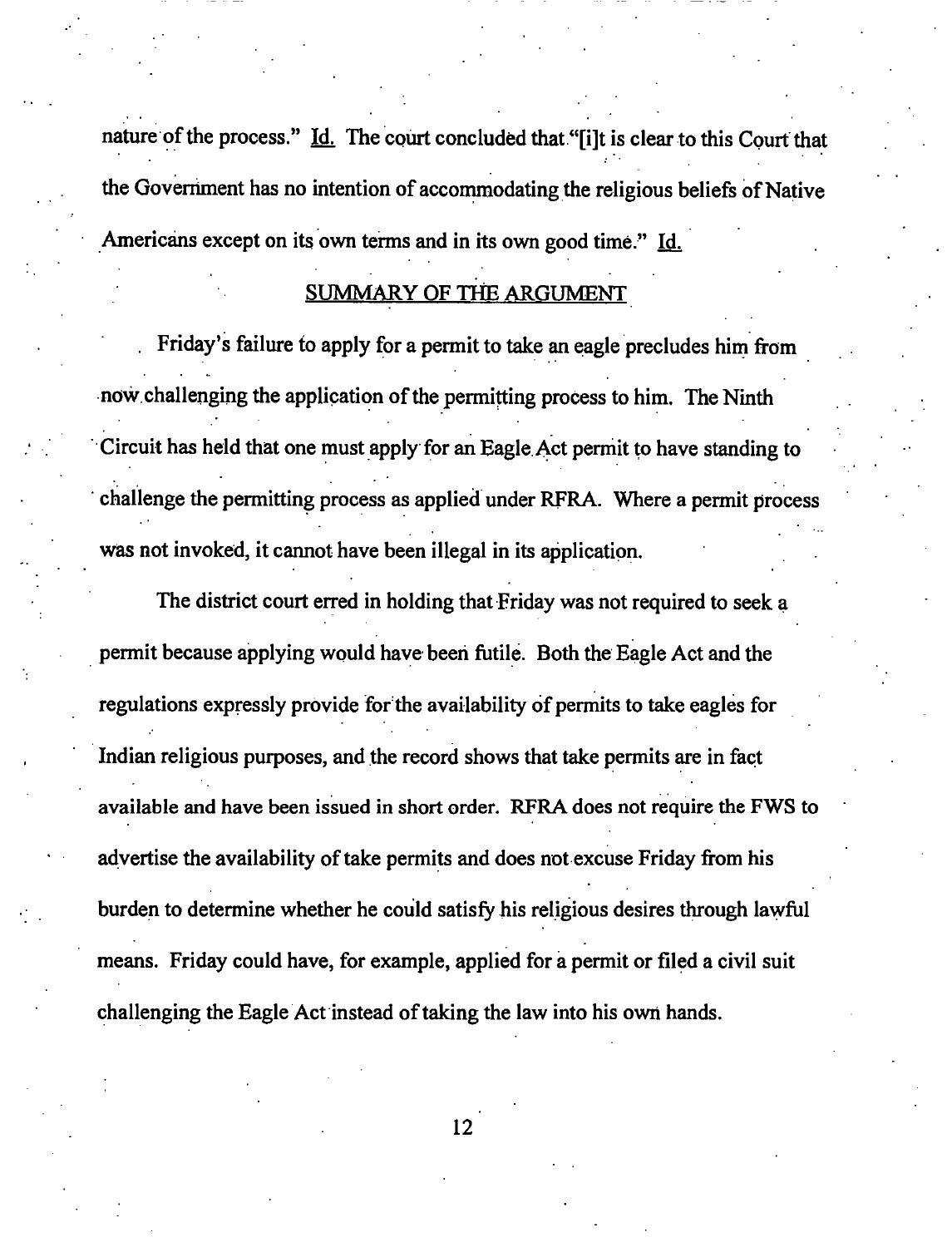**Friday's** failure to apply for a **permit does** not, however, **preclude** him from challenging the **Eagle** *Act's* prohibition against killing-eagles and arguing.that, even if a permit is available, requiring him to engage any permitting process as a precondition to his exercise of religion violates RFRA. Both the law and the record in this case defeat the merits of that claim.

• The district court erred in holding that the Eagle Act imposes a **substantial** burden on Friday and similarly situated individuals due to the alleged futility of the permit process. The permit process is not futile, but is a viable, lawful alternative. While the process imposes some burden on tribal members, that burden is not "substantial" under RFRA. This Court has held that where government actions **make** it more difficult to practice religion, but do not coerce individuals into acting contrary to their religious beliefs, those actions do not. constitute "substantial burdens" within the meaning of RFRA. Requiring tribal members like Friday to fill out a form before taking eagles does not impose a substantial burden and hence does not violate RFRA.

The district court also erred in holding that the Eagle Act's permit process is  $\cdot$ not the least restrictive means of furthering the government's compelling interests. Both the Eighth and Ninth Circuits have held to the contrary. The FWS does not discourage tribal members from filing applications for take permits; rather, as the

13.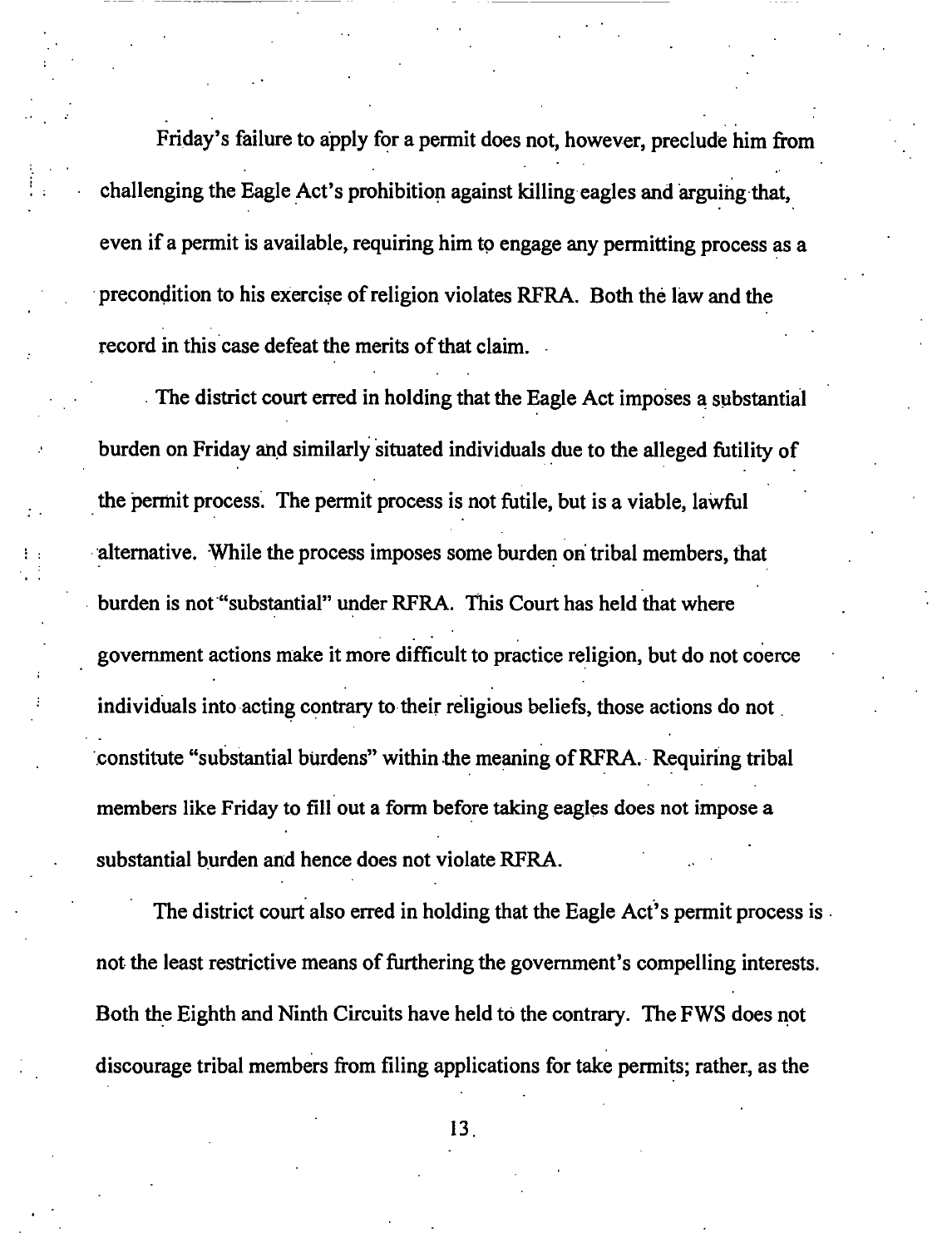**district** court recognized, the Service regularly grants such applications **in** a **timely** manner. The permit process is the least burdensome means of tracking the number •of eagles taken and the area from'which they aretaken to assess the impact of proposed takings on particular eagle populations. That information enables the FWS to fashion permits that accommodate Indian religious needs to the maximum extent possible while still protecting eagle populations by specifying, for example, the number, species, or age of eagles, or the season or geographic area in which they may be taken. Indeed, the district court acknowledged that some regulation of eagle takes is necessary.

The **government's** unique task under the Eagle Act is to balance its compelling interest in protecting eagle populations with its compelling interest in preserving Native American culture and religion. The Indian Tribes exception and •the permitting process set those interests in equipoise. •Friday's request to be excused from the permitting process, on the other hand, interferes with both of those interests. *By* killing half of the only nesting pair of bald-eagles on the Wind • River Reservation without a permit, Friday imperiled not only the viability of the local bald eagle population, but also the opportunity to serve future religious needs through eagle reproduction.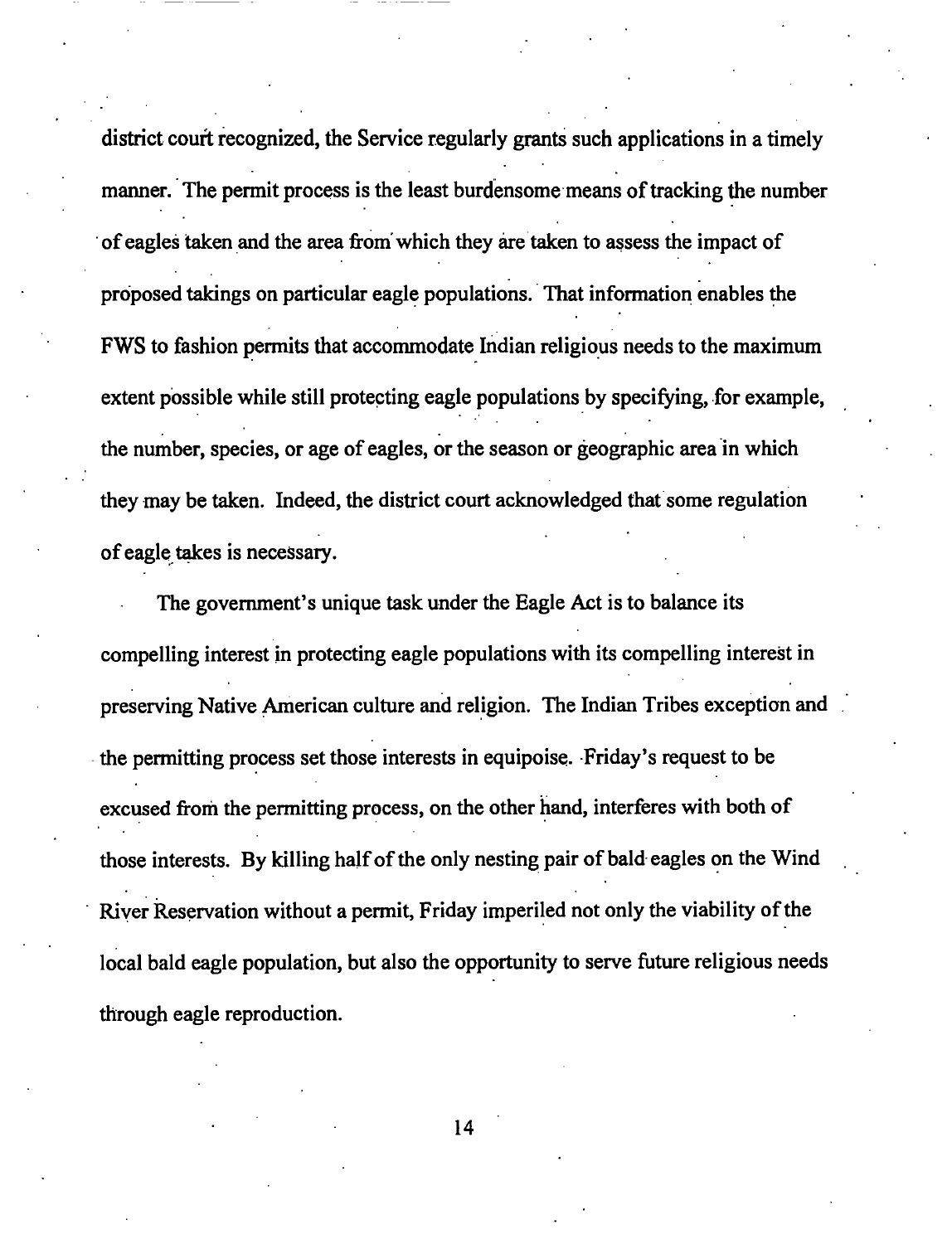**Moreover, RFRA** does not require the government to abandon its **compelling interests,** but **only to** minimize **the burden on religion. No** means **of pursuing** the government's **compelling interests is** available, **however,** that **would** • 16e**less** restrictive **of Indian religious** practices. **Abandoniiag all regulation of** eagle **takes for** Indian **religious** purposes would **vitiate** the government's efforts **to** protect **eagles, which in turn would** undermine **its** ability to **make eagles** ava!lable to tribal members for religious practices. Accordingly, the two courts of appeals that have addressed claims similar to **Friday's** have held that the **Eagle** Act **safisfie:s** the least restrictive **means** element **of** RFRA.

The record in this case shows that allowing tribal members to take eagles for religious purposes without a permit would seriously compromise the FWS' ability to administer the Eagle *Act* and threaten the viability of the species. Although bald eagle populations nationwide have rebounded, they are not evenly • distributed. The nest Friday divided was one of only 95 active nests in Wyoming, and the only active nest on the Wind River Reservation. The record further shows that the potential demand for taking eagles without a permit is high. The National Eagle Repository receives almost 2,000 requests for whole eagles annually and has approximately 4,000 pending requests. That potential demand is significant when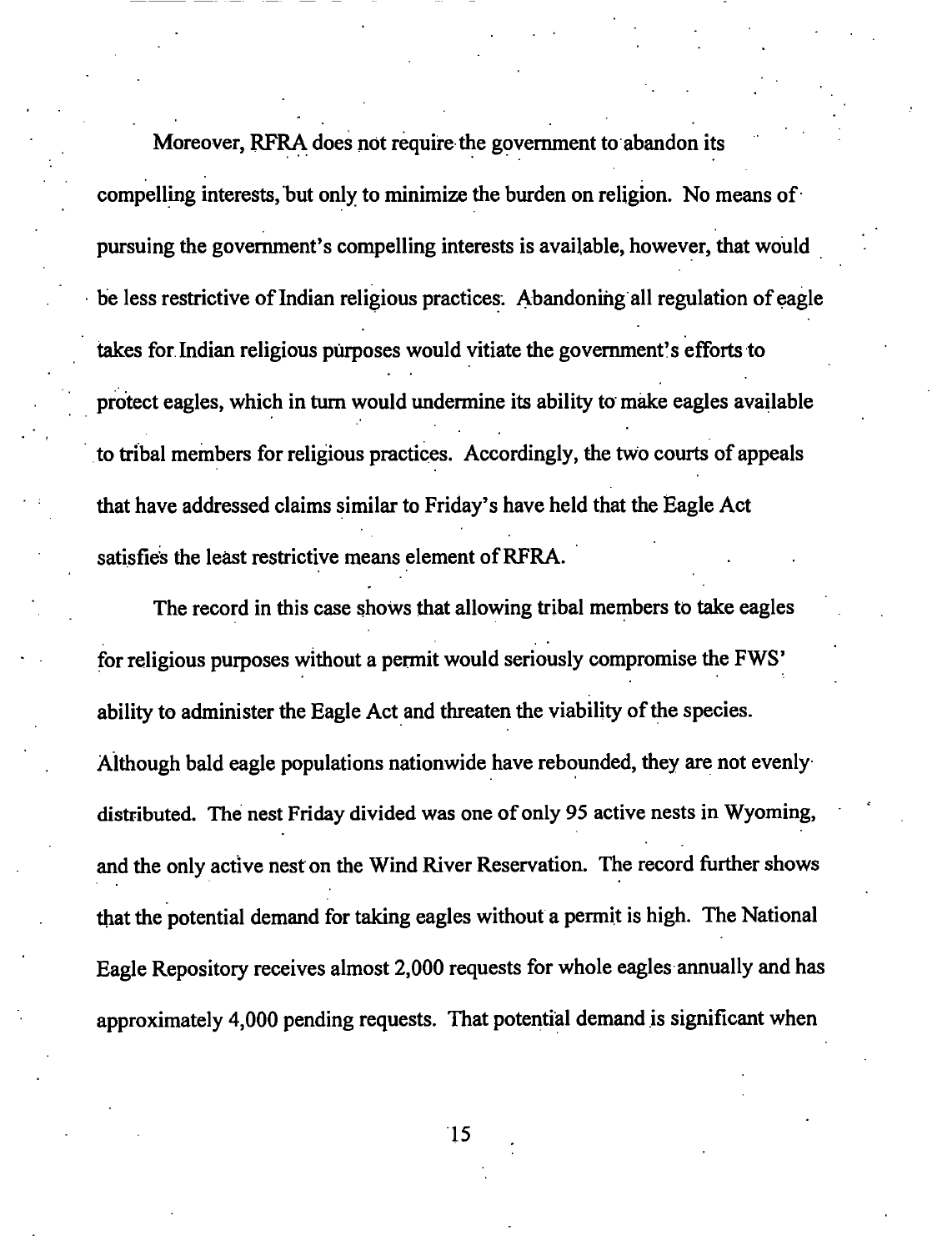compared to the estimated population of bald eagles of only 7,700 nesting pairs in the **lower** 48 states.

In sum, the permitting pr0cess imposes no substantial **burden** and is the **bare** minimum **required to enable** the **FWS** to continue **to** protect **eagles** while Simultaneously allowing tribal **members** to take **eagles for religious** purposes. **The** •Court should **follow** \_e **Eighth** and **Ninth** Circuits and **reverse** the **district** court.

#### ARGUMENT

I. **The** Court **reviews** the **district** court's iudgment *de nero.*

**t**

**The** grant **of** a motion to **dismiss in** a criminal ease is **reviewed** *de nero.* **United** States **v.** Atandi, **376 F.3d** 1186, 1188 **(10th** Cir. 2004); see also **United** States v. Sandia, 188 F.3d 1215, 1217 (10th Cir. 1999) (reviewing de novo district court's **denial of** motion **to dismiss** under **RFRA** indictment **for** selling golden• eagle).

Whether Friday has standing to challenge the application of the Eagle Act's • permitting process to him is a question of law that is **reviewed** *de novo.* See United States v. Thomas, 372 F.3d 1173, 1176.(10th Cir. 2004) (reviewing *de novo* district court's holding that defendant had standing to raise Fourth *Amendment* defense to firearm charge). The United States raised standing in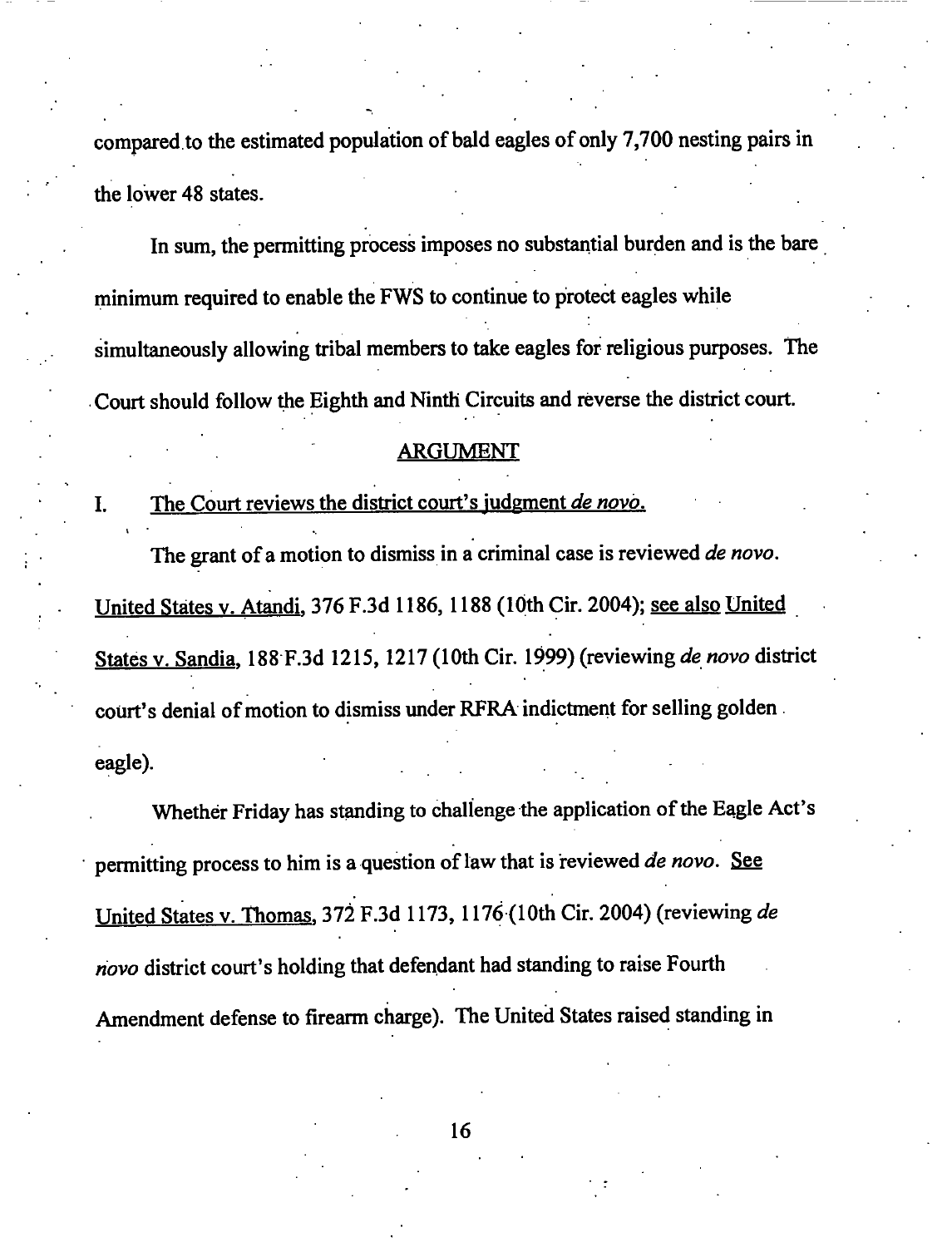response to Friday's motion to dismiss, CR 37 at 5-12, and in its closing argument, Aplt. App. 134. The district court ruled on that issue in its opinion. Id. 189-91.

The "ultimate determination" of whether RFRA has been violated is a question of law **that** is reviewed *de novo.* 0 Centro Espirita Benefieiente Uniao Do Vegetal v. Ashcroft, 342 F.3d 1170, 1177 (2003), aff'd 389 F.3d 973 (10th Cir. 2004) (en banc), aff'd 126 S. Ct. 1211 (2006); see also United States v. Meyers, 95 F.3d 1475, 1482 (10th Cir. 1996). Thus, the constituent elements of the RFRA test should also be reviewed *de novo*. See Thiry, 78 F.3d at 1495 (reviewing "what constitutes a substantial burden" under RFRA *de novo*); In re Young, 82 F.3d 1407, 1419 (Sth.Cir. 1996), vacated 521 U.S. 1114 (1997), reinstated 141 F.3d 854, 856 (8th Cir.), cert. denied, 525 U.S. 811 (1998) (reviewing least •restrictive means element of RFRA *de novo);* Hamilton, 74 F.3d at 1552 (same); Hoevenaar v. Lazaroff, 422 F.3d 366, 368 (6th Cir. 2005) (reviewing least restrictive means element of identical RLUIPA test *de novo*); see also O Centro, •126 S. Ct. at 1224 (RLUIPA sets forth "same standard" as RFRA); but see Hardman, 297 F.3d at 1130 (declining to resolve standard of review for least restrictive means element of RFRA).

Moreover, RFRA's "least restrictive means" element is analogous to the narrow tailoring element of the strict scrutiny test that governs in other contexts,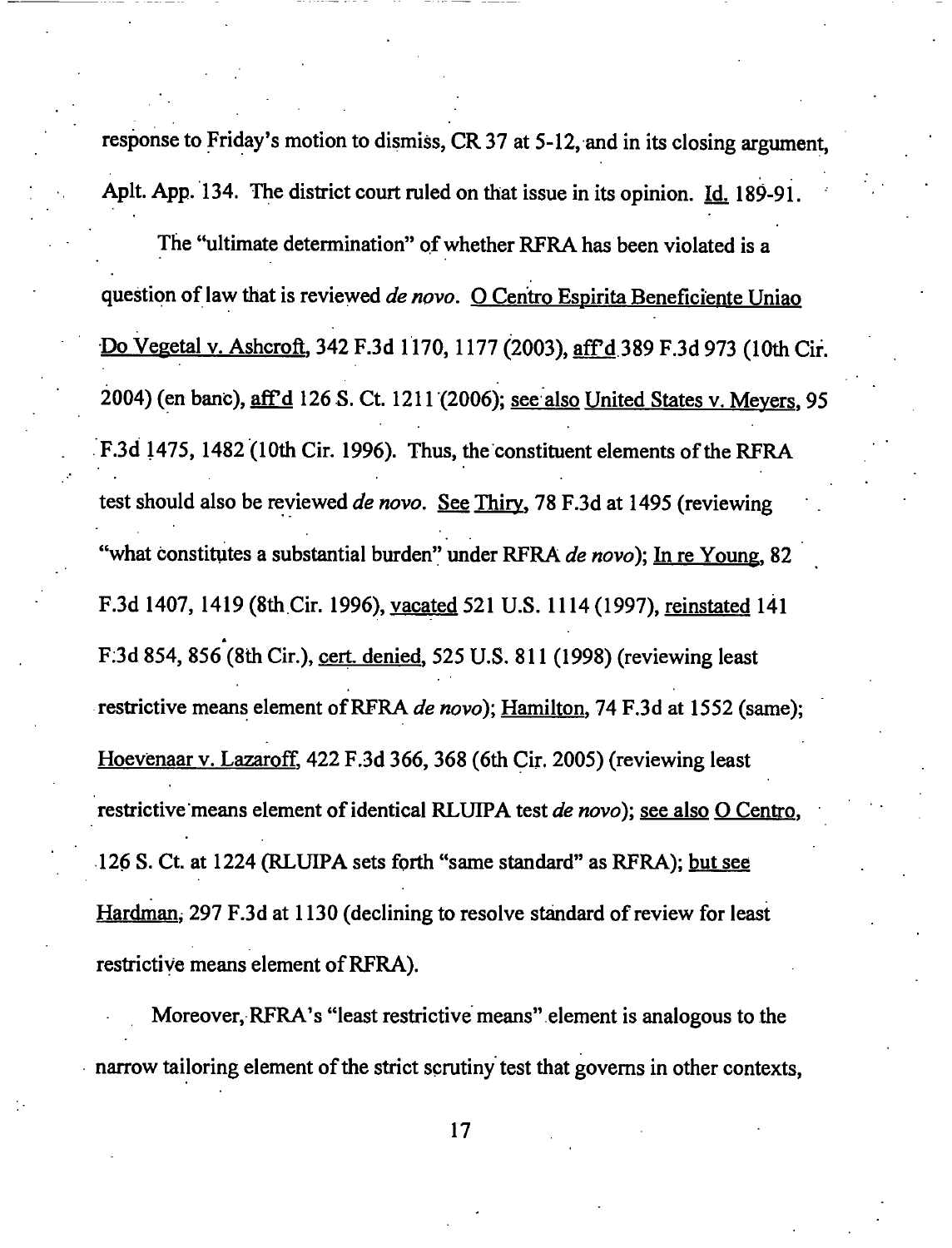see **0** Centre, **i** 26 **S.** Ct. at **1220** ("Congress' **express decision** to **legislate the** compelling interest test indicates that RFRA challenges should be adjudicated in the same manner as constitutionally mandated applications of the test."), such as in Free Exercise Clause cases involving statutes that are not neutral or generally applicable with respect to religion, see Smith, 494 U.S. at 886 n.3. District court determinations of narrow tailoring in those analogous contexts are reviewed *de novo.* See, e.\_\_., *American* Target Advertising, Inc. v. Giani, 199 F.3d 124•1, 1249 (10th Cir.2000) (First *Amendment.free* speech); United States v. Lippman, 369. F.3d 1039, 1043 (8th Cir. 2004) (Second Amendment); Majeske v. City of Chicago, 218 F.3d 816,820 (7th Cir. 2000)(Equal Protection).

Facts necessarily underlie any constitutional analysis. See O Centro, 126 S. Ct. at 1220-21. Nevertheless, courts of appeals review *de novo* the narrow tailoring element of the strict scrutiny test. 392 F.3d 367, 371 (9th Cir. 2004) (reviewing district court's "conclusions regarding the sufficiency of the facts in meeting strict scrutiny" *de novo*); United States v. Secretary of Housing and Urban Development 239 F.3d 211, 219 (2d Cir. 2001) ("A district court's determination that a race-conscious remedy is narrowly tailored to advance a compelling government interest involves an application of law to facts, which we review de novo."); Engineering Contractors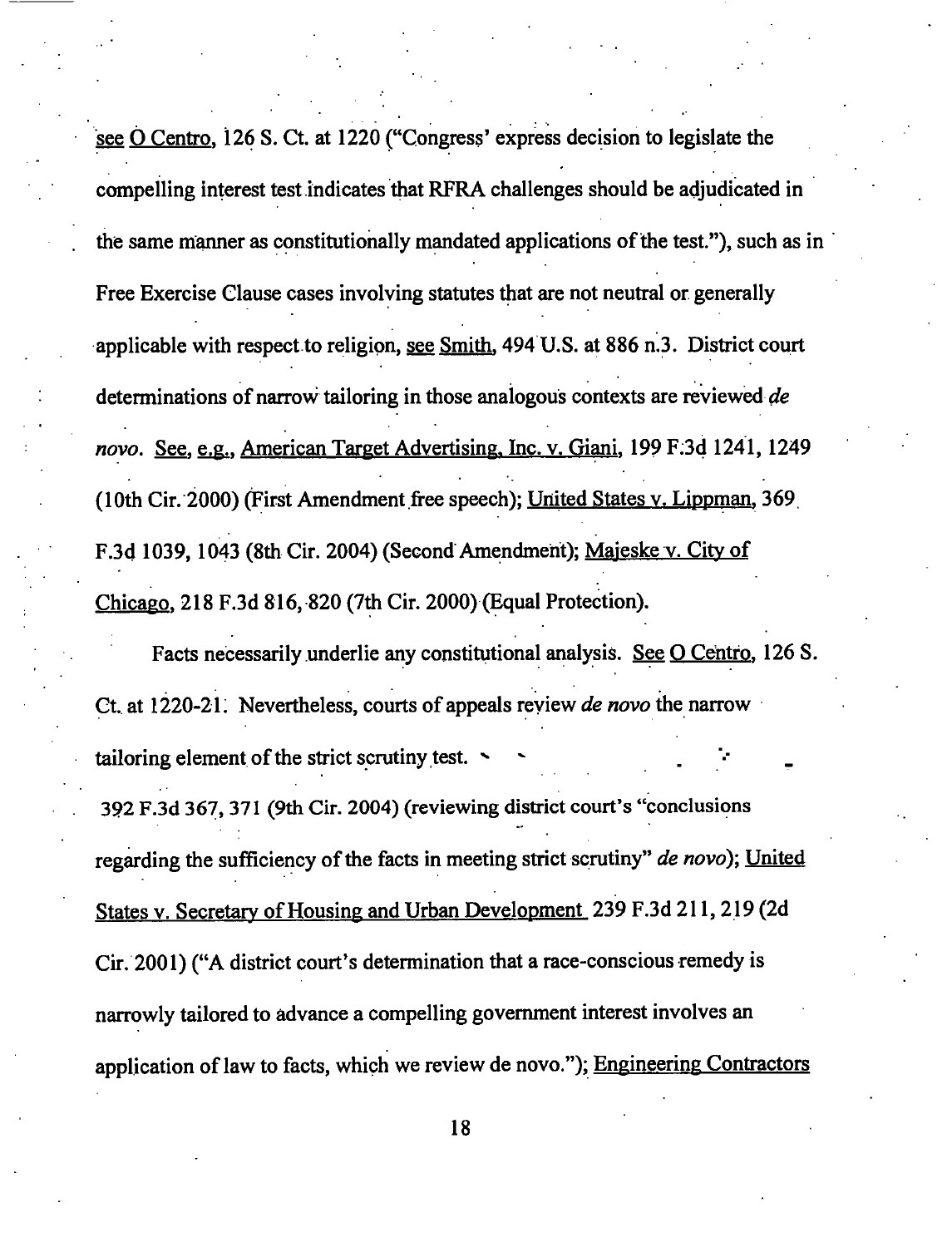• Ass'n of S0uth Florida.Inc. **v. Metropolitan** Dade County, 122 **F,3d 895,905** (11th Cir. 1997) (Equal **Protection);** Contractors Ass'n of Eastern Pennsylvania, Inc. v. **City of** Philadelphia, **91 F.3d** 586 (3d **Cir.** 19.96) (same). Indeed, even if the.Court were to treat the narrow tailoring element of the RFRA test as a mixed question of law and fact, the district court's application of the law to the facts would still be reviewed *de novo.* See In re Hedged Investments Assoc., Inc., 380 F.3d 1292, 1297-98 (10th Cir. 2004). Regardless of the standard of review the Court applies here, however, the district court's judgment was wrong and should be reversed.

Friday raised a RFRA challenge in his motion to dismiss, as well as in his opening and closing arguments. Aplt. App. 11, 20, 131-33. The district court. addressed the validity of the Eagle Act under RFRA in its opinion. Id. 191-95.

II. Friday lacks standing to challenge the application of the Eagle Act's permitting process to him, because he failed to apply for a permit.

The "irreducible constitutional minimum of standing" requires parties to show, *inter alia,* that they have suffered an "injury in fact" that is "actual or imminent, not conjectural or hypothetical," and is causally connected to the challenged conduct. Lujan v. Defenders of Wildlife, 504 U.S. 555, 560-61 (1992); see also Wyoming Sawmills Inc. v. U.S. Forest Service, 383 F.3d 1241, 1246 (10th Cir. 2004). Accordingly, it is well established that a party "lacks standing to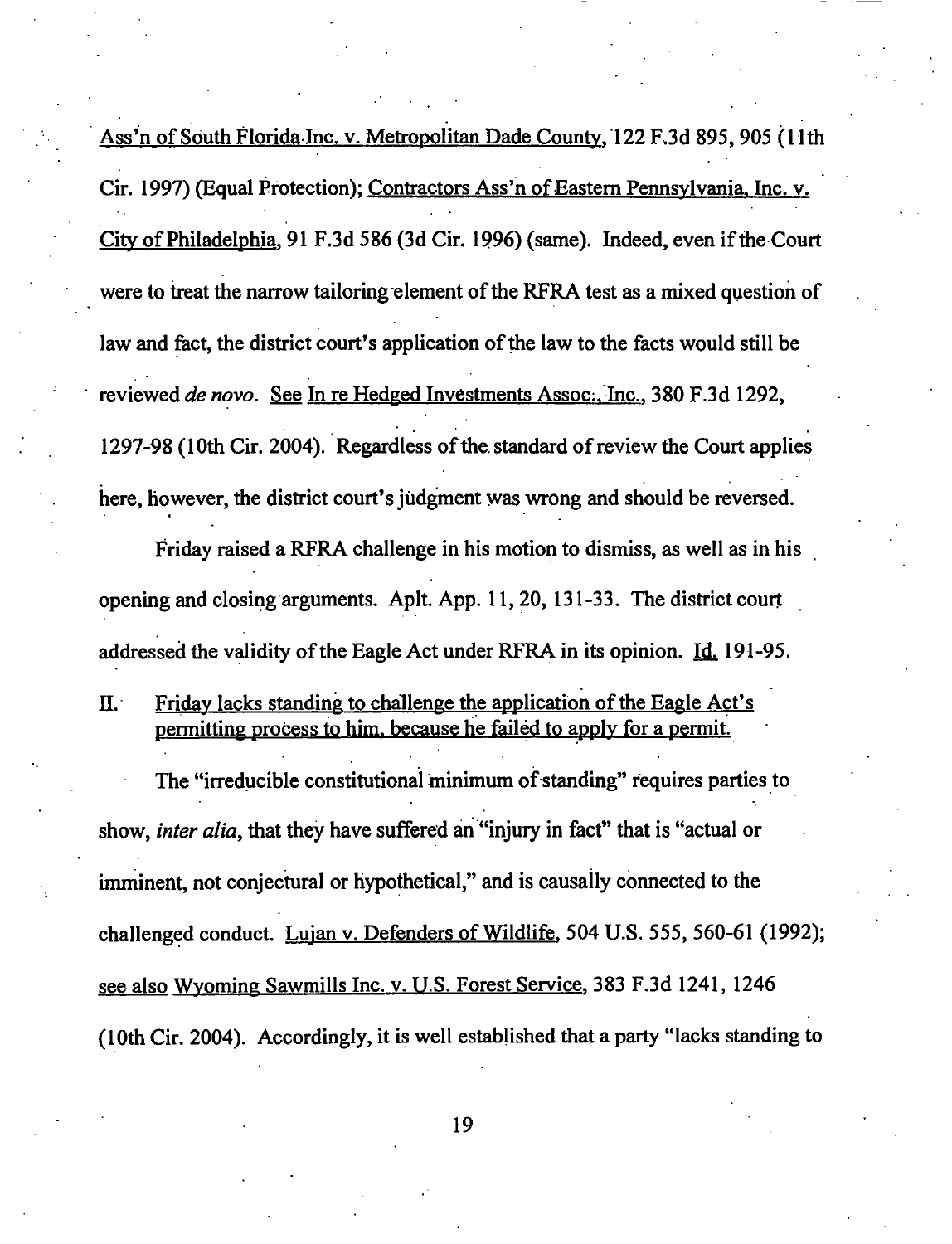eha!lenge **a** rule **or policy** to.which **he has** not submitted himself by actually applying for the desired benefit." Madsen v. Boise State University, 976 F.2d 1219, 1220 (9th Cir. 1992) (citing some of "a long line of cases"); see also Jackson-Bey v. Hanslmaier, 115 F.3d 1091, 1096 (2d Cir. 1997) (citing cases); of. United States v. Maestas, 523 F.2d 316, 322 (10th Cir. 1975) ("One may not be heard to challenge the constitutionality **of a statute on the** ground that it may conceivably be applied unconstitutionally to others, in other situations not before the court.").

As the Supreme Court explained in Poulos v. State of New Hampshire, 345 U.S. 395 (1953):

It is well settled that where a licensing ordinance, valid on its face, prohibits certain conduct unless the person has a license, \* \* \* defendants are given the choice of complying with the regulation, or • not engaging in the regulated activity, or, before they act, petitioning the appropriate civil tribunals for a modification of or exception from the regulation.

Id. at 409 n.13 (quotation omitted). In other words, "One who is required to take out a license will not be heard to complain, in advance of application, that there is. danger of refusal. \* \* \* He should apply and see what happens." Highland Farms Dairy v. Agnew, 300 U.S. 608, 616-17 (1937); see also Lehon v. City of Atlanta, 242 U.S. 53, 56 (1916) ("To complain of a *ruling,* one must be made the victim of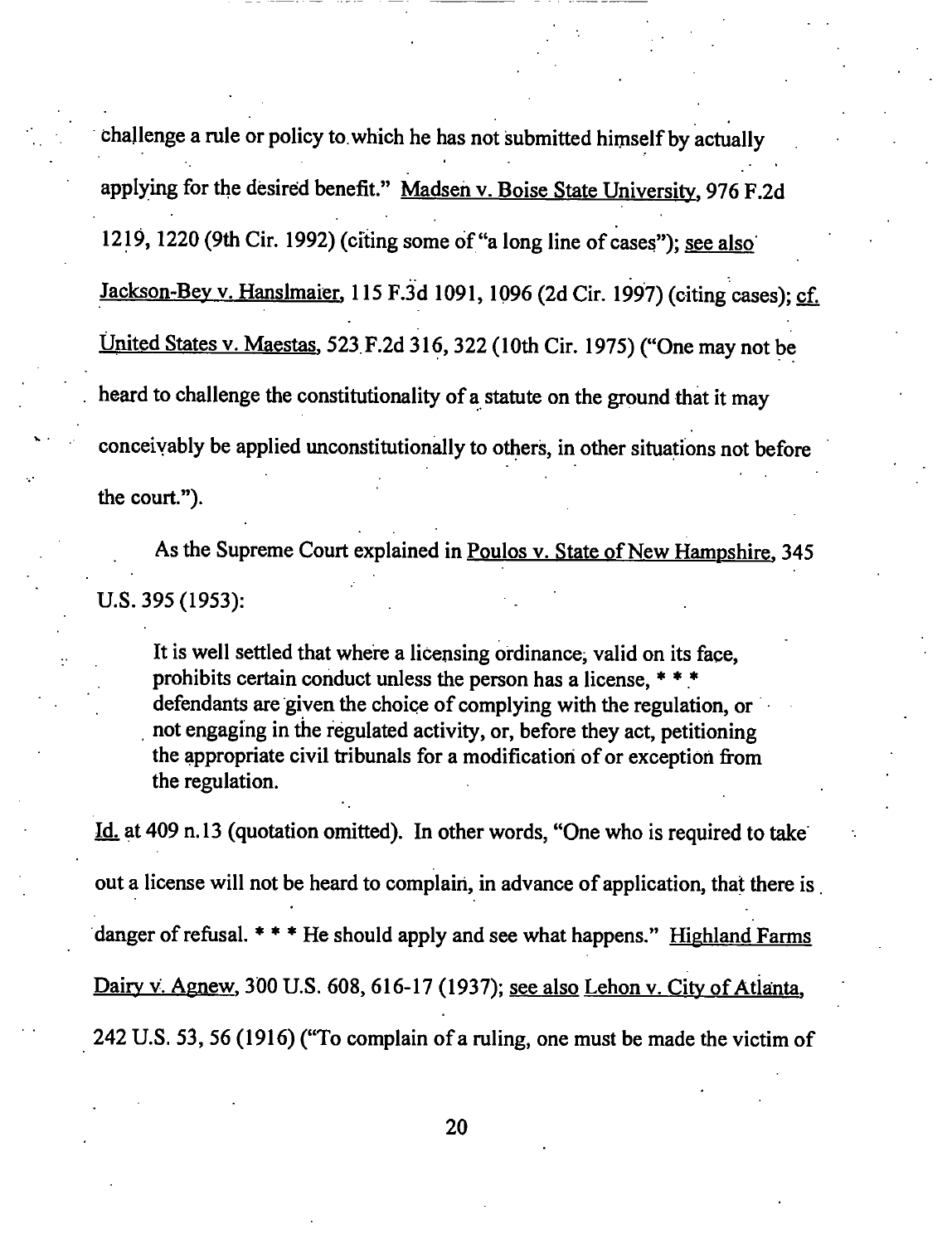**it.** Onecannot **invoke,** to **defeat a law, an apprehension of what mightbe done under it, and which, if done,** might not **receive** judicial **approval.").**

**In Hardman, this Court recognized** that **Several other courts, including** the **Ninth Circuit,** have held that **one** must apply for an **Eagle** Act **permit to** have **standing** to challenge the **permitting process as applied.** 297 F.3d **at 1121** (citing United States v. **Hugs,** 109 F.3d 1375, 1378 (9th.Cir. 1997); United States v. Lundauist, 932 F. Supp. 1237, 1242 n.4 (D. Or. 1996)). In Hugg, the Ninth Circuit " held that the **defendants** had standing to "challenge **only** the facial **validity of** the Eagle **Act** and **its** regulations," **since** they had n0t applied for a **permit** to **take or** possess eagles. 109 F.3d at 1378, 1378-79. Similarly, in United States v. Thirty Eight Golden Eagles, 649 F. Supp. 269 (D. Nev. 1986), aff'd 829 F.2d 41 (9th Cir. 1987 ) (table), the court held that the defendant need not have attempted to comply with the Eagle Act to challenge its facial validity, but his failure to apply for a permit precluded him from challenging the Act as applied. 649 F. Supp. at 273-74 (discussing Poulos, 345 U.S. 395); accord United States v. Tawahongva, 456 F. Supp. 2d 1120, 1127-29 (D. Ariz. 2006). 4

4. To **prevail on** a facial challenge, **a** plaintiff must prove that the statute **is** unlawful in all circumstances, see United States v. Salerno, 481 U.S. 739, 745 (1987); United States v. Grimmett, 439 F.3d 1263, 1271, 1273 (10th Cir. 2006), or at least in the "vast majority" of its applications, see Doctor John's, Inc. v. City of Roy, 465 F.3d 1150, 1157 & n.5 (10th Cir. 2006) (challenging ordinance as void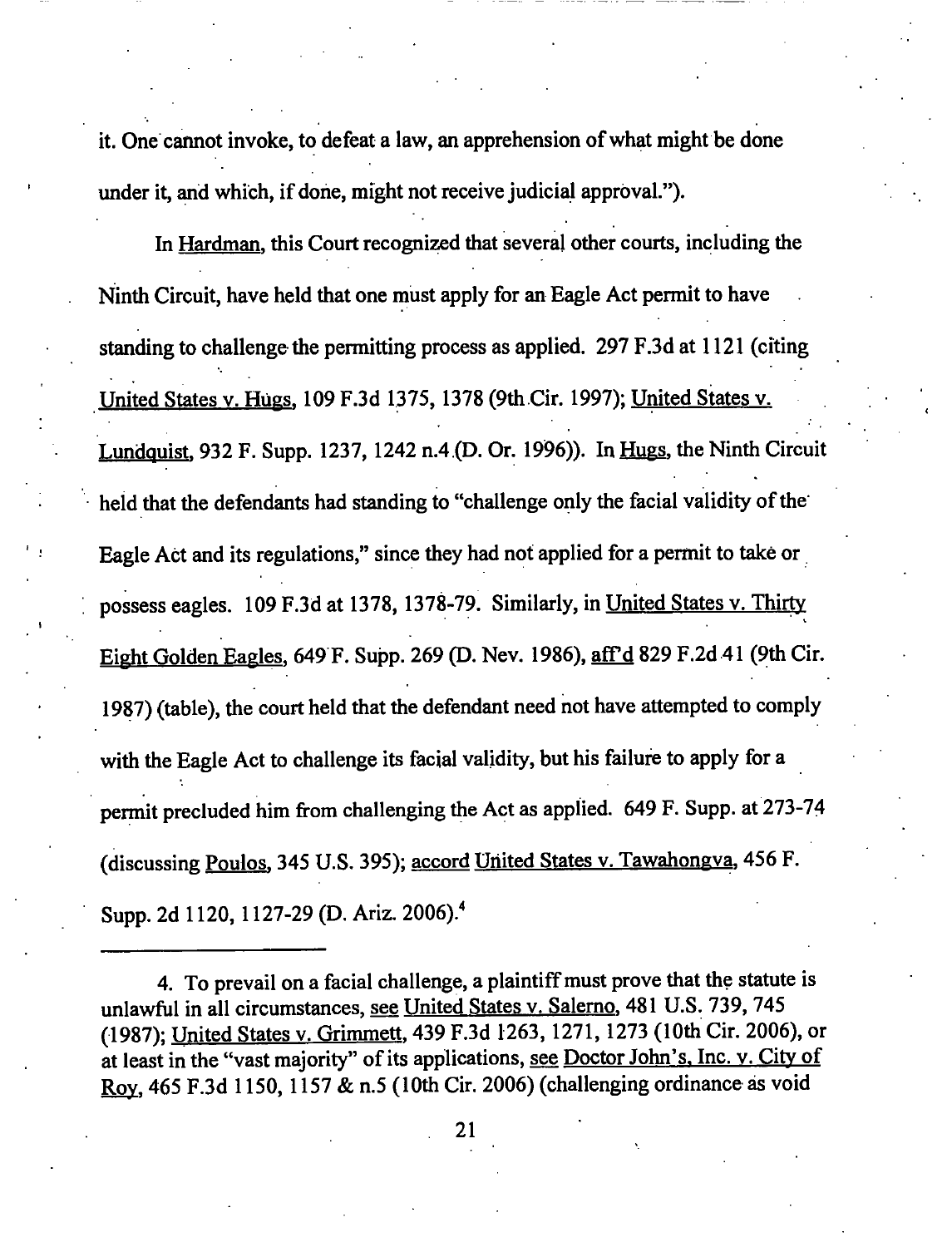That rule **does not apply** where **the defendant** could **not** have **obtained, relief** through the **permitting** process. Unlike the defendants in H\_\_u\_g\_,Thirty **Eight** Golden Eagles and Tawahongya, the Hardman claimants had standing even though they had **never applied for** permits, because they were not members of federally recognized tribes and hencewere not eligibl e **for** permits. 297F..3d **at** 1121; **accord united States** v. **Winddancer,** 435 **F. Supp.** 2d **687, 693-94** (M.D... Tenn. 2006), motion **for** reconsideration pending. Friday, however, **is a** member of a federally recognized Indian tribe and, hence, is eligible for an Eagle Act permit. See 50 C.F.R. § 22.22(a). Friday failed to apply for a permit and thus, like the defendants in Hugs, does not have standing to challenge the application of the permitting process to him. **See** Hug\_, 109 **F.3d at** 1378.

.Friday'.s failure to **apply** for a permit bars him **from** now challenging the " •.permitting process **as applied** to him... There **simply** is no **application** of **the** • permitting process **to Friday** that can b.e challenged and no **information** in the record on which to **base such** an analysis..Where **a** permit process was not

for vagueness). "Because facial challenges push the judiciary towards the edge of its traditional purview and expertise, courts must be vigilant in applying a most exacting analysis to such claims." Ward v. Utah, 398 F.3d 1239, 1247 (10th Cir. 2005). That heavy burden makes a facial attack "the most difficult challenge to mount successfully." West v. Derby Unified School Dist. No. 260, 206 F.3d 1358, 1367 (10th Cir. 2000).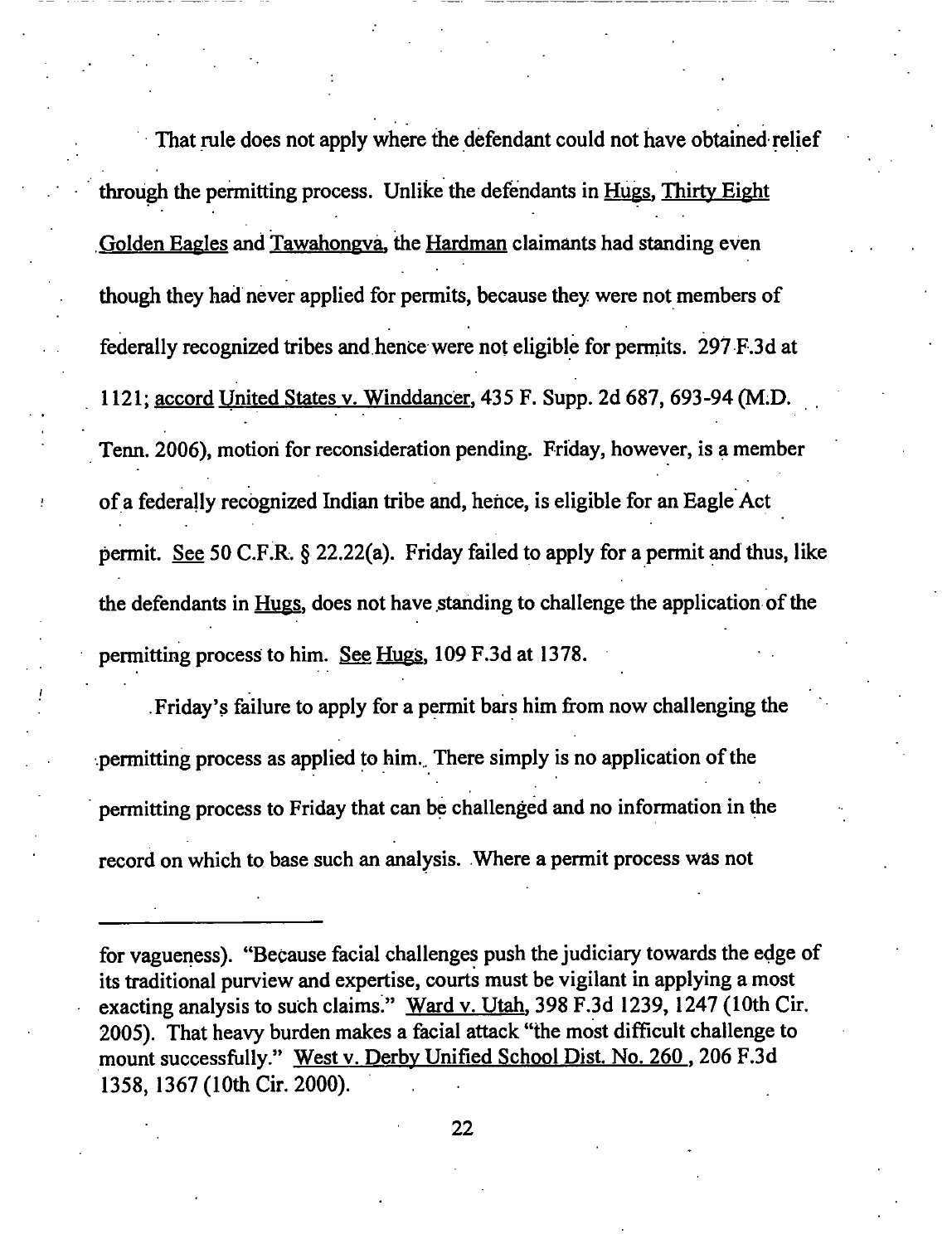•invoked, it cannot conceivably have **been illegal** in its **application. Friday's failure to** apply for a permit thus **leaves** him **with the** substantially more **onerous burden of** showing that he **was** not **required** to seek a permit **because** applying **would** • .necessarily have **been** futile. As **demonstrated below,** he **did** not meet that **burden,** and the district court erred in concluding otherwise.

## III. **The district** court erred in holding that it **would** have **been futile for Friday** to apply for a permit.

The district court held that Friday had standing to challenge the Eagle Act's permitting process, **because it** would have **been** futile **for** him **to** apply **for** a permit. **The** court acknowledged that the statute itself "expressly contemplates a permitting process **for** the taking **Of** eagles for Indian **religious** purposes" and that Interior has issued take permits. Aplt. App. 190. Nonetheless, the court **Concluded,** "[b]ased upon **the** agency's conduct in every **other respect,"** that Interior would not have granted Friday a take permit. Id. 191. The court did not specify the "conduct" to which it referred, but said that Interior "does not in any **way** promote the **taking of** eagles and prefers **Native** Americans to use the **Repository."** Id\_\_\_. 190. **The district** court's holding that it **would** have **been** futile **for Friday** to apply for a permit **is wrong,** and its judgment should **be reversed.**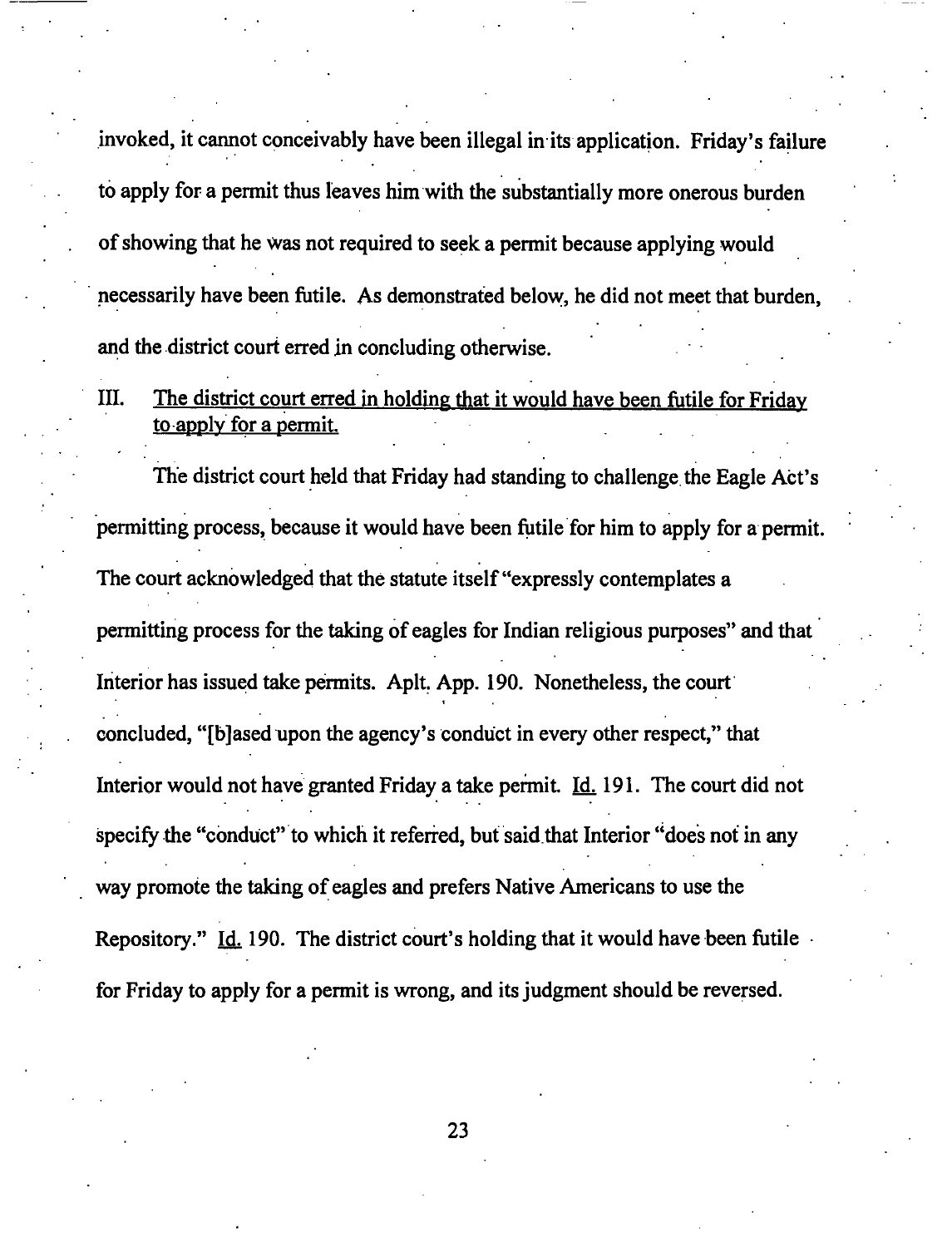First, as the district court acknowledged, id. 190, both the Eagle Act and its implementing regulations expressly provide for the availability of permits to take eagles for Indian religious purposes. 16 U.S.C. § 668a; 50 C.F.R. § 22.22.

i

i *:*

i

Second, the record establishes that take permits are in fact available, as the district court likewise acknowledged, Aplt. App. 190. As noted above, the FWS has issued a take permit to the Hopi tribe annually since 1986, id. 174, which, for the past ten years, has authorized the take of up to 40 eagles for religious purposes, id. 165, 174. The FWS has also issued permits to members of the Navajo tribe, the Taos Pueblo, and the Jemez Pueblo, among others. Id. 90-91, 174, 199.

•Third, applicants for take permits do not face lengthy bureaucratic delays. The FWS took only two months to process the most recent Hopi take permit. Id. 92; see also id. 165, 168 (application received December 29, 2005; permit issued •February 1, 2006).

Fourth; the district court faulted theFWS for not having "outreach programs" advertising the availability of take permits for eagles. Id. 190. The government, however, has no obligation to advertise permitting exceptions to general criminal prohibitions. RFRA requires the government to show only that the "application of the burden to the person" is the least restrictive means of serving its compelling interests. 42 U.S.C. § 2000bb-l(b). That test turns on the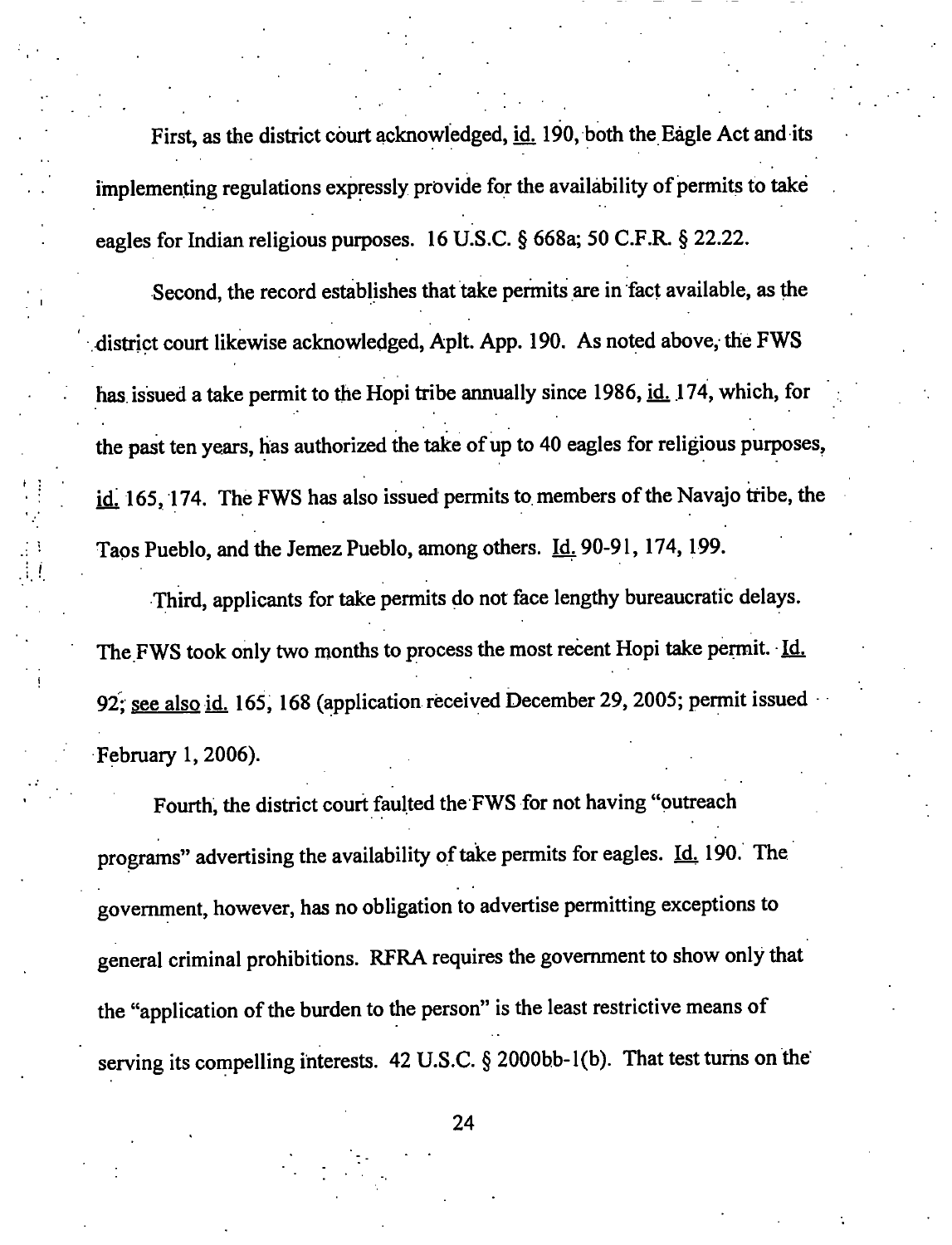government's **prohibitions or** mandates; **it does** not **require** the government to **facilitate relig!ous** exercise **or** engage **in propaganda efforts that** make **religious exercise easier for individuals.•** "For the **Free Exercise Clause is written in terms of what the** government cannot **do to the individual, not in terms ofwhat** the **individual** can **exact from** the **government." Lyng v. Northwestern Indian cemetery Protective Ass!n,** 485 **U.** S. **439,** 451 **(1988) (quoting Sherbert v. Vetoer,** 374 **U.S..398,** 412 **(1963) (Douglas,** J.; concurring)); **see also** Bowen **v.** ROY, 476 **U.S.** 693, 700 **(1986) (same).** 5 **The availability of take permits is explicitly revealed in the Eagle Act** and **the regulations, both of which are** publicly **available. RFRA requiies nothing more.**

**Beyond that, ignorance** cannot **render futile a permitting process** that **is, in fact, available and operating. Those like Friday who are aware** that the conduct **in which** they **wish tO** engage **is illegal have the burden of determining whether their** conduct **may be** conformed **to** the **law. RFRA provided Friday** "a claim **or defense in a** criminal **proceeding,"** 42 **U.S.C.** § **2000bb-l(c), not a license to intentionally disregard** the **law. For** example, **nothing prevented Friday from filing a** civil suit

<sup>5.</sup> As explained above,-RFRA's **legislative** history reveals that Congress intended for courts to look to cases decided before Smith, 494 U.S. 872, for guidance in applying the Act. Adams, 170 F.3d at 177 (citing S. Rep. No. 103-I 11 (1993)).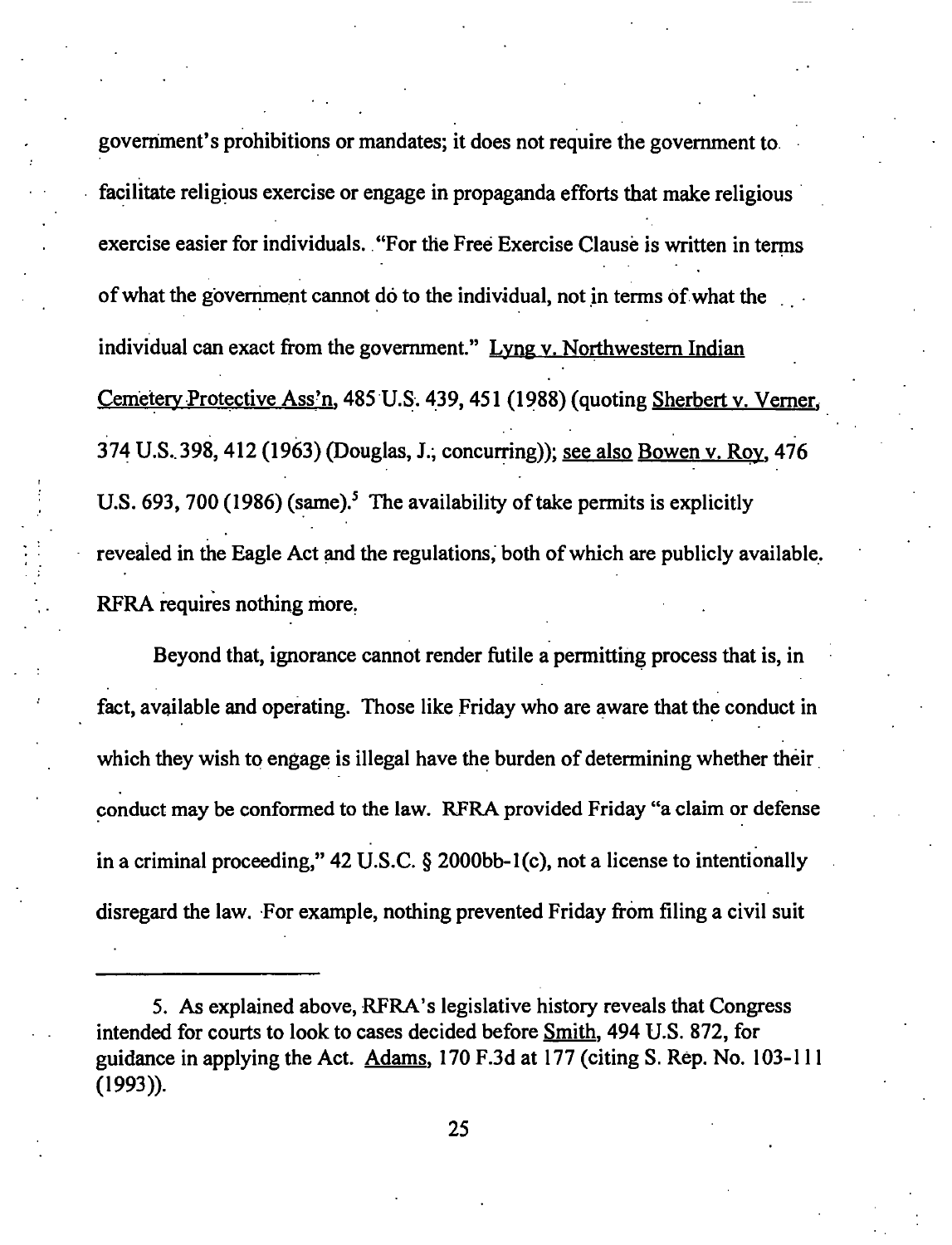challenging the Eagle Act and seeking a preliminary injunction allowing him to take an eagle. See, e.g., O Centro, 126 S. Ct. 1211 (affirming preliminary injunction enjoining enforcement of Controlled Substances *Act);* Gibson v. Babbitt, 223 F.3d 1256 (1 lth Cir. 2000) (per curiam) *(judicial* review of denial of Eagle Act permit). As the Supreme Court explained in <u>Poulos</u>, a criminal defendant has the choice of either complying with the law, not engaging in the regulated activity, "or, before they act, petitioning the appropriate civil tribunals for a modification of or exception from the regulation." 345 U.S. at 409 n. 13. Indeed, the district court asked at the hearing why the Tribe had not brought such a suit. Aplt. App. 136. The district court erred when it rewarded Friday for taking the law into his own hands and blamed the government for not illuminating the alternative, lawful path more brightly.

•Finally, the district court was correct that the FWS prefers that tribal members use the Repository instead of taking live birds from the wild. Id. 85, 88. That preference, however, has not prevented the Service from granting take permits in the past and need not have prevented the Service from granting Friday a take permit if he had applied. Therefore, the district court erred in holding that it would have been futile for Friday to apply for a take permit under the Eagle Act.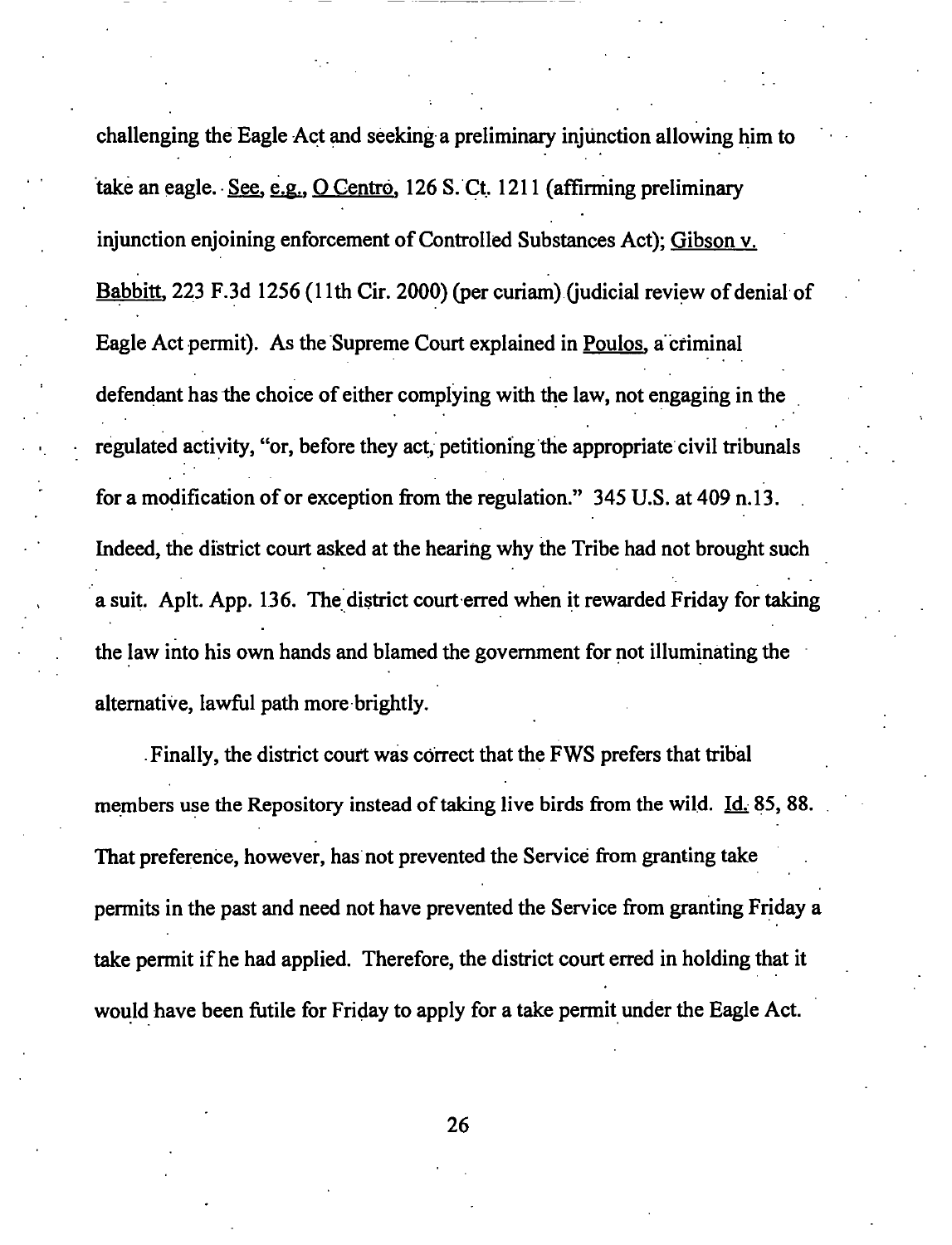**Friday's** failure to apply for **a permit does not** entirely **prevent** him from alleging that the Eagle Act violates RFRA. He may not challenge the application of the permitting process to him, since it has not been applied to him, and contrary •to the district court's holding, it would not have been futile for him to apply.

The Eagle Act's prohibition against killing eagles, however, has been applied to him by the filing of an Information. Accordingly, Friday may argue that. the *Act's* prohibition violates **RFRA.** To prevail onthat argument, though, he must show that, even if the permitting process is not frivolous, requiring religious **adherents** to engage, *any* pemaitting process as a precondition to the exercise of their religion violates RFRA. *As* demonstrated below, both the law and the record *show* otherwise.

## IV. The district court erred in holding that the Eagle Act violates RFRA.

*A.* The permitting process imposes no substantial burden on tribal members.

The district court held that the Eagle Act imposes a substantial burden **on** tribal members, like Friday, who **need** eagles for their religious practices, due to the futility of the permitting.process and the delay in obtaining eagles from the Repository. Aplt. *App.* 192. *As* demonstrated above, however, the FWS issues permits authorizing the take of eagles for tribal religious purposes with minimal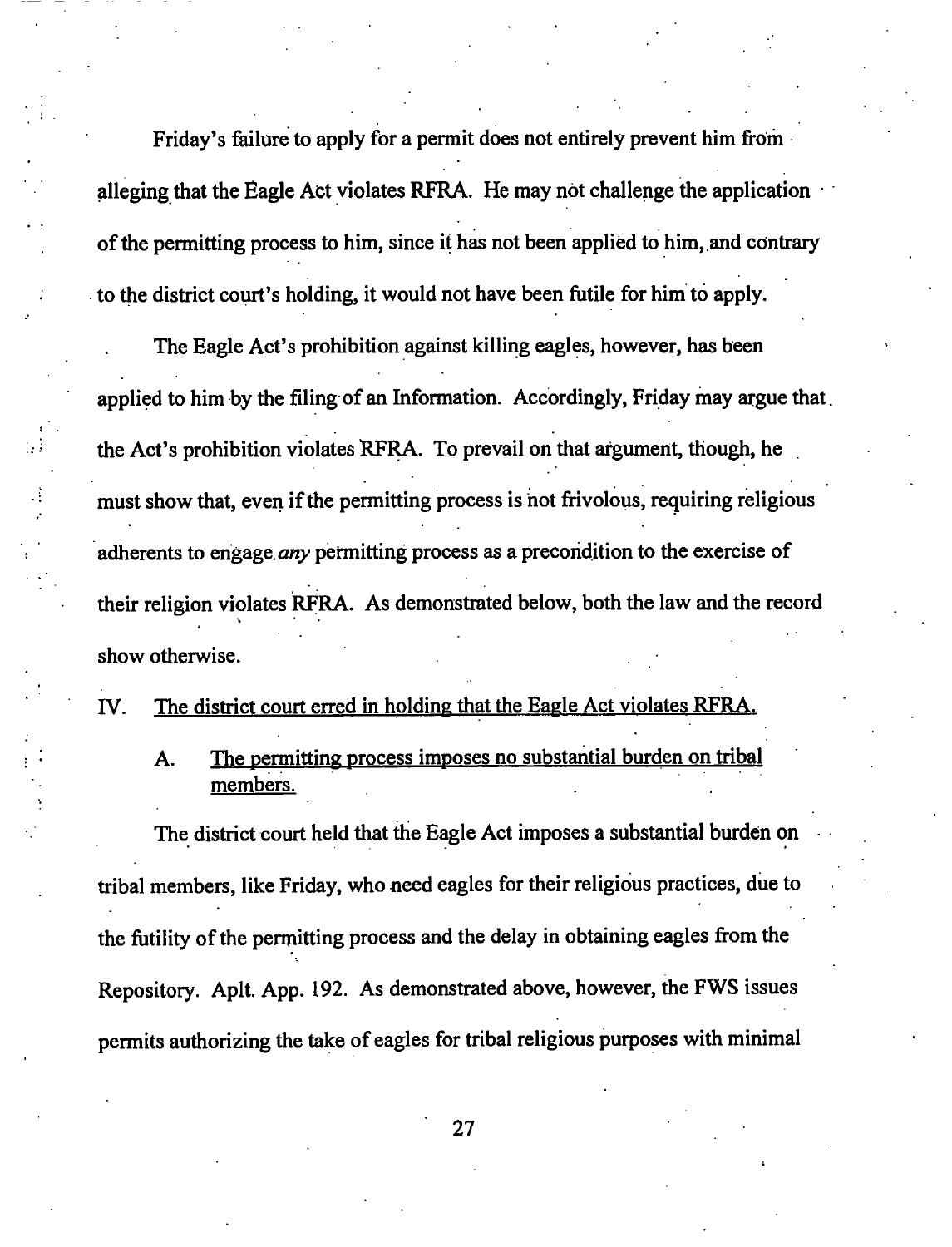**bureaucratic delay.** While requiring tribal members to apply for a permit imposes • **some** burden, that **burden is not** "substantial" under RFRA.

**In Thiry v. Carlson, 78 F.3d 1491 (10th.Cir.** 1996), the court **held** that "the **incidental, effects of otherwise lawful government programs 'which** may make **it more.** difficult to **practice** certain.religions but **which have no** tendency to **coerce** individuals **into acting contrary** to their **religious** beiiefs' **do** not **constitute** substantial burdens on the exercise of religion," within the meaning of RFRA. Id. **at 1495 .(quoting\_,** 485 **U.S. at** 450-51). Accordingly, **the Court held• in** that the **proposed reiocation of a child.'s gravesite did** not **substantially burden** the **parents' religion where it did** not **prevent** them **from exercising** their **faith. Alloging** that the **government's conduct** "distressed and **inconvenienced"** the. **religious adherents was not enough** to •establish **a substantial burden on** their .. **religion under.RFRA. Id\_\_\_.; see also Henderson** V. Kennedy, **253 F.3d 12, 16-17** (D.C. **Cir. 2001) (regulation banning sales of message-bearing** t-shirts **on** the **national** Mall.did **not violate RFRA, because it did not force plaintiffs** "to **engage in conduct** that their **religion forbids" or** "prevent[] them from **engaging in conduct** their **religion** requires").

Similarly, in **this** case, merely requiring tribal members to apply for a permit before taking eagles does not impose a substantial burden on their religious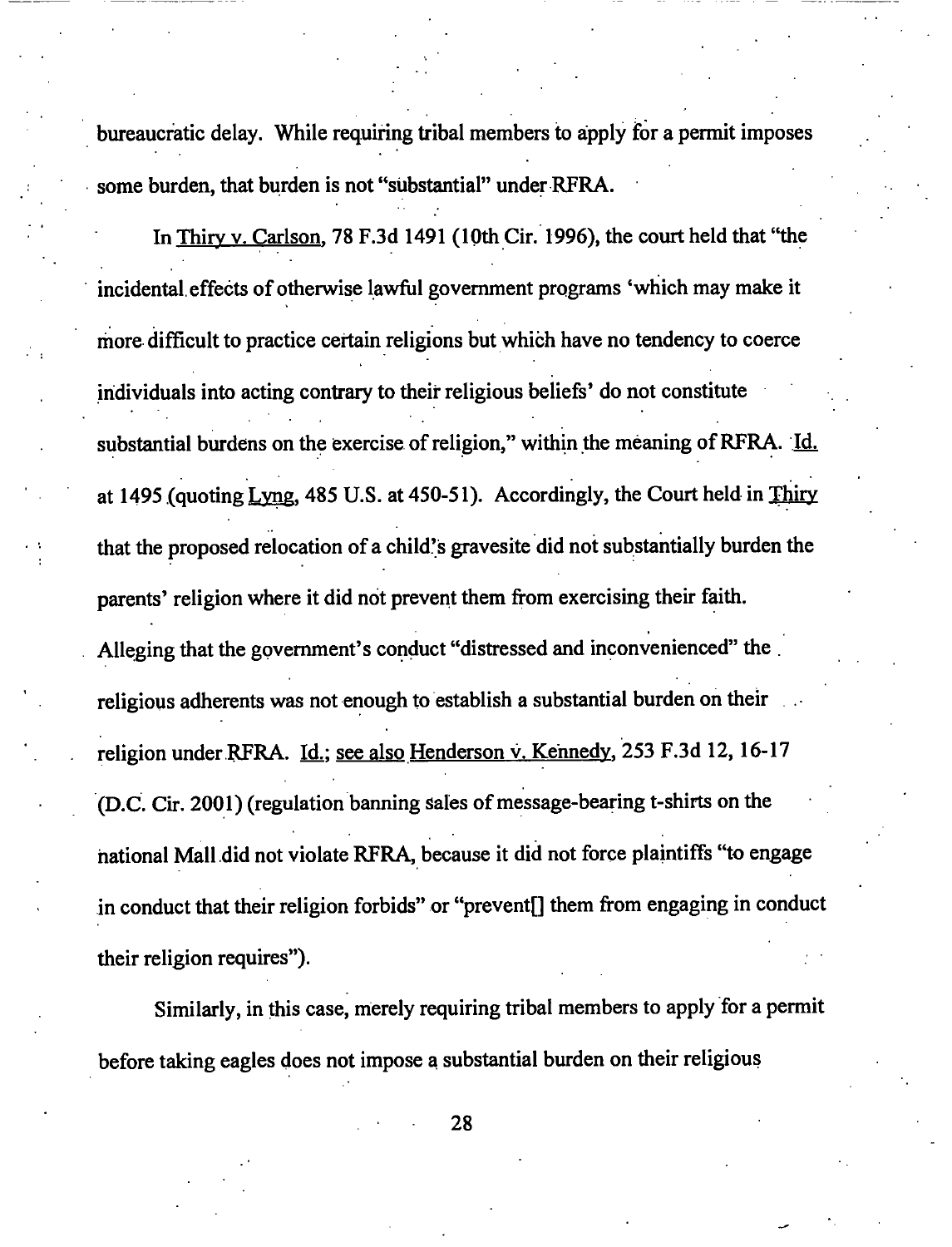exercise. **The** government **has not prohibited** tribal members from killing **eagles** for religious purposes. *,*Nor has it mandated that they engage in conduct prohibited. by their faith. Friday did not argue that his religion precluded him from interacting with permitting officials. The record *shows* to the **contrary** that members of the Northern Arapaho Tribe regularly engage the regulatory process to obtainpermitsto possess eagle parts. *Aplt.* App. 158-63. Friday **also** does **not** argue that his religion precluded him from tolerating the relatively short delay in obtaining a take permit. Id. 92, 165, 168. As in Thiry, filling out a form simply does not rise to the level of a "substantial burden" under RFRA.<sup>6</sup> Since Friday cannot establish his *prima facie* case under RFRA, the district court's judgment **should** be reversed.

nJ **The** permitting **process is the least** restrictive **means of furthering the government's compelling interests.**

In **implementing** the **Eagle** Act, the FWS must protect eagle populations, **while simultaneously** trying to accommodate the religious needs of ali tribal-

**<sup>6.</sup>** In **suppgrt of** its holding that **the Eagle** Act **substantially** burdened Friday, the district court quoted from Hardman, "Any scheme that limits [Native Americans'] access to eagle feathers therefore must be seen as having a **substantial** effect on the exercise of religious belief." Aplt. App. 192 (quoting Hardman, 297 F.3d at 1126-27). That **statement,** however, is *dicta,* as the government did not contest substantial burden in that case. 297 F.3d at 1126. Unlike Friday, the .claimants in Hardman were entirely prohibited from possessing eagle parts; no permit process was available to them.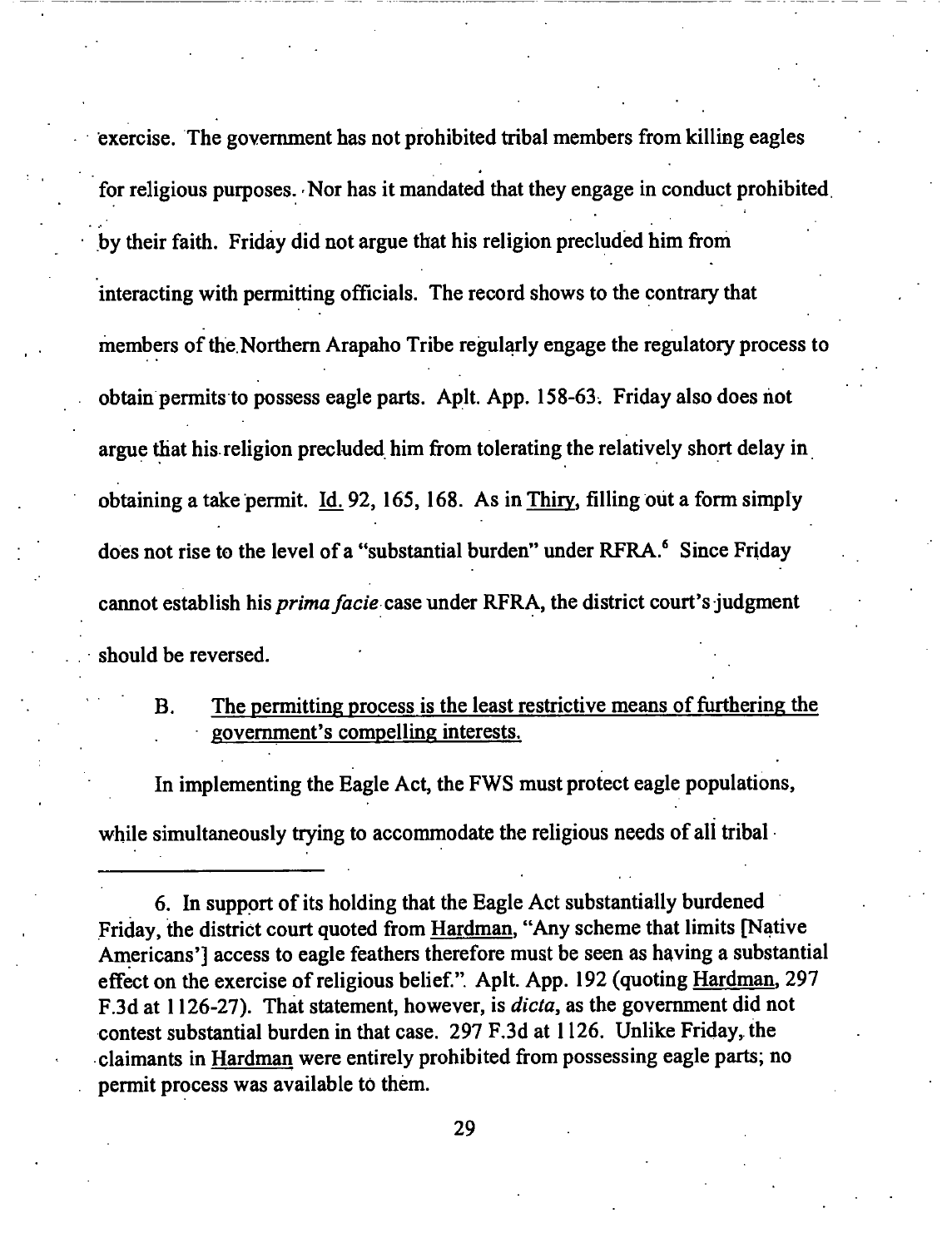members. To that end, the **Eagle** Act itself **provides** an exemption to the **statutory** ban on taking eagles for the religious purposes of Indian tribes. 16 U.S.C. § 668a. Under the authority granted in that provision, the FWS has issued permits allowing tribal members to take eagles for religious purposes.  $E.g.,$  Aplt. App. 165. The Service also collects and distributes eagles and eagle parts through the National Eagle Repository free of charge to members of federally recognized -independent of the contract of the contract of the contract of the contract of the contract of the contract of the contract of the contract of the contract of the contract of the contract of the contract of the contract Indian tribes. Id. 64, 67. Recently, the FWS has also begun to permit tribes to keep live eagles in aviaries to fulfill their religious needs. Id. 84, 86-87, 93-94.

The district court held, essentially, that those accommodations were not sufficient and that *any.regulation* of eagles violates RFRA. To the contrary, the Eagle *Act' s* permit process is the only means by which the FWS can track and protect eagle populations, both for their own sake and for the *Sake* of all.of the tribal members who depend on viable eagle populations for their religious practices. The only way the government could reduce the Eagle Act's burden on Friday's religious exercise would be to abandon all regulation of takes for Indian religious purposes. Doing away with all regulation would vitiate the government's compelling interest in balancing \_he need to protect eagles with the • need to allocate scarce resources to maximize the opportunities of *all* tribal members who need eagles for their religious exercise. RFRA does not, however,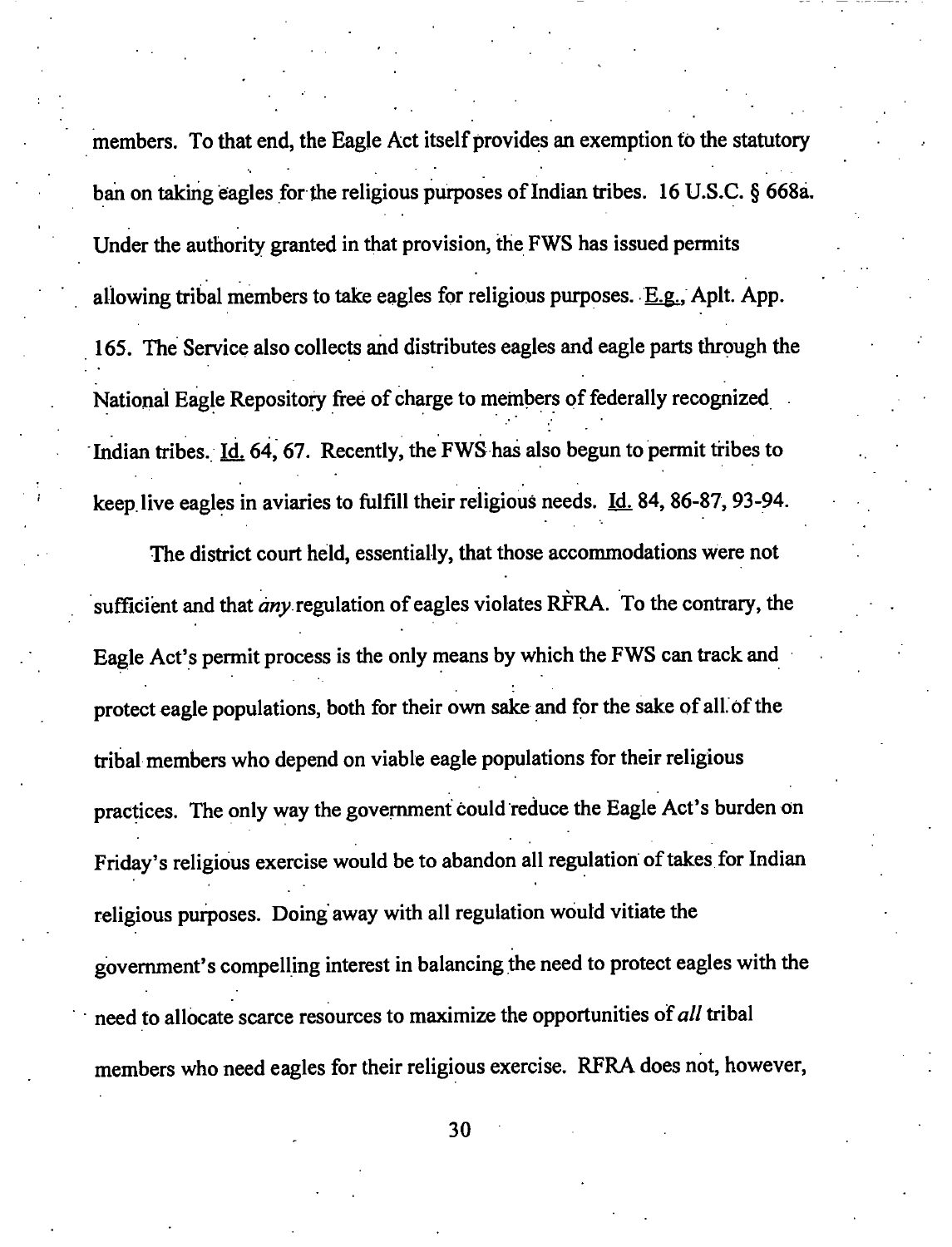.require the government **to** abandon its compelling interest, but **only to** show **that** it is pursuing that interest using the means that are least restrictive of religious exercise. The government met that burden here, both as a matter of law and on the **record.**

I •

# **1.** The **district court's** reasoning **was flawed.**

As described above, the district court agreed that "some regulation of the taking of eagles is necessary," but the court did not suggest any alternative means of regulation that would be less restrictive of Friday's religious exercise, Aplt. *App.* 195. Instead, the court faulted the FWS for the \_'biased and protracted nature **Of** the process," as well as for "its policy of discouraging requests for eagle take permits for Indian religious purposes, and limiting the issuance of such permits to almost none  $* * *$  particularly  $* * *$  when considering the recent recovery of the species and that a more significant cause of eagle mortality is electrocution." Id. The district court's holding was wrong, and its judgment should be reversed.

First, the FWS does not have a policy to discourage requests for take permits, and nothing in the record supports that statement. The Service simply prefers that tribal members use the Repository instead of taking live birds from the wild. Id. 85, 88. That preference benefits both eagles and all of the tribal members who need eagles for their religious practices. As explained below, the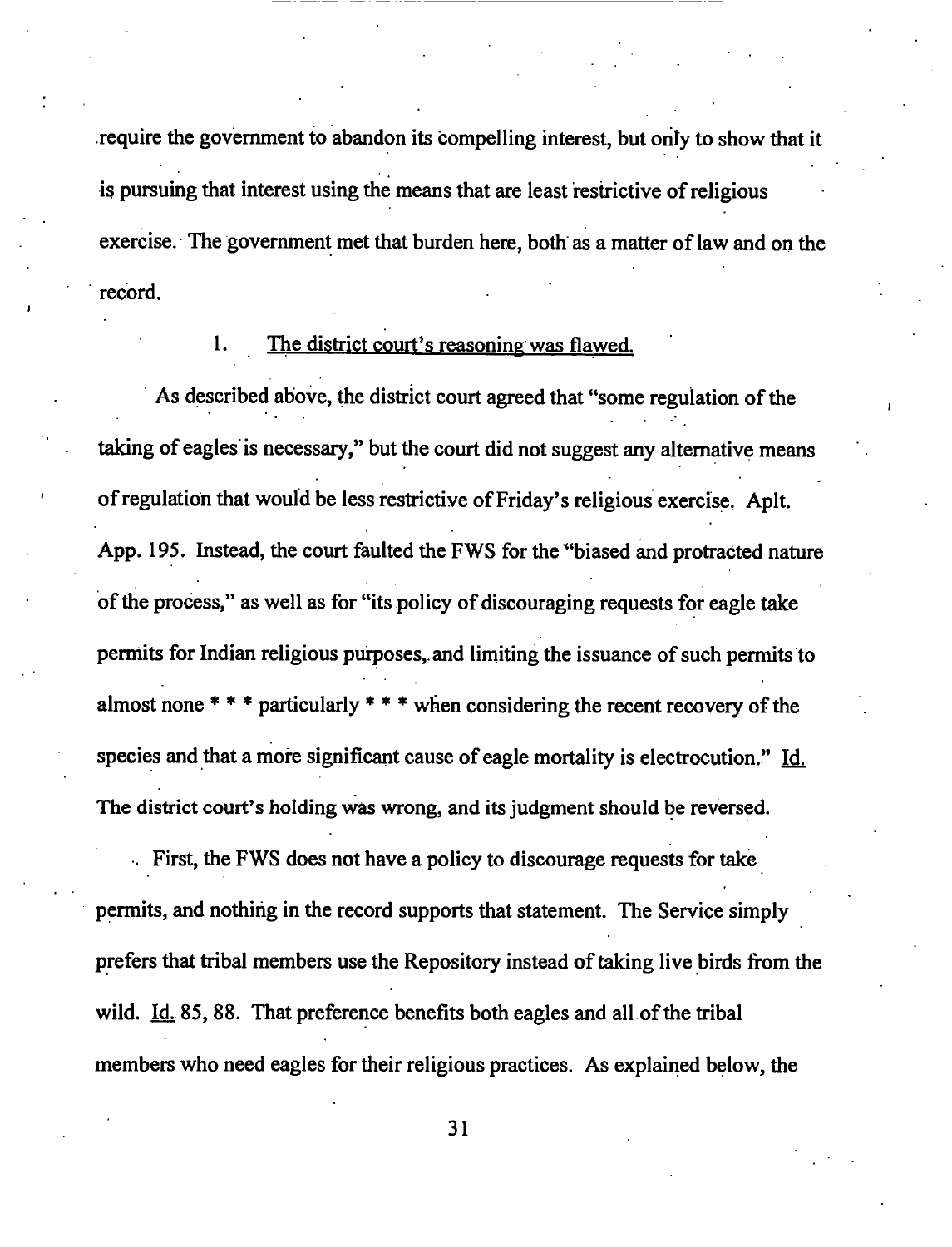wild **bald** eagle **population** simply could'not sustain the **needs of ail of** the tribal members who currently use eagles and eagle parts from the Repository. In any event, as noted above, the FWS' preference that tribal members use the Repository would not have prevented it from granting Friday a take permit if had he applied.

Second, Interior does not limit the issuance of take permits to "almost none." To the contrary, as the district court recognized in its opinion and as discussed above, Interior's rate of granting take permit applications is quite high. See Aplt. App. 190 (three out of four). Interior also authorizes tribes to possess live eagles in aviaries. Id. 84, 86-87, 93-94.

Third, the district court's suggestion that Interior should issue more take permits, particularly since eagle populations have rebounded, does not justify removing all regulatory oversight of eagle takes by tribal members. A bare permit requirement is the least burdensome means of tracking the number of eagles taken and the area from which they are taken. See 50 C.F.R.  $\S$  22.22(a). Absent that information, the FWS could not assess the impact of proposed takings on eagle populations in a particular area. Aplt. App. *96;* see also id. 194. With that information, the FWS can draft permits that accommodate Indian religious needs to the maximum extent possible while still protecting eagle populations by,  $e.g.,$ specifying the number, species, or age.of eagles, or the season or-geographic area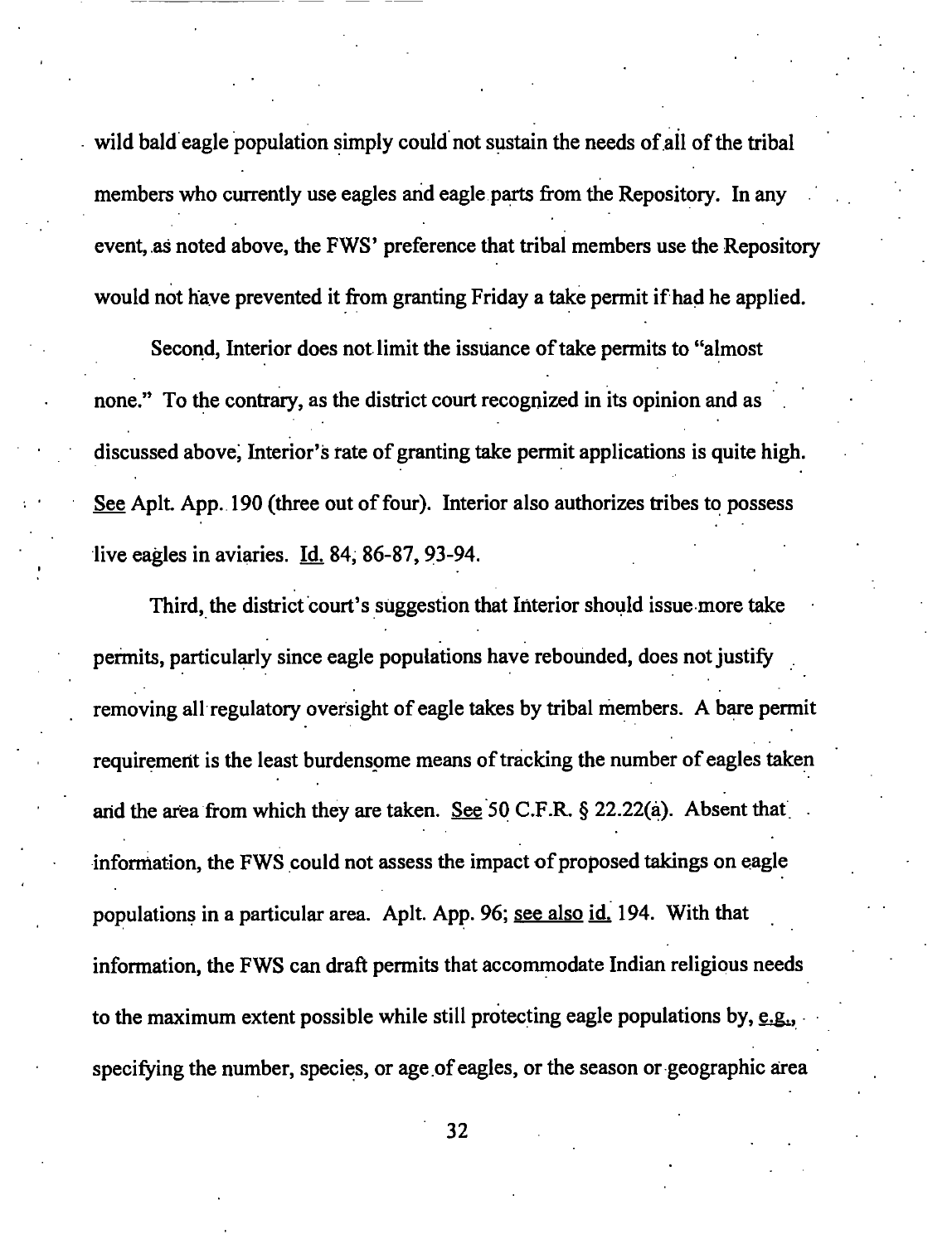in **which they may betaken. See** id. **112. The Hopi** permit, **for** example, authorizes the take of 40 golden eagle eaglets in Northeastern Arizona. Id. 165. *Through* the **permit process, the FWS** was **able to determine thai structuring the H0pi permit** in that **manner would reduce the** ioeal golden eagle•population **of approximately** 1,558 nesting pairs by only 0.3%. Id. 170. Eliminating the **permitting process would** eliminate **the FWS' ability to track eagle takes and to design permits that accommodate Indian religious needs as much as possible while** §till **protecting eagle populations,both for•their own** sakeand **for** the **sake of those tribal members who will need** eagles !n **the future. Indeed, the district** court **agreed** that "some **regulation of** the **taking of** eagles **is necessary." Id\_\_\_\_.** 195.

**The district** court **faulted Interior not for regulating takes, but for** the "biased and protracted nature of the process." Id. As explained above, however, while **applicants tOreceive** eagle **parts from the Repos!tory face lengthy delays due to** the **huge demand for a very limited supply, id\_\_\_.** 78-82, **applicants for.** take **permits do •no.t. Brian Milsap testified that** it **took the FWS two** months **to process** the **most recent Hopi take permit. Id\_\_\_. 92. Friday l\_ew of his need for** an **eagle several years** in **advance, id\_\_.**56, giving **him plenty of time to** engag.e **the permit system or** the **Repository.** Of **course,** there **is** no evidence **that the permitting process** would **have been** "biased **or protracted" for Friday, since he** never **applied fora permit.**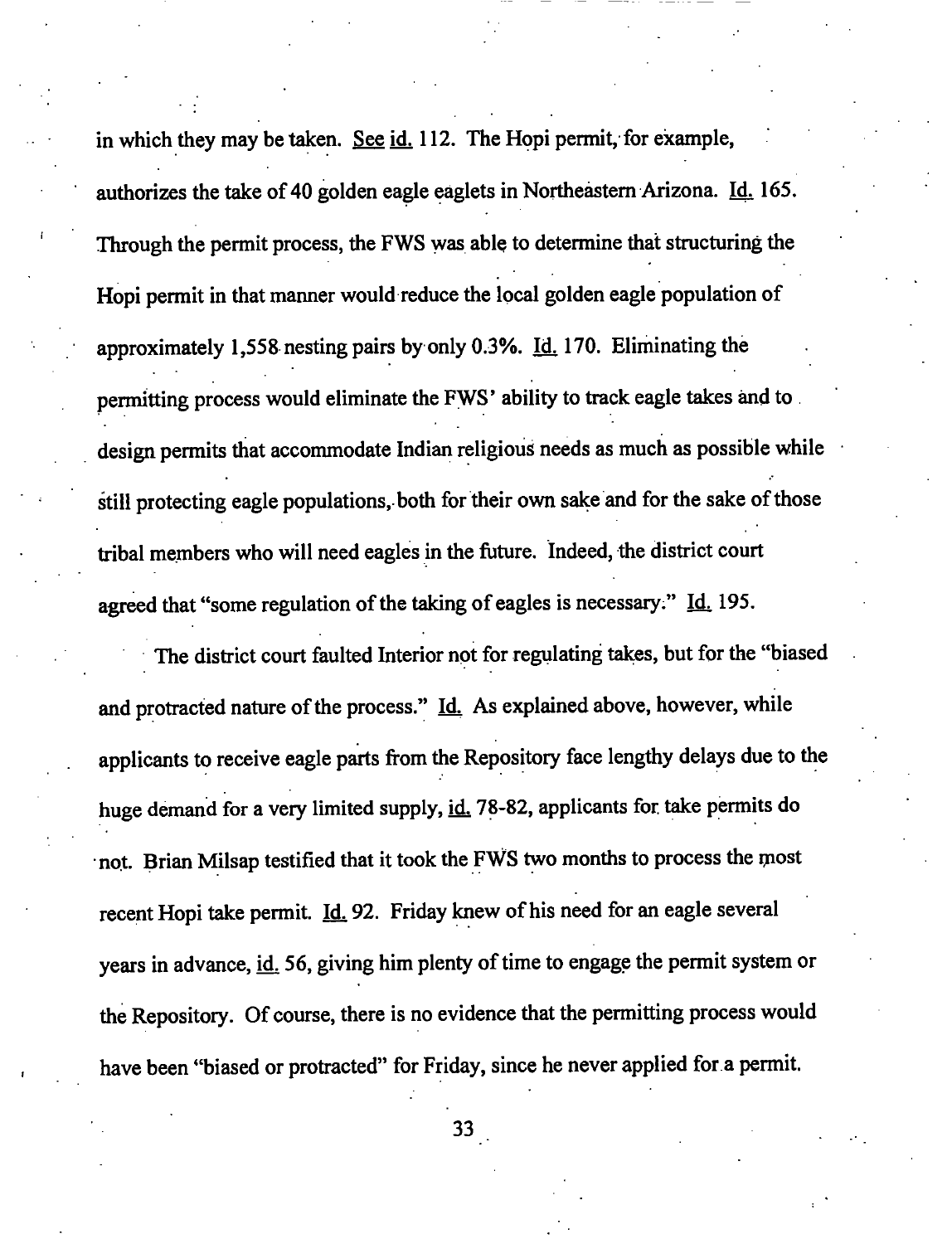Fourth, the district court may have been correct that electrocution kills more eagles than do tribal members, though Jody Millar, the expert on eagle populations, testified that the data is insufficient to make that determination. Id. 107-8. Brian Milsap ad\_nitted that "there remains much work to be done in reducing eagle mortality from  $***$  electric utility lines." Id. 100. He further testified, however, that "there's also been much progress made." Id. In United States v. Moon Lake Electric Association, Inc., 45 F. Supp. 2d 1070 (D. Colo. 1999), the court denied the defendant's motion to dismiss the indictment, holding that the Eagle *Act* and Migratory Bird Treaty Act (MBTA) prohibit not only hunting and poaching, but also conduct that is not intended to be harmful, such as the operation of electric power lines. Following that decision, some power companies have entered into agreements with Interior to avoid prosecution, either voluntarily or following issuance of a notice of violation, under which they have agreed, *inter alia,* **to** take measures to reduce eagle mortality and **repo\_** takes to the regional FWS offices. Aplt. App. 98-99. In any event, the fact that Interior is still in the process of combating eagle mortality from electrocution does not justify removing its only means of tracking takes for Indian religious purposes. For these reasons, the district court's analysis was flawed and should be reversed.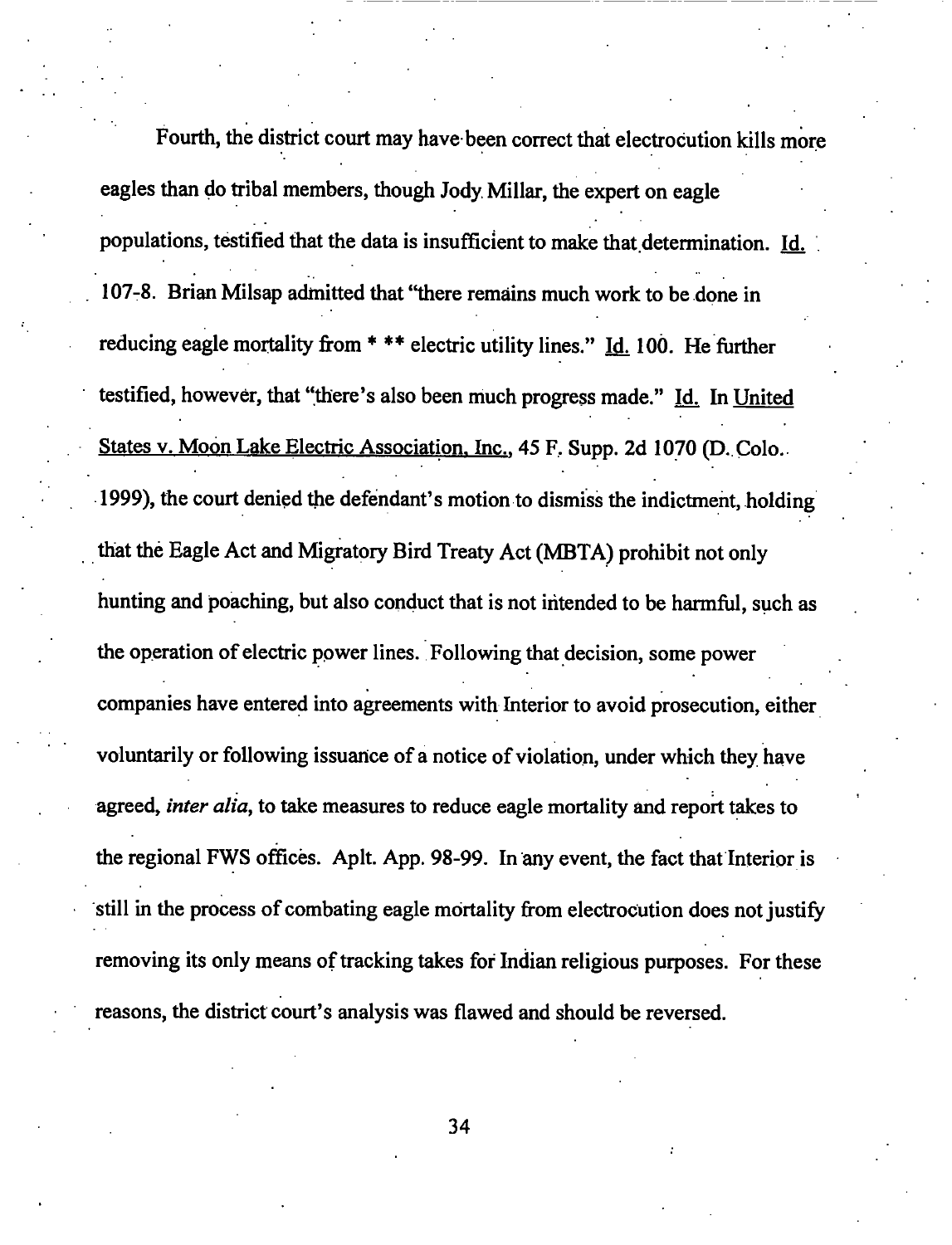2. The Eagle Act **permitting** process is, **as a matter of** law, the least restrictive means of advancing the government's compelling interests.

a. In Hardman, the Court held that protecting eagles is a compelling interest. 297 F.3d at 1128. A,flat prohibition on killing eagles obviously furthers that interest. Congress prohibited the taking of bald eagles in 1940 in order to preserve the species. See Andrus v. Allard, 444 **U.S.** 51, 52-53 (1979); S. Rep. **No.** 76-1589, at 1 (1940); **see** alsq S. Rep. No. 87-1986, at 1 (1962); H.R. Rep. **No. 87-1450,** at 1 (1962); S. Rep. No. 92-1159, at 1 (1972). A flat prohibition also makes it easier to enforce the law. Aplt. App. 124.

A flat prohibition, however, would undermine the government's compelling interests in "preserving Native American culture and religion in-and-of-themselves and in fulfilling trust obligations to Native Americans." Hardman, 297 F.3d at 1129. Thus, the government's unique task under the Eagle Act, in light of RFRA, is to balance those compelling interests and protect the religious exercise of all tribal members while simultaneously ensuring the conservation of a **sustainable** eagle population. *Id.* at 1135. Achieving and preserving that critical balance is the compelling interest at stake here.

The Indian Tribes exception to the Eagle Act, which authorizes the Secretary to permit the taking of eagles for the religious purposes of Indian tribes,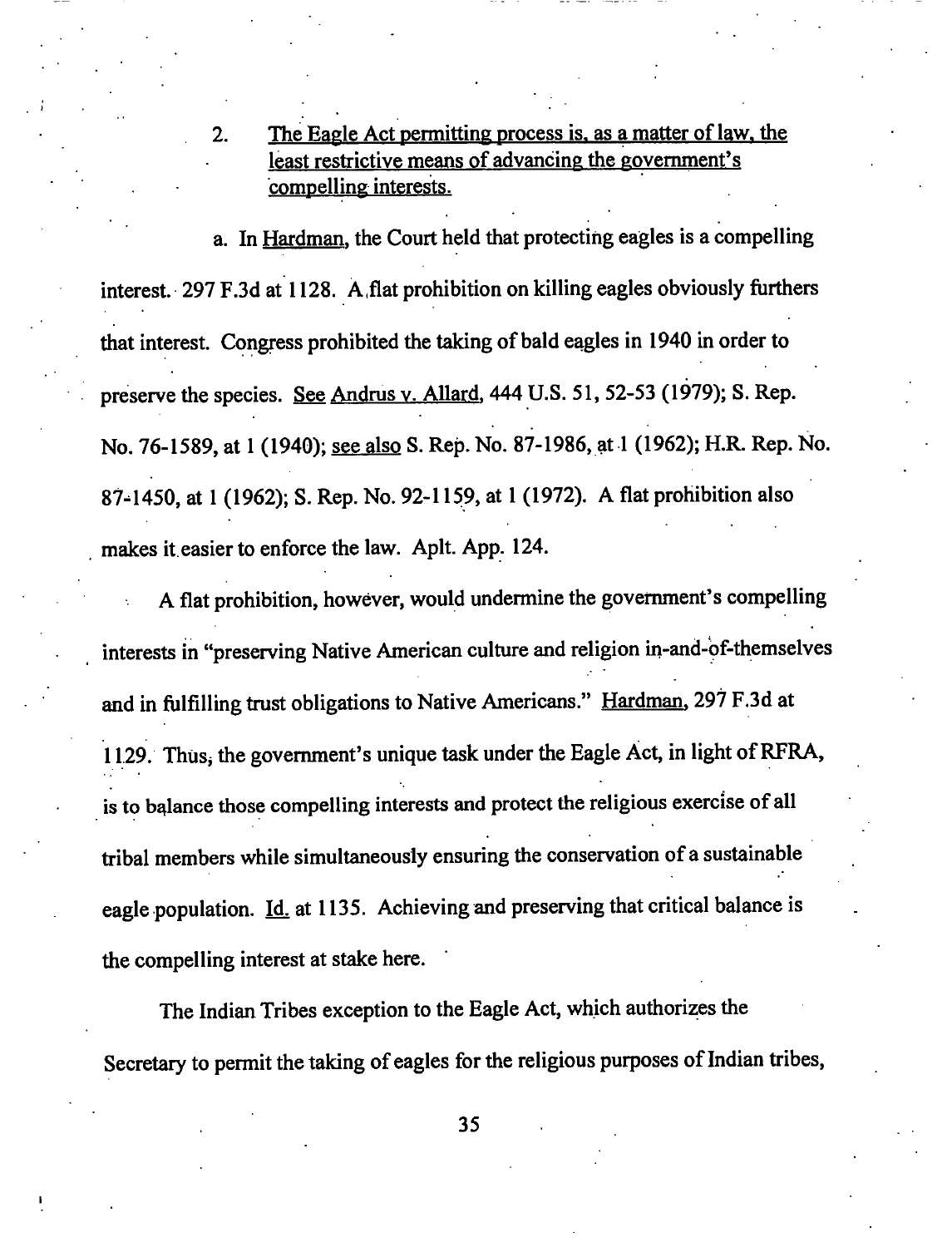•16 U.S.C. § **668a,** "sets those interests in equipoise. "• Rupert v. **U\_S.** Fish and •Wildlife **Serviee.,.957** F.2d 32¢35 (lst Cir. 1992); see also Dion, 476 U.S. at 743 ("Congress thus considered the special cultural and religious interests of Indians, • balanced those needs against the conservation purposes of the statute, and provided a specific, narrow exception  $* * * ?'$ ). As the First Circuit explained in Rupert, "[a]ny diminution of the exemption would adversely affect [the interest in protecting Native **American** religion and culture], but any extension Of it would adversely affect [the interest in protecting a dwindling and precious eagle population]."  $957$  F.2d at 35.<sup>7</sup>

b. Friday has not presented a viable RFRA claim. In this unusual ease, the religious claim of the individual bumps up against not only secular governmental interests, but also the ability of many other individuals to exercise their religion. "Religion weighs on both sides of the scale." United States v. *Antoine.,* 318 F.3d 919, 923 (9th Cir. 2003). By killing half of the only nesting pair of bald eagles on the Wind River Reservation, Friday imperiled not only the. viability of the local bald eagle population, but also the ability of every other tribal

<sup>7.</sup> The Indian Tribes exception also distinguishes this case from  $Q$  Centro, 126 S. Ct. 1211. There, the government argued that the Controlled Substances *Act* "simply admits of no exceptions."  $\underline{Id}$  at 1220. Here, the statute expressly provides an exception, and Friday argues that it should be broadened.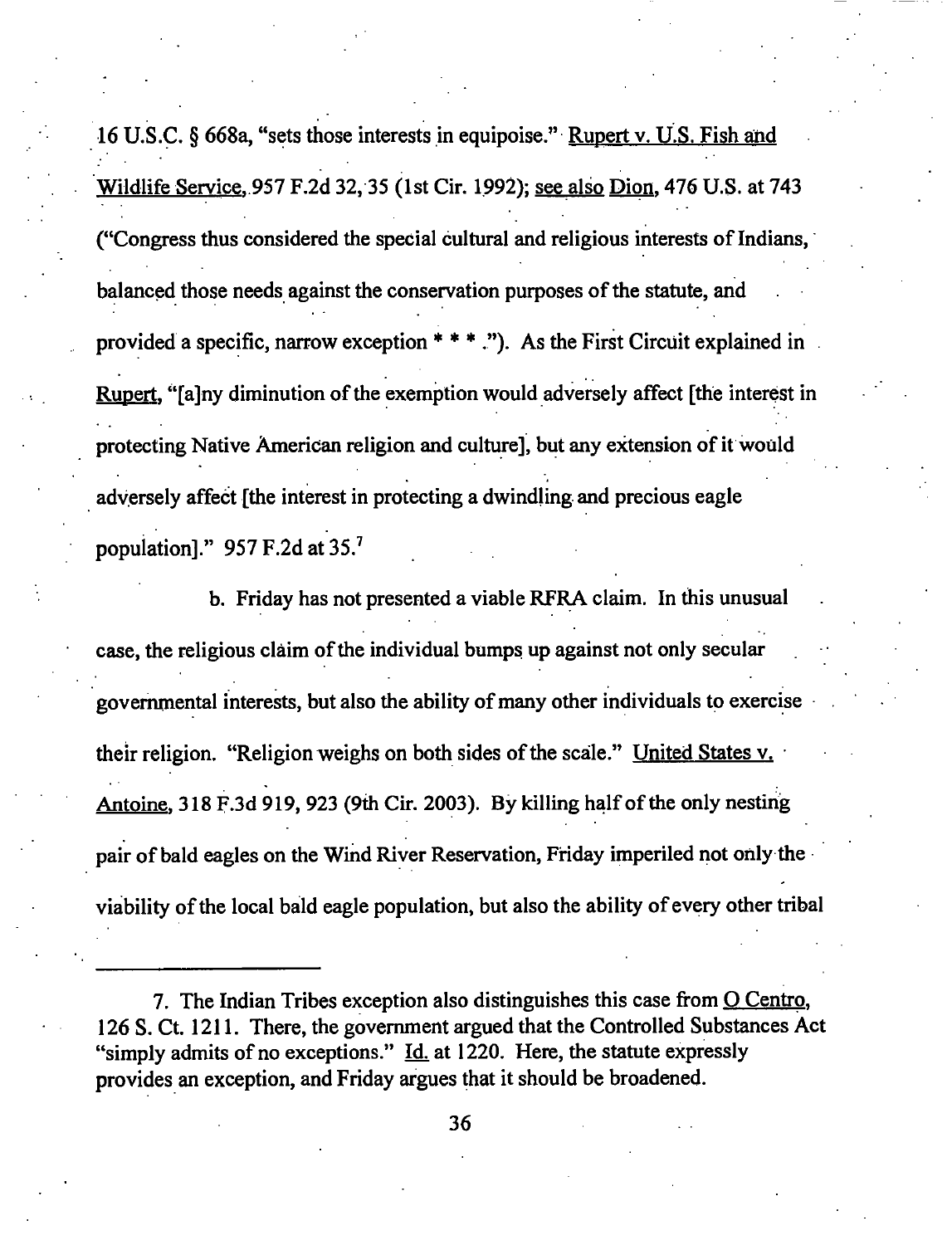member **in** the Vicinity to exercise **his or** her Native *American* faith by taking an eagle, as welt as the opportunity to serve future religious needs through eagle reproduction. Thus, Friday is asking not that the government reduce its burden on Native American religion, but rather that the burden be shifted to other individuals. Id. "This is not a viable RFRA claim; an alternative can't fairly be called 'less restrictive' if it places additional burdens on other believers." Id. The government's compelling interest in balancing the need to protect the species-with the need to allocate scarce resources to maximize the opportunities of *all* tribal members who need eagles for their religious exercise can be served only by requiring individuals to adhere to the permitting process and not take the law into their own hands.

In addition, RFRA does not require the government to abandon its compelling interests, but only to minimize the burden on religion. Here, no means of furthering the government's compelling interests is available that is less restrictive **of Indian** religious practices. The Eagle *Act* merely requires tribal members to obtain a permit before taking eagles for religious purposes and requires the Secretary to consider whether granting a permit would be compatible with eagle preservation. 16 U.S.C.  $\S$  668a. The only less restrictive regulatory process would be one that required no permit at all and simply allowed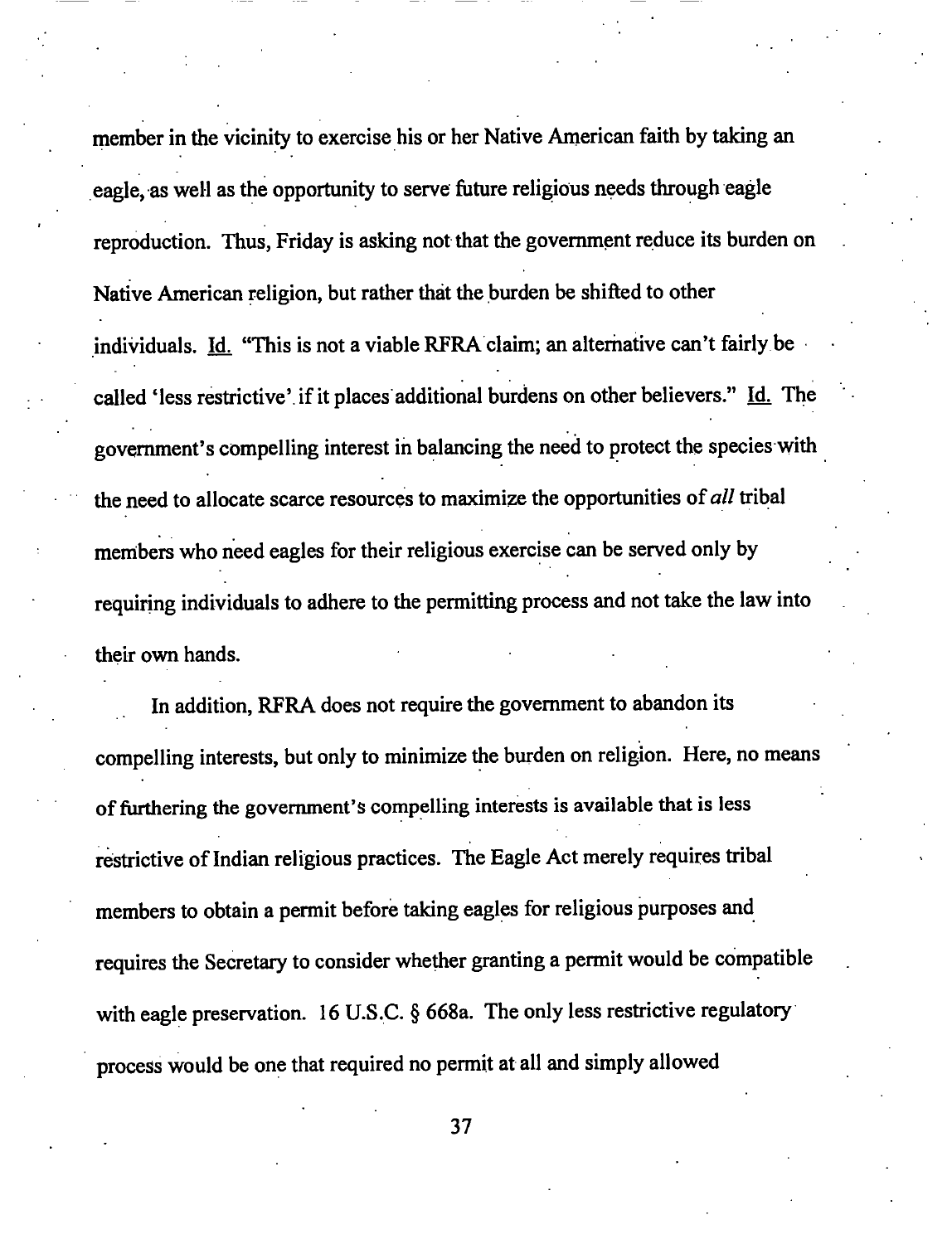unregulated take **of eagles bymembers, of** federally **recognized Indian** tribes. **Such•** a process, however, would not *advance* the government's compelling interest in protecting eagles. It might initially further the government's interest in preserving Native American religion by eliminating any impediment to Indian religious use of eagles, but in the long run, it would undermine that interest as well by threatening the viability of eagle populations. Thus, doing away with the permitting process might benefit a few individuals, like Friday, but it would vitiate the government's compelling interest in protecting eagles and reduce the ability of tribal members in general to practice their religion.

The government need not sacrifice its eagle protection goal to accommodate Friday's religious desires. RFRA does not require the government to abandon one compelling interest to further another. Rather, **RFRA** requires the government to show that a burden on a person's exercise of religion is the least restrictive means of *furthering* a compelling governmental interest. 42 U.S.C. § 2000bb-l(b). As the Supreme Court observed in Lyng, 485 U.S. at 452, "government simply could not operate if it were required to satisfy every citizen's religious needs and desires." The statutory requirement that tribal members obtain a permit before killing eagles is the least restrictive means of pursuing the compelling interest in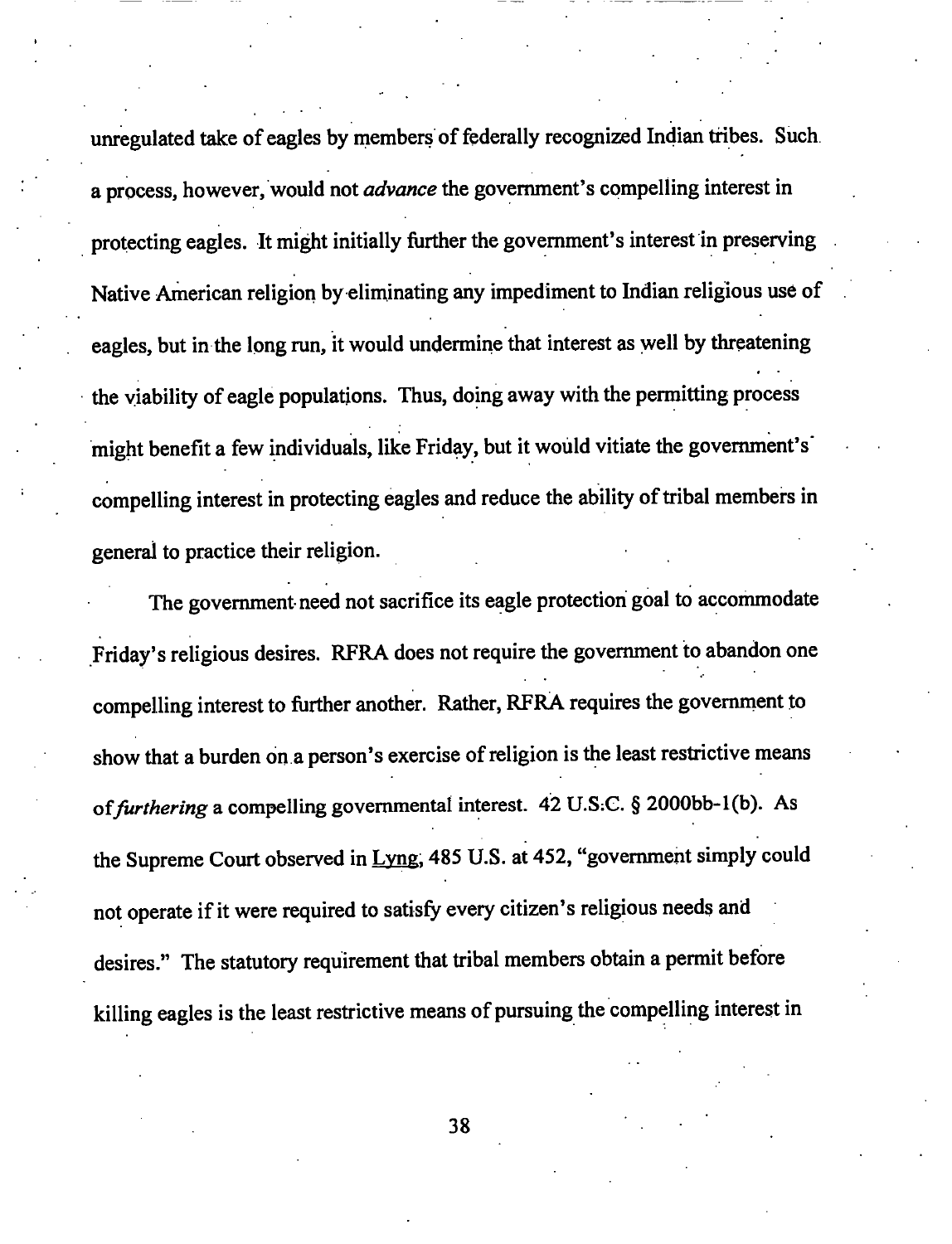• **protecting eaglepopulati0ns** while simultaneously **accommodating Indian** •religious **needs.**

c. **The other** courts **of appeals that have addressed Claims similar to Friday's have held** that the **Eagle Act satisfies RFRA.. The Eighth.Circuit** in •**United States v.** Oliver., **255 F.3d** 588 **(Sth Cir.** 2001),. **affirmed the** conviction **of a. tribal member for taking an** eagle **without a permit. With regard to the least** restrictive means element of RFRA, the court held that "[i]t is clear that unrestricted access to bald eagles would destroy [the] legitimate and conscientious eagle population conservation goal of the BGEPA. \* \* \* There are no safeguards to prevent similarly situated individuals from asserting the same privilege and leading to uncontrolled eagle harvesting." Id. at 589. Similarly, in Hugs, the Ninth Circuit affirmed the convictions of tribal members for taking eagles without a permit and held that "the statute and permit system provide the least restrictive means of conserving eagles While permitting **access** to eagles and eagle parts for religious purposes." 109 F.3d at 1378; see also United States v. Jim, 888 F. **Supp.** 1058 (D. Or. 1995).

Indeed, virtually every court to address the validity of the Eagle Act under RFRA has upheld the Eagle Act. See Antoine., 318 F.3d *919* (affirming conviction of non-tribal member Native American for possession and sale of eagle parts);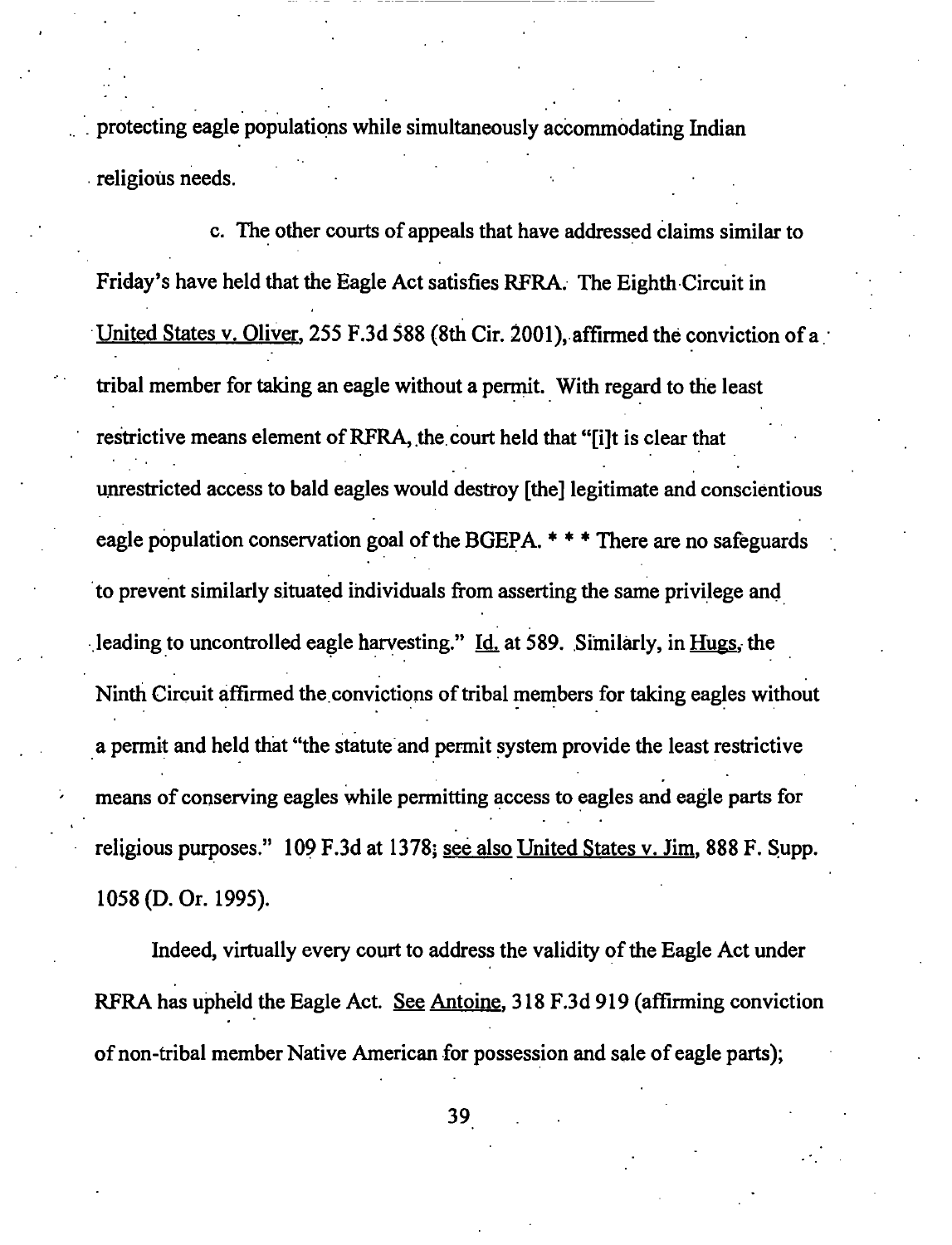**Oliver, 255 F.3d** 588; Gibson., **223.F.3d** 1256 (upholding **denial ofapplicationto** possess eagle feathers filed by non-tribal member Native American); Hugs, 109 F.3d 1375; Winddaneer., 435 F. Supp. *2d* 687 (denying **motion** to dismiss under RFRA filed by non-tribal member Native American charged with possession and bartering of eagle feathers); Lundquist, 932 F. Supp. 1237 (denying motion filed by non-tribal member Native American to **dismiss** Charges of possessing eagle feathers); Jim, 888 F. Supp. 1058(holding eonviction of tribal member eharged with killing eagles did not violate RFRA); cf. United States v. Eagleboy, 200 F.3d 1137. (8th Cir. 1999) (reversing dismissal of charge against non-member Native American for possessing hawk parts in violation of Migratory Bird Treaty Act); Rupert, 957 F.2d 32 (holding denial of application to possess eagle feathers filed by non-tribal member Native American did not violate Free Exercise Clause); .United States v. Fryberg, 622 F.2d 1010 (9th Cir. 1980) (affirming conviction of tribal member who claimed treaty right to kill bald eagles); United States v. To Sky, 547 F.2d 486 (9th Cir. 1976) (per curiam) (affirming conviction of tribal member who claimed Free Exercise Clause and treaty right to sell eagle parts); Tawahongva, 456 F. Supp. 2d 1120 (denying motion to dismiss under RFRA filed by tribal member charged with possession in violation of MBTA); Thirty-Eight Golden Eagles, 649 F. Supp. 269 (denying Free Exercise Clause claim in action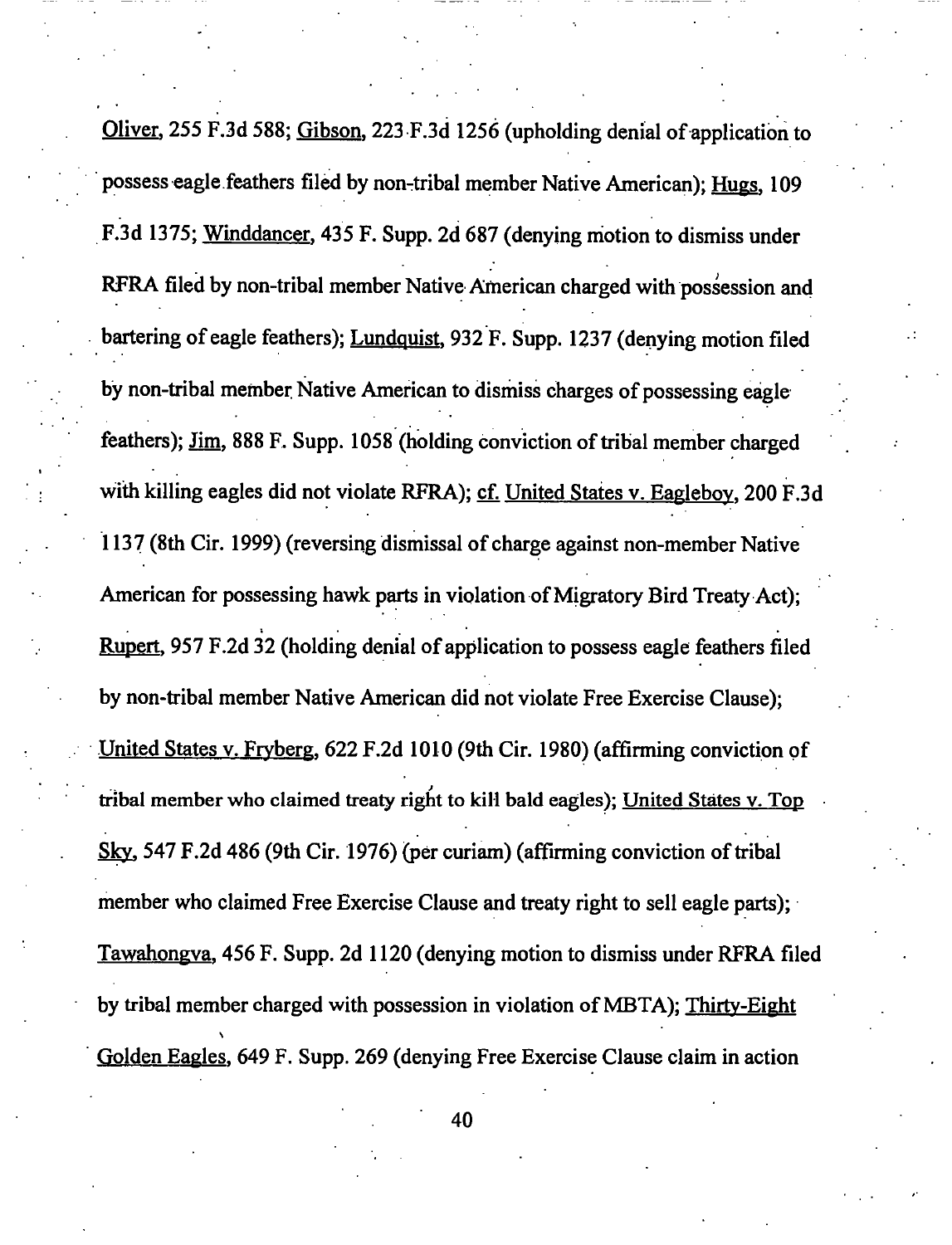against **tribal member for forfeiture of** eagle parts); but see Hardman, 297 **F.3d** 1121; *United States v. Gonzales, 957 F. Supp. 1225 (D. N.M. 1997)* (dismissing **under RFRA Information against tribal member for** killing **bald** eagle); **s Llnited States v. Abeyta, 632 F.** Supp. ! **301** (D. **N.M.** 1986) (.dismissing **as against treaty rights** charge **against** tribal **member for possessing** eagle **feathers without a permit)?**

8. The district court in Gonzales held that the requirement that an applicant for a permit to take an eagle identify the ceremony in Which the eagle will be used and include a certification from a tribal elder that the applicant is authorized to participate in that ceremony violated RFRA. The FWS no longer requires permit applicants to **submit** that information. See *Aplt.* App. 71; 64 Fed. Reg. 50,467, 50,468 (Sept. 17, 1999). Significantly, the Gonzales court did not excuse the defendant from applying for a permit, but only from complying with those specific. former requirements. 957 F. Supp. at 1229 ("Native *Americans* will still need to apply for an eagle permit but they will not be required to provide the information demanded by [former] 50 C.F.R. §§ 22.22(a)(4) & (6).").

9. The court's primary holding in Abeyta was that the Eagle *Act* did not abrogate the defendant's rights under the. Treaty of Guadalupe Hidalgo. 632 F. Supp. at 1307. That conclusion is inconsistent with the Supreme Court's later decision in Dion, 476 U.S. 734. See Havasupai Tribe v. United States, 752 F. Supp. 1471, 1487 (D. Ariz. 1990), aff'd, 943 F.2d 32 (9th Cir. 1991). The rest of the court's opinion discussing the First Amendment was *dicta* and has since been consistently rejected by other courts. See Hugs, 109 F.3d at 1378; Tawahongva, 456 F. Supp. 2d at 1135; Jim, 888 F. Supp. at 1063-64; Thirty-Eight Golden Eagles, 649 F. Supp. at 277-78. Notably, this Court expressly disagreed with Abeyta in Hardman when it held that "the government's interest in preserving eagle populations is compelling." 297 F.3d at 1128.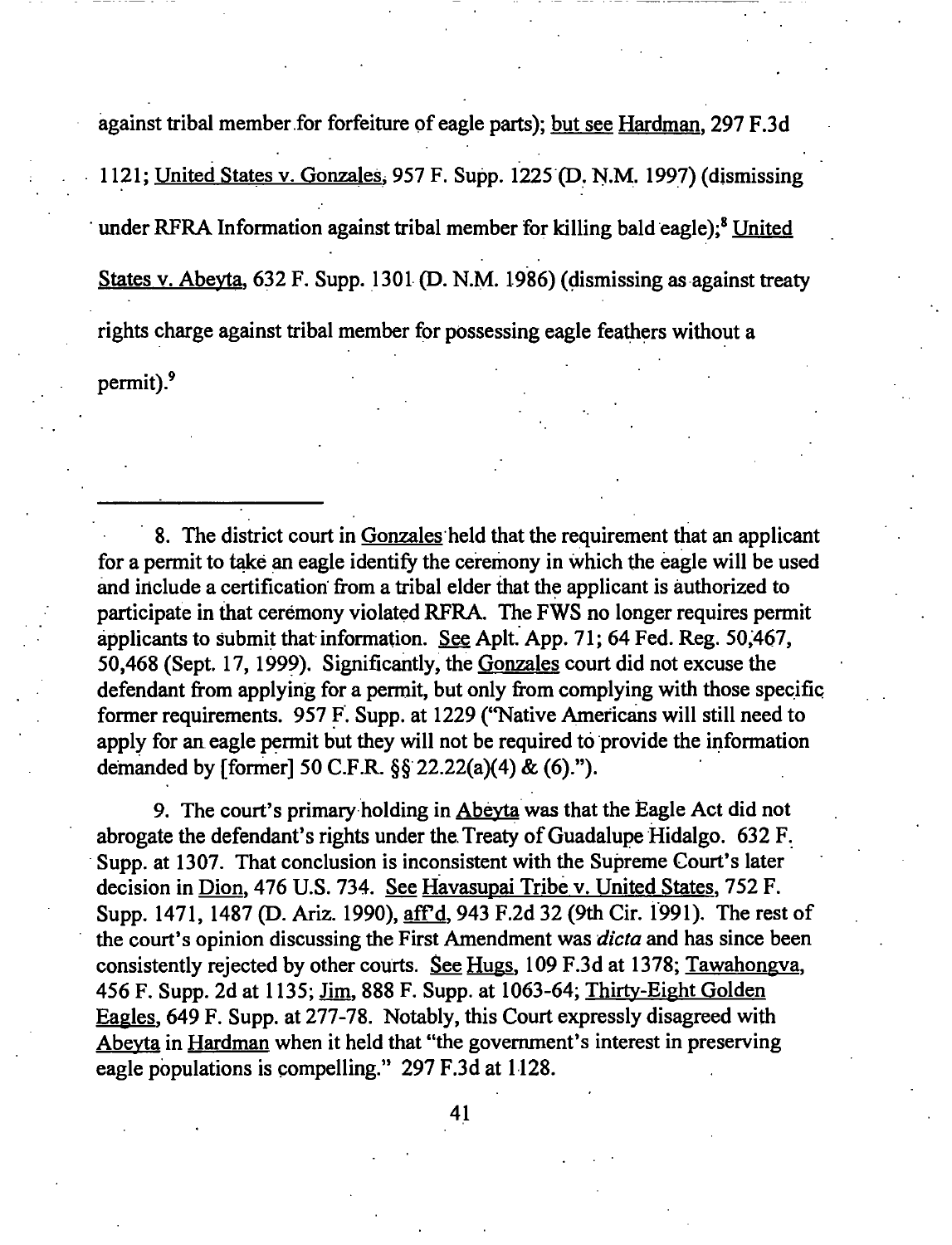**d.** Omitting the. **permit requirement** from the **Eagle** Act's Indian tribes exception would "destroy [the] legitimate and conscientious eagle population. conservation goal of the BGEPA," Oliver, 255 F.3d at 589, and hence is not required under RFRA. RFRA permits the government to pursue its compelling interests, even if doing so substantially burdens religious exercise, so long as the means used are the least restrictive of religious exercise.  $42 \text{ U.S.C.}$  § 2000bb-1(b). The Court's analysis here need extend no further.

Hardman concerned the right of non-tribal member Native Americans to possess eagle parts. 297 F.3d at 1135 ("The question at the heart of this ease is why an individual who is not a member of a federally recognized tribe is. foreclosed from applying for a permit that may be used as a defense to criminal prosecution for possession of eagle feathers, while an identically situated individual may apply for a permit if She is **a** member of a federally recognized tribe."), This Court held that the government had not presented sufficient evidence to prove that allowing more people to obtain eagle feathers from the National Eagle Repository.would "place increased pressure on eagle populations," that increasing the waiting time to receive eagle feathers from the Repository would increase poaching, or that allowing non-tribal members to obtain eagle

i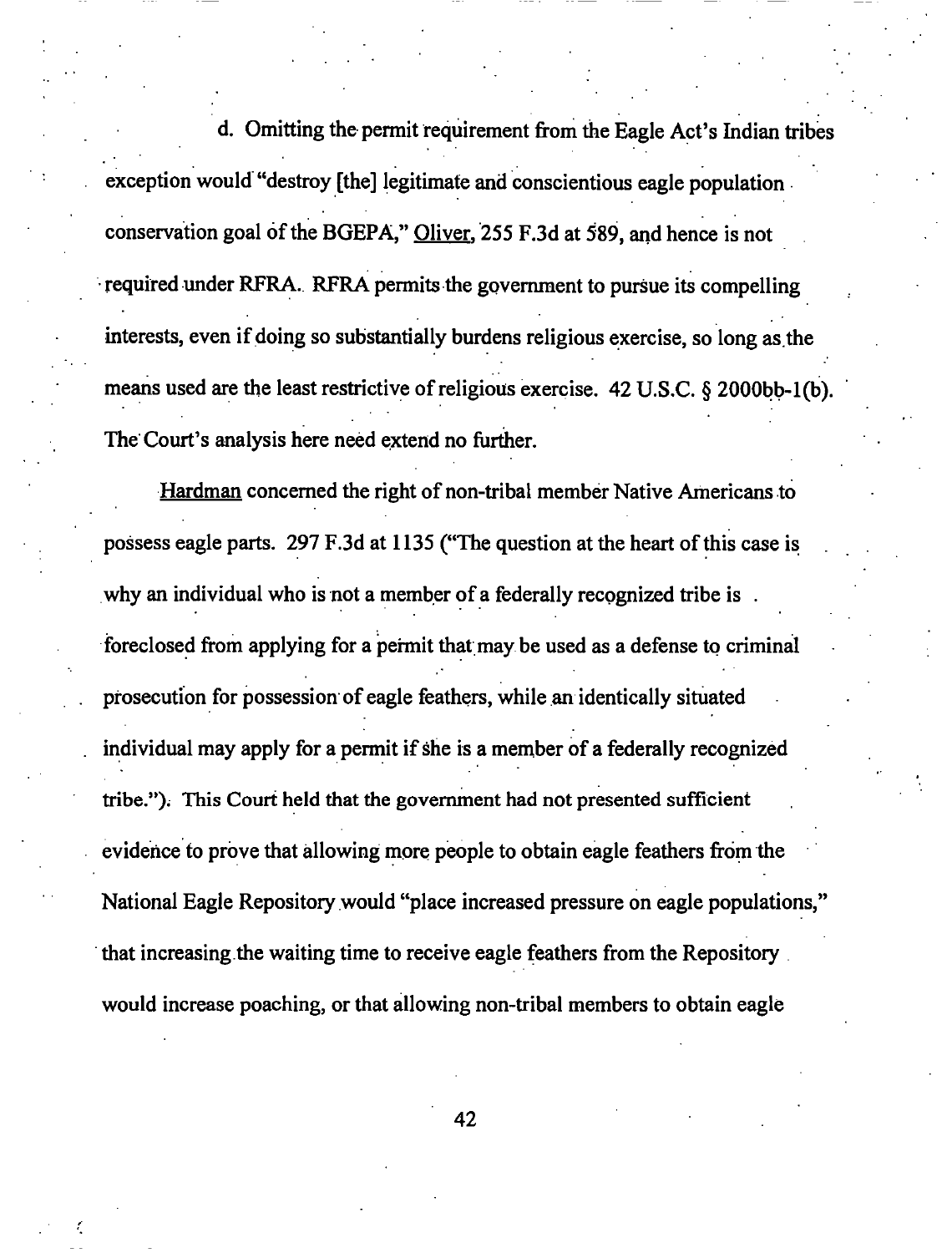**feathers** would increase the waiting time at the **Repository** enough **to** harm **tribal members. Id\_\_\_. at 1132-33.**

**No** such proof **is** necessary **here, because** the **only way the** government • could •**reduce** the **burden** the **permit process imposes on Friday's religion would be by abandoning pursuit of its** compelling **interests and** shifting **Friday's burden to other tribal** members who need eagles for their religious exercise, which RFRA •**does not require. Unlike Hardman, the flaw in Friday's argument is readily** apparent and requires no evidentiary support. Cf. Antoine, 318 F.3d at 923 ("the consequences **of** extending eligibility **are predictable" and** "inescapable"). **Thus,** • **this Court** should **follow the Eighth and Ninth Circuits** and **hold that Friday's** argument **fails as a matter of law.**

> **3.** In **any** event, the reoord shows that the **Eagle Act's** permitting process is the least restrictive means of advancing the government's compelling interests.

a. The record shows that "granting the requested religious accommodations" -- here, allowing members of federally recognized tribes who need eagle feathers for religious purposes to take eagles without a permit -- would "seriously compromise [the FWS'] ability to administer" the Eagle Act. See  $Q$ Centro, 126 S. Ct. at 1223. As explained above, the permit process enables the FWS to track the number of eagles taken and the area from which they are taken.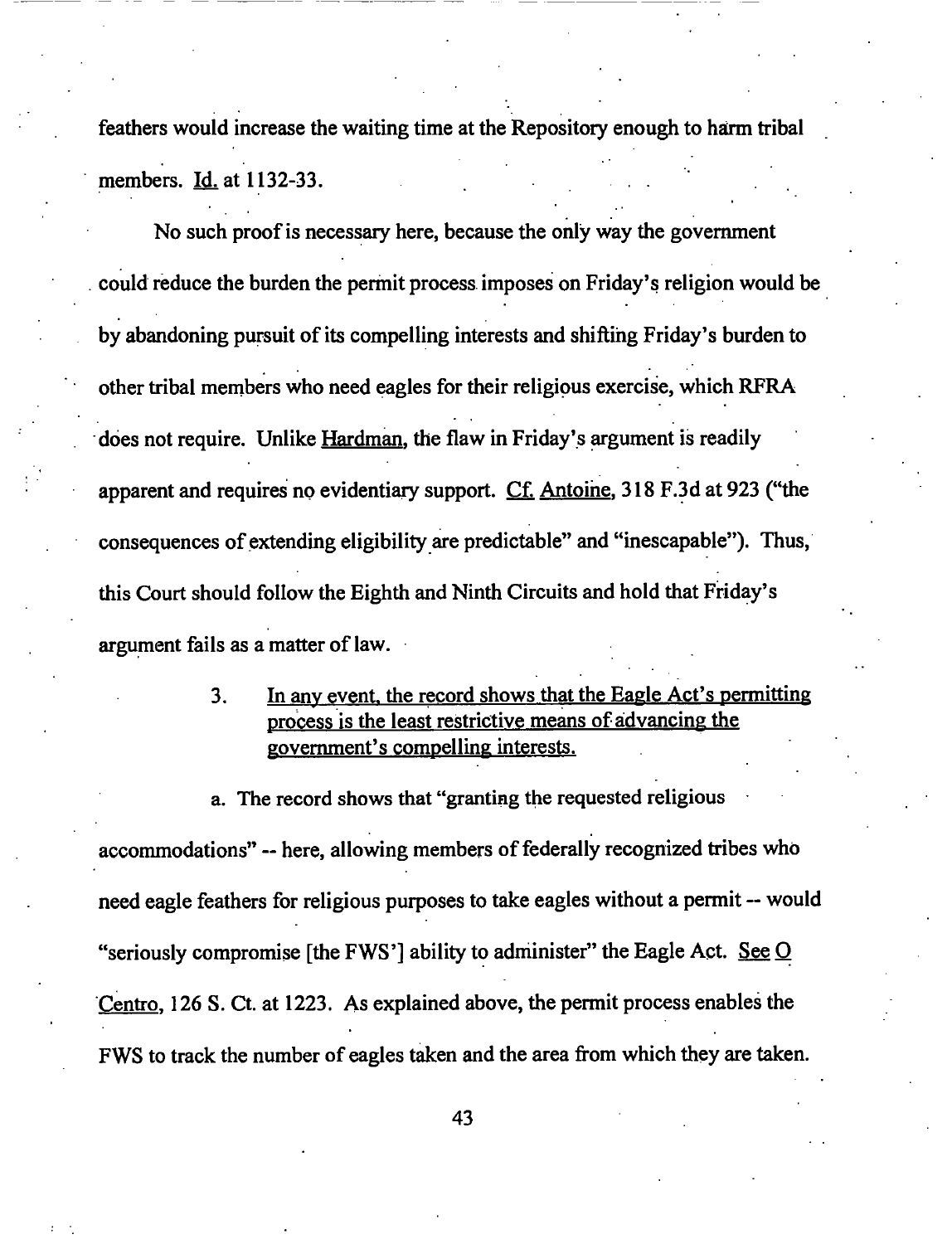Se\_.\_\_¢ 50 **C.F.R.** § 22.22(a). Absent **that information, the FWS** could **not assess** the **impact of** proposed takings **on** eagle.populations and **design** permits that protect eagles **while** accommodating Indian **religious** needs. **Jody** Millar **explained** that • **regulating** the **location,** season, and age **of birds** taken can **reduce** the impact **of** takes **on** eagle populations, which effectively allows the **FWS** to permit **more** takes. Aplt. App. 112. Eliminating the permitting process, then, would vitiate the **FWS'** ability to protect eagles, **which would** ultimately harm not just the species, • **but** also those who need eagles for religious purposes. See id. As then-chief **of** the FWS' Division of Migratory Bird Management, Brian Milsap, testified, absent •a permit requirement, the agency "would have no way of assessing, in a predictive way, what the impact of that harvest was on eagle populations which would potentially increase the probability or the possibility of reaching that point of catastrophic declines without us ever knowing we were getting close." Id. 96; see also id. 194. In addition, a special agent with the Fish and Wildlife Service who testified as an expert on law enforcement, particularly with regard to eagle violations, testified that omitting the permit requirement would "seriously hamper our enforcement abilities." Id. 126.

b. *The* record also shows that allowing members of federally recognized tribes who need eagle feathers for religious purposes to take bald.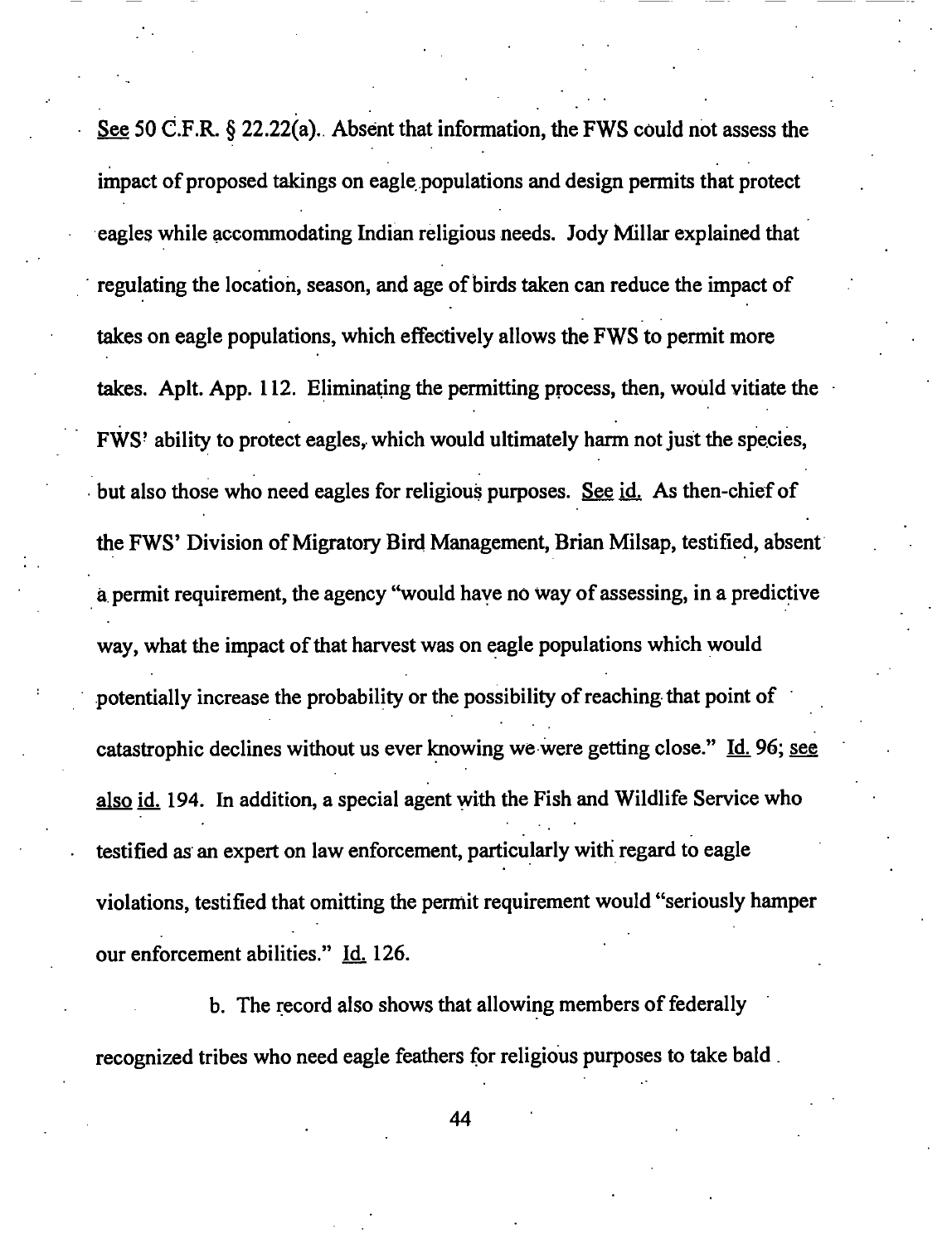eagles **without** a **permit** could threaten **the viability of** the species. Bald eagle populations have rebounded to the point that the Department of the Interior has proposed removing the species from the list of threatened species under the Endangered Species Act. 71 Fed. Reg. 8,238 (Feb. 16, 2006). The delisting proposal, however, is predicated in part on **the** continued protection of the species under the Eagle Act, see 16 U.S.C. § 1533(a)(1), (c)(2) (requiring Secretary to consider "inadequacy of existing regulatory mechanisms" when determining whether to list or delist a species as threatened or endangered); 71 Fed. Reg. 8238, 8243, 8245, 8246, 8247-48, 8249, which predated the Endangered Species Act by 33years.

Moreover, while overall bald eagle populations now appear to be healthy;. populations are not evenly distributed. For example, in Wyoming, there are only 95 occupied bald eagle territories with approximately 89fledged young in 2004. Aplt. Appx. 14 [13; see also id. 101 (receiving affidavit as direct testimony). •Taking of bald eagles is prohibited under Wyoming law. Wyo. Stat. Ann. § *23-3-* 101 (2006); see also id. § 23-1-102 (defining "take"). The bald eagle remains on the State of Wyoming's list of Species of Greatest Conservation Need. See A Comprehensive **Wildlife** Conser\_cation Strategy for Wyoming at 11 (Wyoming Game and Fish Department, July 12, 2005), available at

45

o-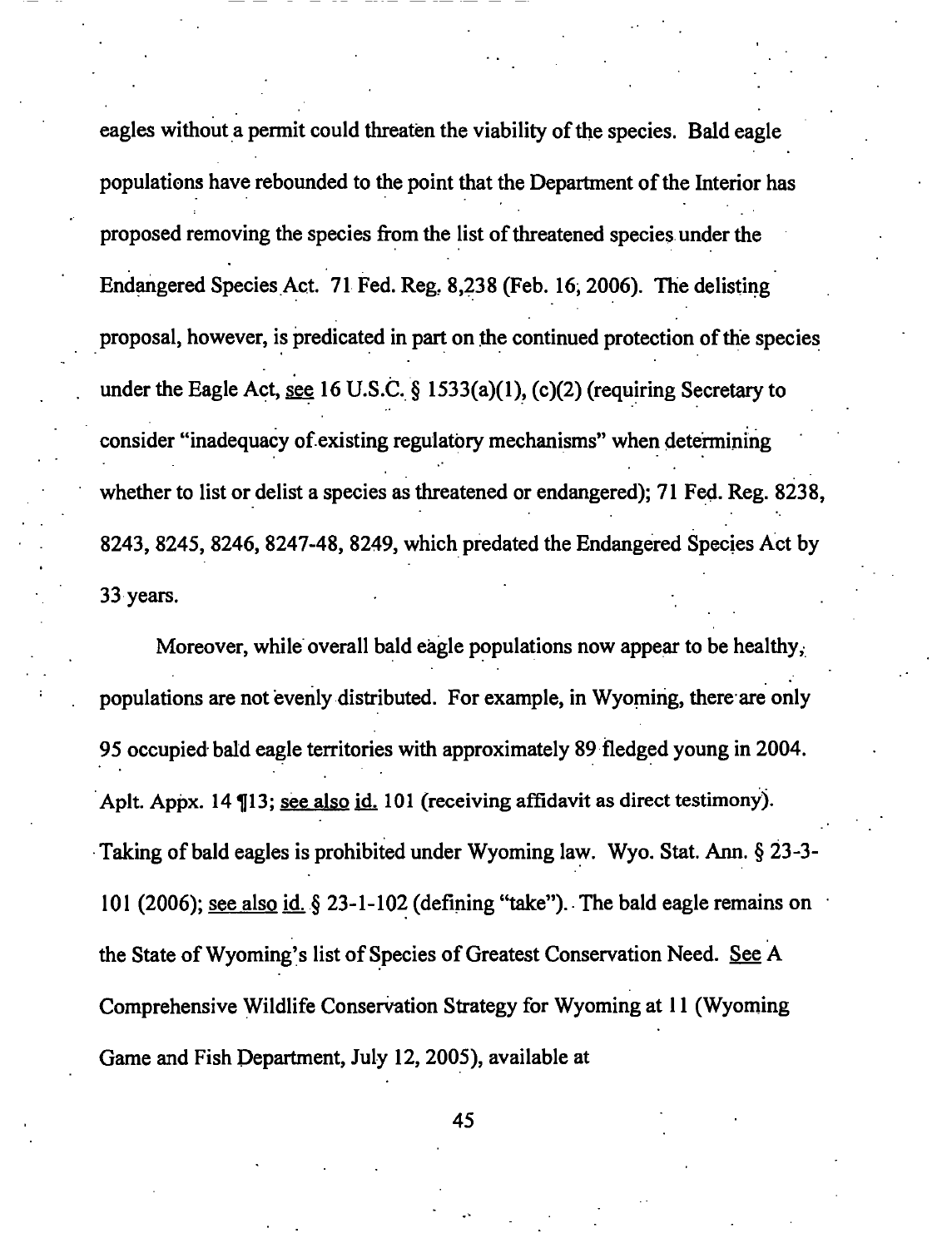http://gf.state.wy.us/wildlife/CompConvStrategy/index.asp (visited 3/20/07). The State classifies the **bald** eagle as a Species **of** Special Concern "because breeding populations are **restricted** in numbers and **distribution,** there is **ongoing** significant loss of nesting habitat, and it is sensitive to human disturbance." Id. at 259; see also\_ Greater Yellowstone Coalition **v. Flowers, 359 F.3** d 1257, 1263 n.2 **(10th** Cir. 2004).

On the **Wind River Reservation, which** the Northern Arapaho share **with** the Shoshone **Tribe,** there **was only one** active bald eagle nest and **one** unoccupied **territory** at the time **Friday** shot an eagle. Aplt. App. 14 ¶13; id\_\_\_,. 111, 118. **The** presence **of** an unoccupied territory **indicates** that the area could support additional eagles. Id. 102-5, 135. The government's expert on eagle populations and reproductive biology dynamics, Jody Millar, explained that the bald eagle population "increases at a very slow rate" and its "main keyto success is survivability of the adults." Id. 14 | 16. The loss of one breeding pair of eagles equates to "the loss of 10-15 fledgling eagles." Id. 18; id. 103. Though a nonbreeding adult or "floater" may take the place of a deceased member of a breeding pair, that floater could also "mate with another and create its own territory." Id. 105. Jody Millar also explained that Wyoming is not an area in which many floaters are likely to be found. Id. 110-11. Thus, even if there was a floater

46

f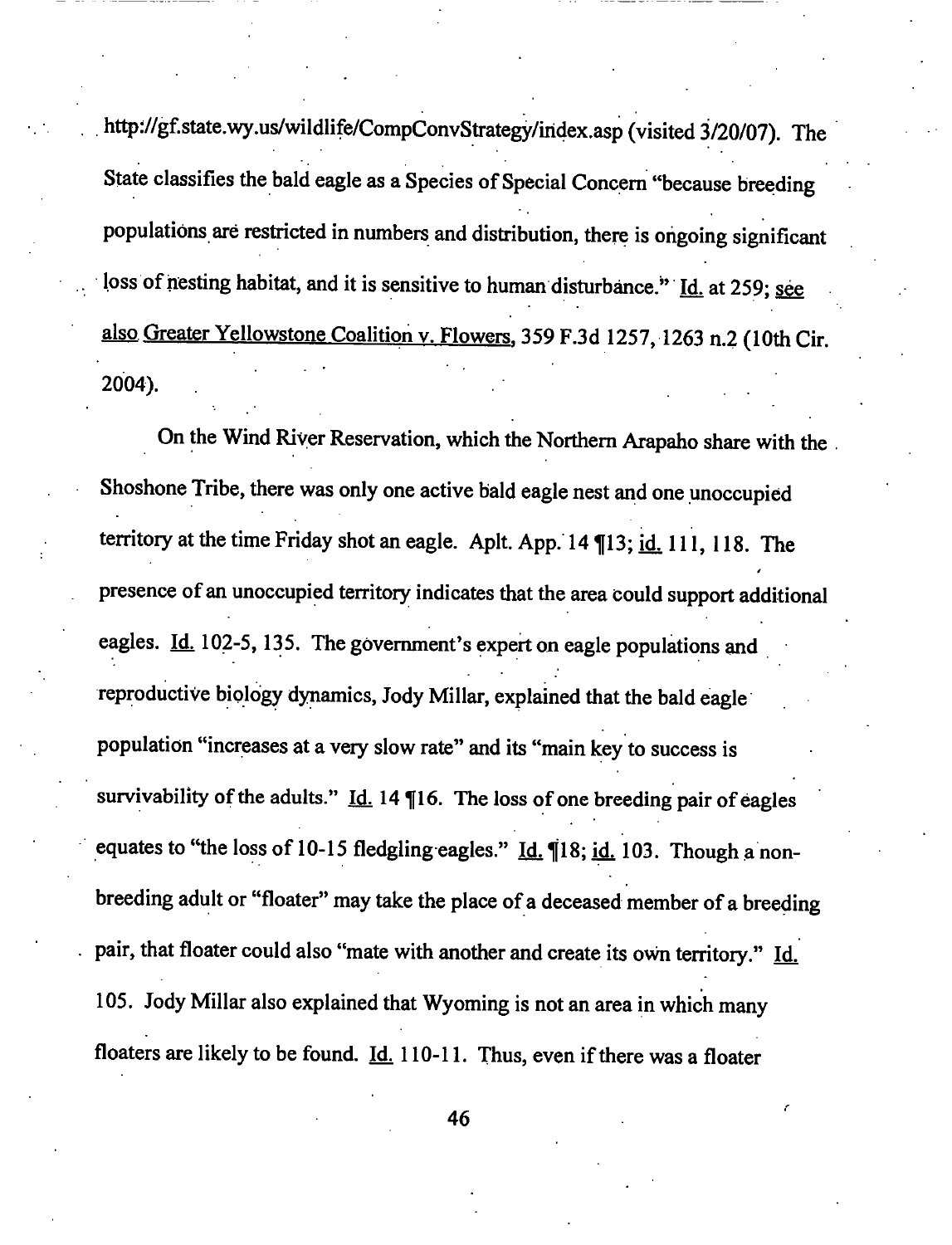**available** to/ake **the** place **of** the **eagle Friday** shot, his **action -- killing** an eagle **in** an area **with only one occupied** nest and an unoccupied territory **--** significantly **impacted** the **bald eagle** population **on** the **Reservation.** In a **larger** context, Millar testified that while the bald eagle population as a whole "can withstand some **individual mortality without depressing population numbers,**  $* * *$  **on a long-term or widespread** basis, unregulated take **of** mature bald eagles can depress, and potentially endanger the population."  $\underline{Id}$ . 14 ¶18.

e. The potential demand for taking live eagles without a permit is high. Congress' decision to prohibit the taking of bald eagles in 1940 was based on the "fact that there are persons in almost every community where an eagle may appear who are eager to shoot it" as well as "numerous collectors of birds' eggs. who persistently rob the nests of these eagles." S. Rep. No. 76-1589, at 2 (1940); see also H.R. Rep. No. 76-2104, at  $1$  (1940). In 1962, Congress extended the Act's protection to golden eagles, thereby indirectly increasing protection of bald eagles, since immature bald and golden eagles are "virtually indistinguishable." H.R. Rep. No. 87-1450, at 2 (1962). At that time, Congress observed that "a large number" of golden eagles are killed to obtain feathers for Indian religious purposes and for "souvenirs for tourists in the Indian country." Id. at 2; see also id. at 6.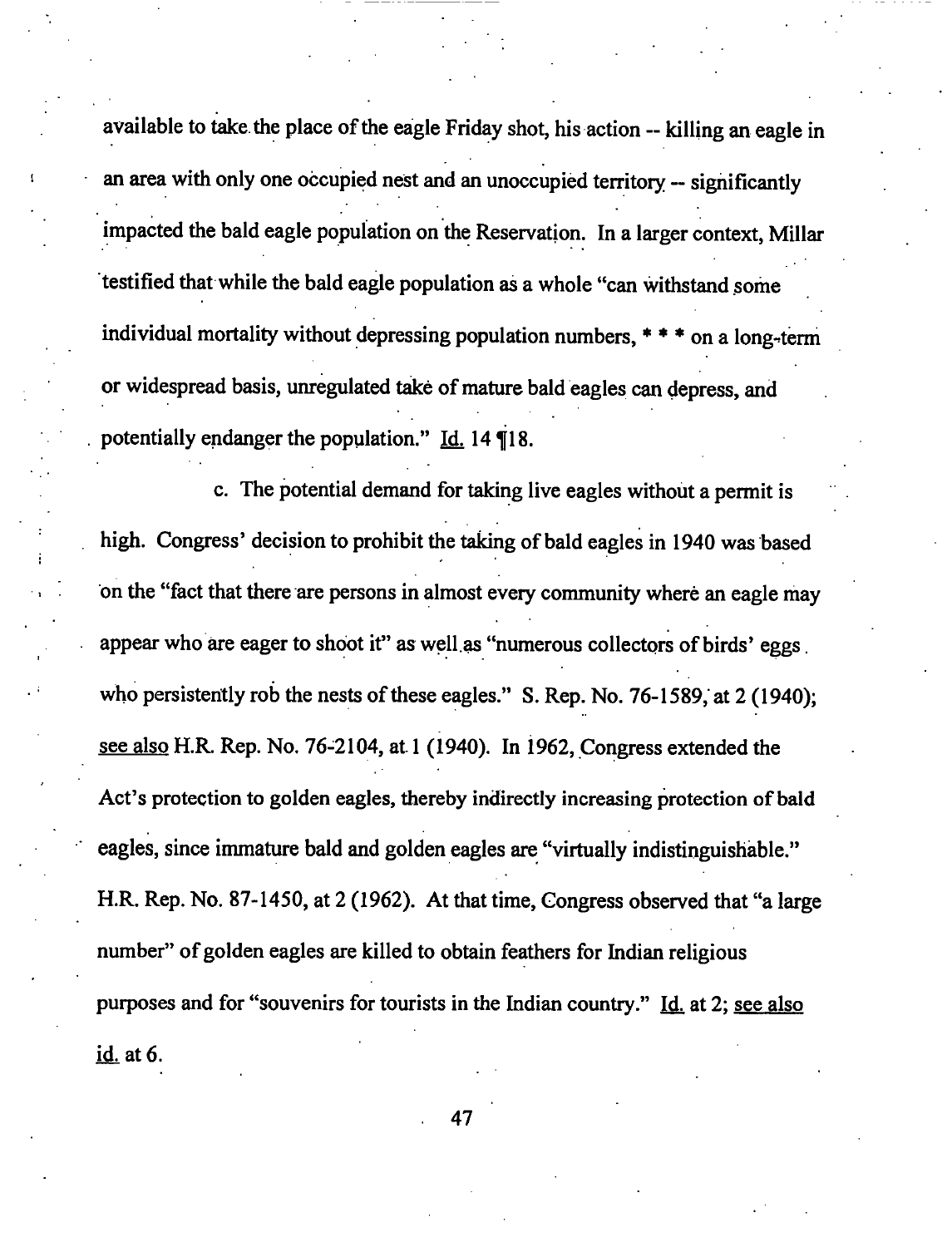**The** district **court** "acknowledged **that the demand for eagles** and **eagle** parts **for religious purposes** is **very high." Aplt. App.** i94. **Both** thepopulation **of tribal •members and thedemand for eagles for religious purposes are** growing. **Tie government's expert on demographics and statistics testified that at least 2.2 percent of** the **almost 2 million current members of federally recognized Indian tribes, or appm:\_imately•42,300 persons, practice a Native American religion and could** "potcntiallywant **to take an eagle." Id\_\_\_\_. 114, 115, 117 ("the estimate of 2.2 percent, is, in fact, a lower-bound estimate");** id\_\_.**184. The National Eagle Repository received almost 2,000 app!ications for whole** eagle **s in 2005,** id\_\_\_. **76,** •83, and cun-ently **has approximately 4,'000 pending permit requests,** id\_\_\_. **83. That annual demand is significant when compared to** the• **estimated population of bald eagles** •**of only** 7;700 nesting **pairs** in **the lower 48 states, each producing an average of less** than **one fledgedoffspring each year with survivals rates as low as 50%. Id\_\_\_. 14** ¶¶12, **14. Jody Millar testified that allowing the take of 3,50Oeagles would have a significant impact on eagle populations. Id\_\_.112-13.**

**d. In sum, allowing unregulated takes of eagles** is **not a less restrictive means of advancing the** government's **compelling interest** in **protecting eagle populations; it** is **an abandonment of** that interest, **and consequently also an abandonment of** the government's **compelling** interest in maximizing the **ability of**

**" •** 48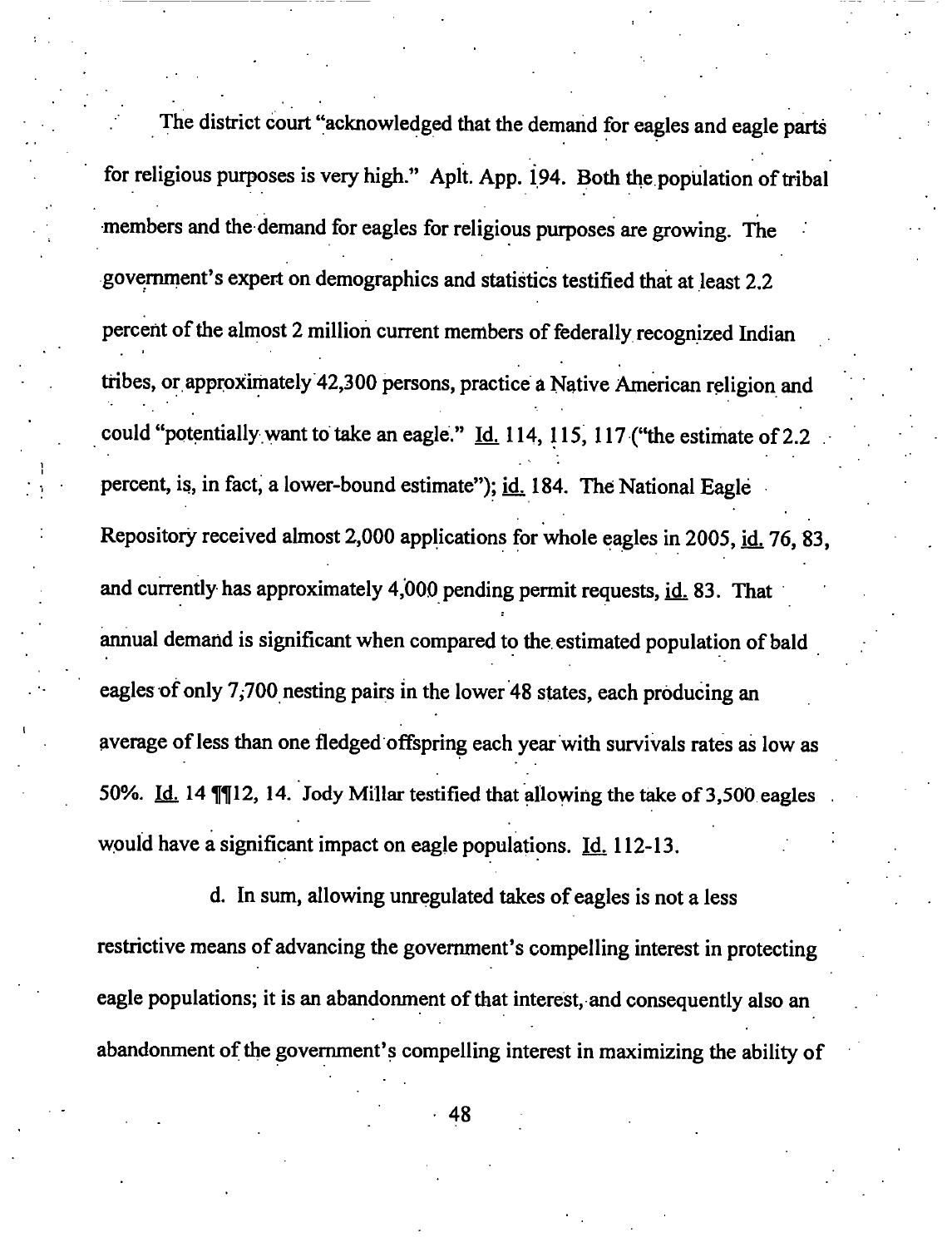*all* tribal **members** tO **Use eagles for** their religious **practices.** Of **course any permitting requirement** burdens Native **American religious practices, but this permitting** process **does** not impose a substantial **burden** and **is** the **bare** minimum required to enable **Interior** to **protect eagles** from unregulated take for Indian religious **purposes.** Here, exempting members **of** federally recognized hadian tribes from Eagle Act's **permit requirement** WoUld vitiate **not just** the government's compelling **interest in** protecting eagles, but **also its** interest **in preserving** Native American religion.

## **CONCLUSION**

For the forgoing reasons, the district court's judgment should be reversed and this case remanded.

## STATEMENT REGARDING ORAL ARGUMENT

Counsel for the United Statesbelieves that oral argument **would** assist the Court in resolving the important questions presented in this appeal.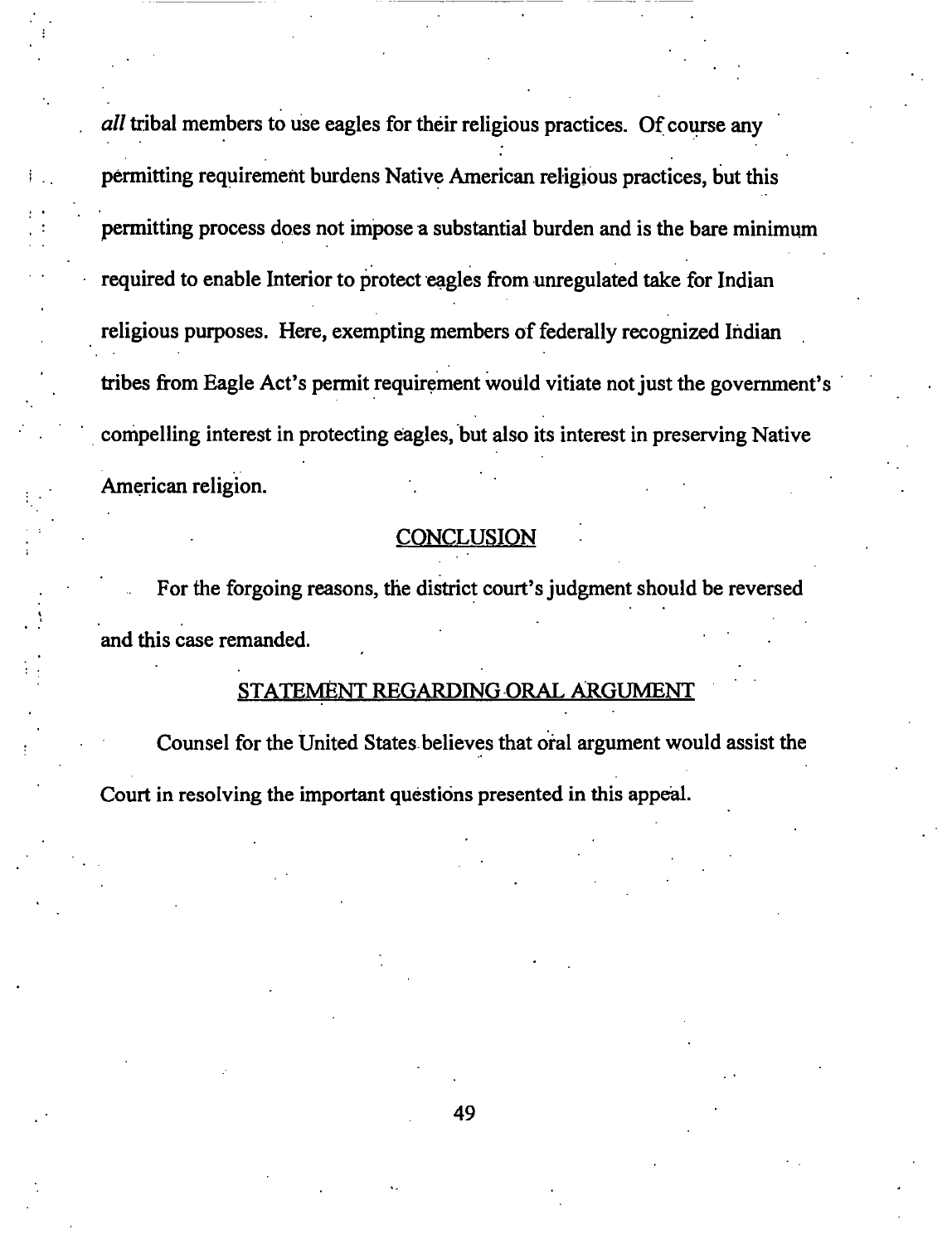# MATTHEW H. MEAD **United** States Attorney

DAVID **KUBICHEK STUART S.** HEALY, **III Assistant United States Attorneys P.O. Box 22211** Casper, WY **82601 (307) 261-5434 stuart.healy@usdoj.gov**

March 22, 2007 -198-87-00791

• Respectfully submitted,

MATTHEW J. McKEOWN **Acting Assistant Attorney General** 

ELINOR COLBOURN ELIZABETH ANN PETERSON */s/KATHRYN* E. *KOVACS* U.S, Department of Justice Environment & Natural. Resources Division, Appellate Section P.O. *Box* 23795 l'Enfant Plaza Sta. Washington, D.C. 20026 (202) 514-4010 kathryn.kovacs@usdoj.gov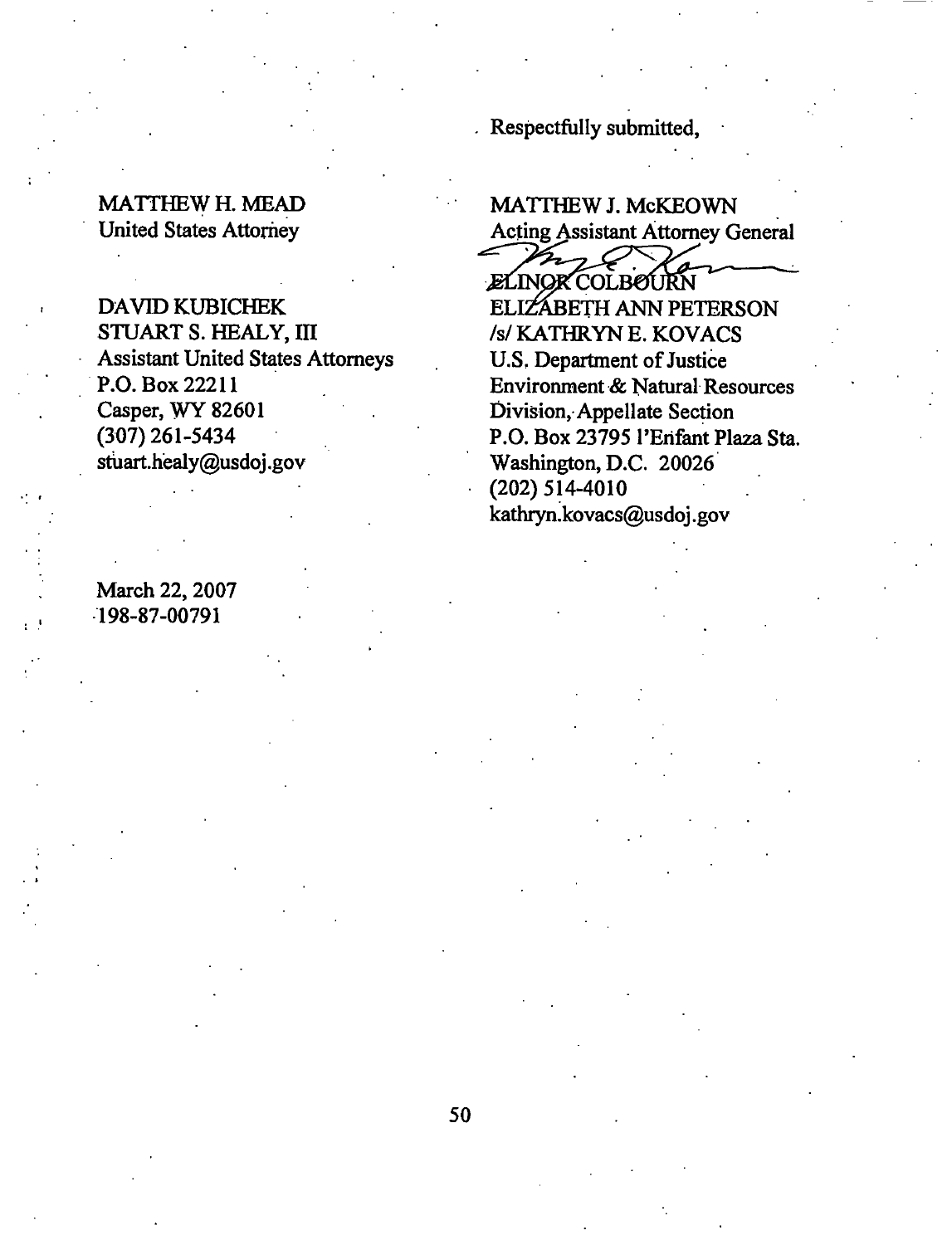## STATUTORY .AND REGULATORY ADDENDUM

# 16 U.S.C.A. § 668

(a) Prohibited **acts, criminal** penalties

Whoever, within the **United States or** any place subject to **the** jurisdiction thereof, without being permitted to do so as provided in this.subehapter, shall knowingly, or with wanton disregard for the consequences of his act take, possess, sell, purchase, barter, offer to sell, purchase or barter, transport, export or import, at any time or in any manner, any bald eagle commonly known as the American eagle, or any golden eagle, alive or dead, or any part, nest, or egg. thereof of the foregoing eagles, or whoever violates any permit or regulation issued pursuant to this subchapter, shall be fined not more than \$5,000 or imprisoned not more than one year or both: Provided, That in the ease of a second or subsequent conviction for a violation of this section committed after October 23, 1972, such person shall be fined not more than \$10,000 or imprisoned not more than two years, or •both: Provided further, That the.commission of each taking or other act prohibited by this section with respect to a bald or golden eagle shall constitute a separate violation of this section: Provided further, That one-half of any such fine, but not to exceed \$2,500, shall be paid to the person or persons giving information which leads to conviction: Provided further, That nothing herein shall be construed to prohibit possession or transportation of any bald eagle, alive or dead, or any part, nest, or egg thereof, lawfully taken prior to June 8, 1940, and that nothing **herein** shall be Construed to prohibit possession or transportation of any golden eagle, alive or dead, or any part, nest, or egg thereof, lawfully taken prior to the addition to this subehapter of the provisions relating to preservation of.the golden eagle.

## 16 U.S.C.A. § 668a

Whenever, after investigation, the Secretary of the Interior shall determine that it is compatible with the preservation of the bald eagle or the golden eagle to permit the taking, possession, and transportation of specimens thereof for the scientific or exhibition purposes of public museums, scientific societies, and zoological parks, or for the religious purposes of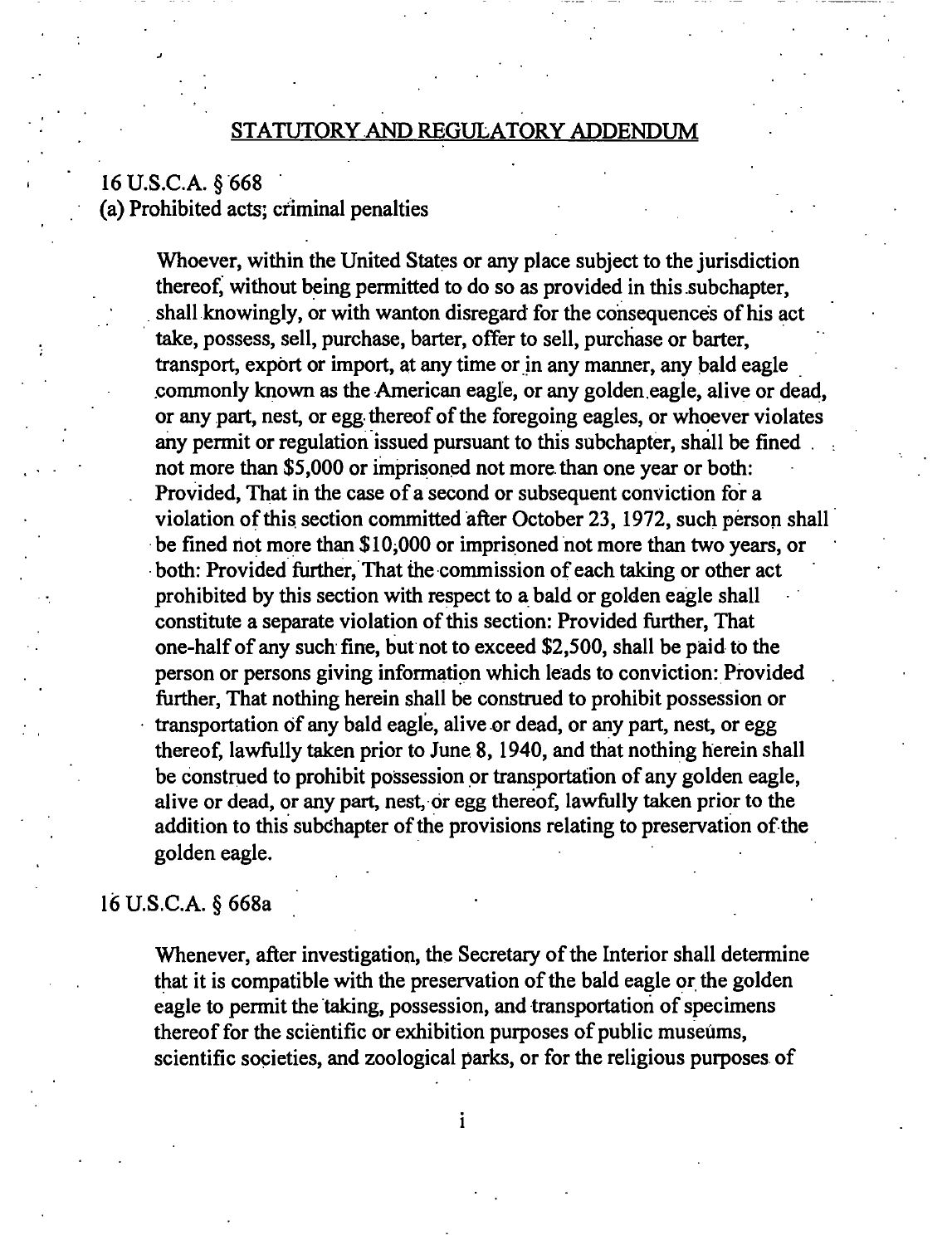**Indian tribes,** or **that it is** necessary to permit the **taking of such eagles for** the **protection 6fwildlife or of agricultural or Other interests in-any particular locality, he.** may **authorize** the **taking of.such eagles pursuant to regulations which he is hereby authorized to prescribe: Provided, That on request** of the Governor of any State, the Secretary of the Interior shall **authorize the taking of golden** eagles, **for** the **purpose, of** seasonally **protecting domesticated flocks** and **herds in** such **State, in accordance with** regulations **estabiished under** the **provisions of this section, in** such **part or** parts.of Such State **and for** such periods **as** the Secretary **determines** to be necessary to protect such interests: Provided further, That bald eagles may not be taken for any purpose unless, prior to such taking, a permit to do so is procured from the Secretary of the Interior: Provided further, That the Secretary of the Interior, pursuant to such regulations as he may prescribe, may permit the taking, possession, and transportation of golden eagles for the purposes of falconry, except that **only** golden eagles which would be taken because of depredations on livestock or wildlife may be taken for purposes of falconry: Provided further, That the Secretary of the Interior, pursuant to such regulations as he may prescribe, may permit the taking of golden eagle nests Which interfere with resource development or recovery operations..

# **42** U.S.C.A. § 2000bb-1

#### (a) **In** general

Government shall not substantially burden a person's exercise of religion even if the burden results from a rule of general applicability, except **as** provided in subsection (b) of this section.

## (b) Exception

Government may substantially burden a person's exercise of religion only if it demonstrates that application of the burden to the person--

• (1.) is in furtherance of a compelling governmental interest; and

(2) is the least restrictive means of furthering that compelling governmental interest.

ii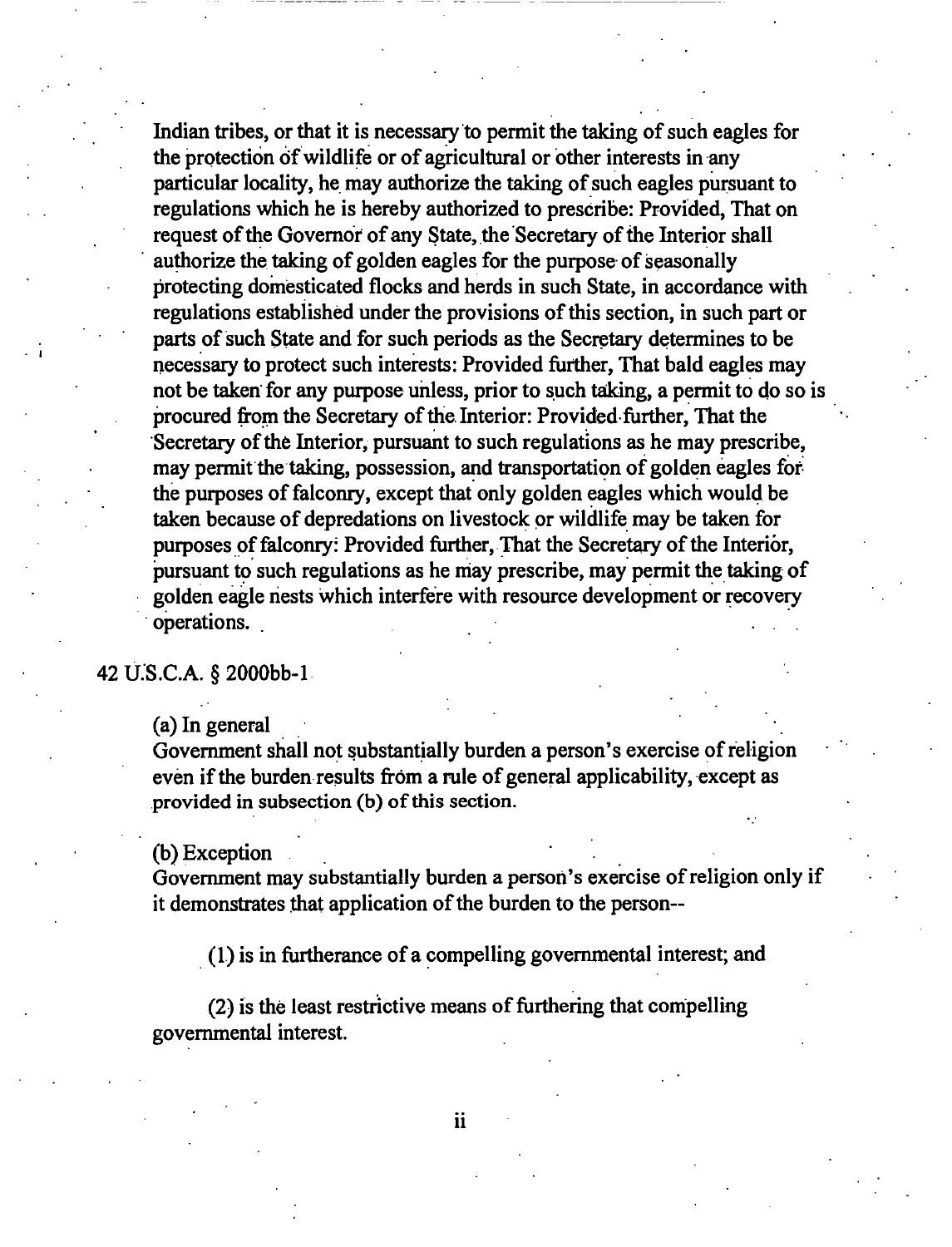# (c) Judicial relief

'

A person whose religious exercise has been burdened in violation of this section may assert that violation as a claim or defense in a judicial proceeding and obtain appropriate relief against a government. Standing to assert a claim or defense under this section shall be governed by the general rules of standing under article III of the Constitution.

50 C.F.R. § 22.22 What are the requirements concerning permits for Indian religious purposes?

We will issue a permit only to members of Indian entities recognized and eligible to receive services from. the United States Bureau of Indian *Affairs* listed under 25 U.S.C. 479a-1 engaged in religious activities who satisfy all the issuance criteria of this section. We may, under the provisions of this section, issue a permit authorizing the taking, possession, arid transportation within the United States, or transportation into or out of the United States of lawfully acquired bald eagles or golden eagles, or their parts, nests, or eggs. for Indian religious use. We will not issue a permit under this section that authorizes the transportation into or out of the United States of any live bald or.golden eagles, or any live eggs of these birds.

**(a)** How **do** I **apply** if.I want **a.permit** fo r Indian **religious purposes?** You must submit applications for permits to take, possess, transport within the United States, or transport into or out of the United States lawfully acquired bald or golden eagles, or their parts, nests, or eggs for Indian religious use to the appropriate Regional Director--Attention: Migratory Bird Permit Office. You can find addresses for the appropriate Regional Directors in 50 CFR 2.2. If you are applying for a permit to transport into or out of the United States, your application must contain all the information necessary for the issuance of a CITES permit. You must comply with all the requirements in part *23* of this subchapter before international travel. Your application for any permit under this section must also contain the information required under this section, § 13.12(a) of this subchapter, and the following information:

(1) Species and number of eagles or feathers proposed to be taken, or •acquired by gift or inheritance.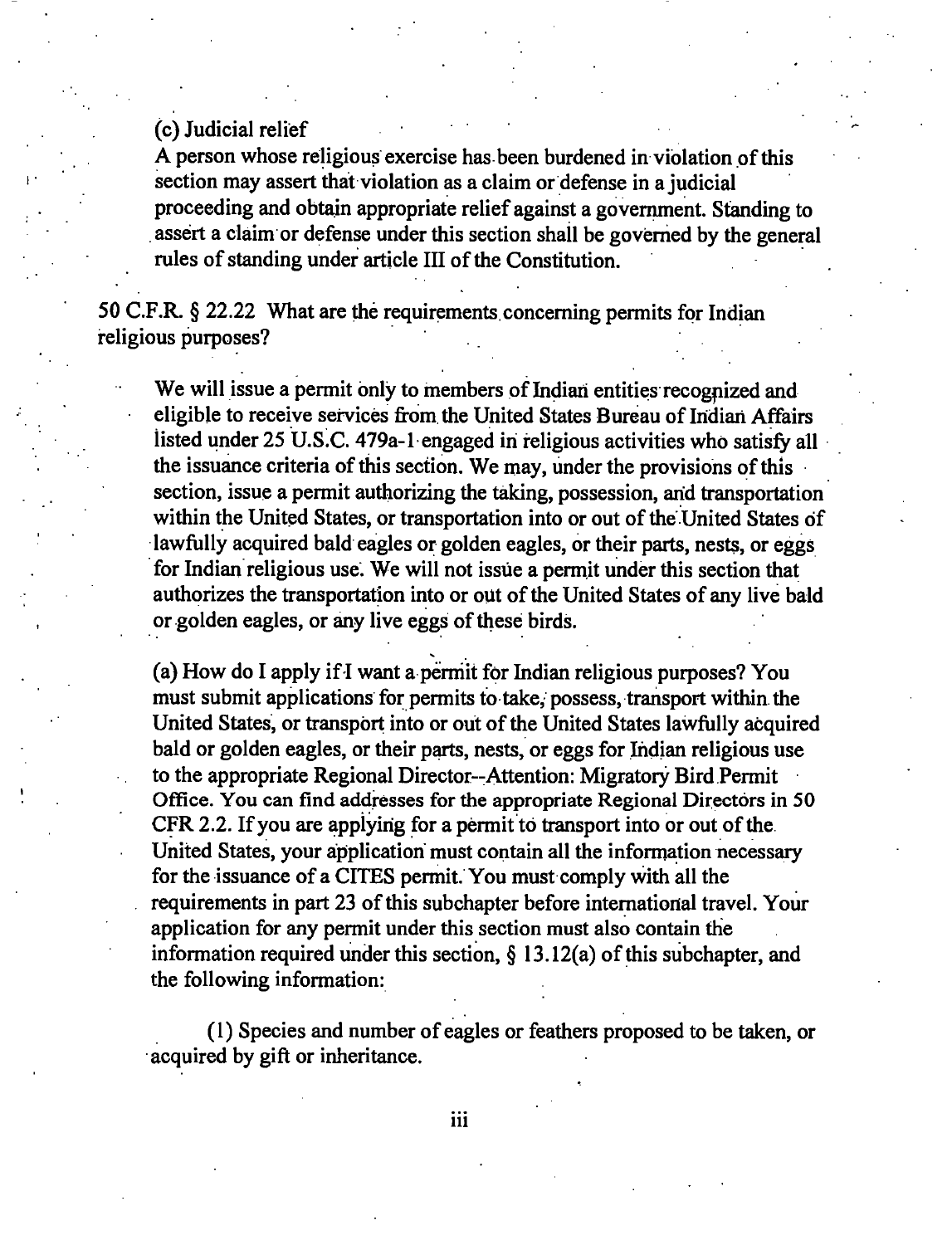(2) **Slate and local area where the taking is** proposed **to be done, or from whom acquired.**

• (3) Name **of** tribe With **whichapplicant** is associated.

(4) **Name** of tribal religious, eeremony(ies) for which required.

(5) **You must attach** a certification **of** era'ollment in an **Indi.an** tribe. that is federally recognized under the Federally-Recognized Tribal List Act of 1994, 25 U.S.C. 479a-1, 108 Stat. 4791 (1994). The certificate must be signed by the tribal official who is authorized to certify that an individual is a duly enrolled member of that tribe, and must include the official title of that certifying official.

(b) What are the permit conditions? In addition to the general conditions in part 13 of this subchapter B, permits to take, possess, transport within the United States, or-transport into or out of the United. States bald or golden eagles, or their parts, nests or eggs for Indian religious use are subject to the following conditions:

(1) Bald **or** golden eagles **or** their **parts possessed** under **permits** issued pursuant to this section are not transferable, except such birds or their parts may be handed down from generation to generation or from one Indian to another in accordance with tribal or religious customs; and

-(2) You must submit .reports or inventories, including **photographs, of** eagle feathers or parts on hand as requested by the issuing office.

(e).How do we evaluate your application for **a permit?** We will conduct an investigation and will only issue a permit to take, possess, transport within the United States, or transport into or out of the United States bald or golden eagles, or their parts, nests or eggs, for Indian religious use when we .determine that the taking, possession, or transportation is compatible with the preservation of the bald and golden eagle. In making a determination, we will consider, among other criteria, the following: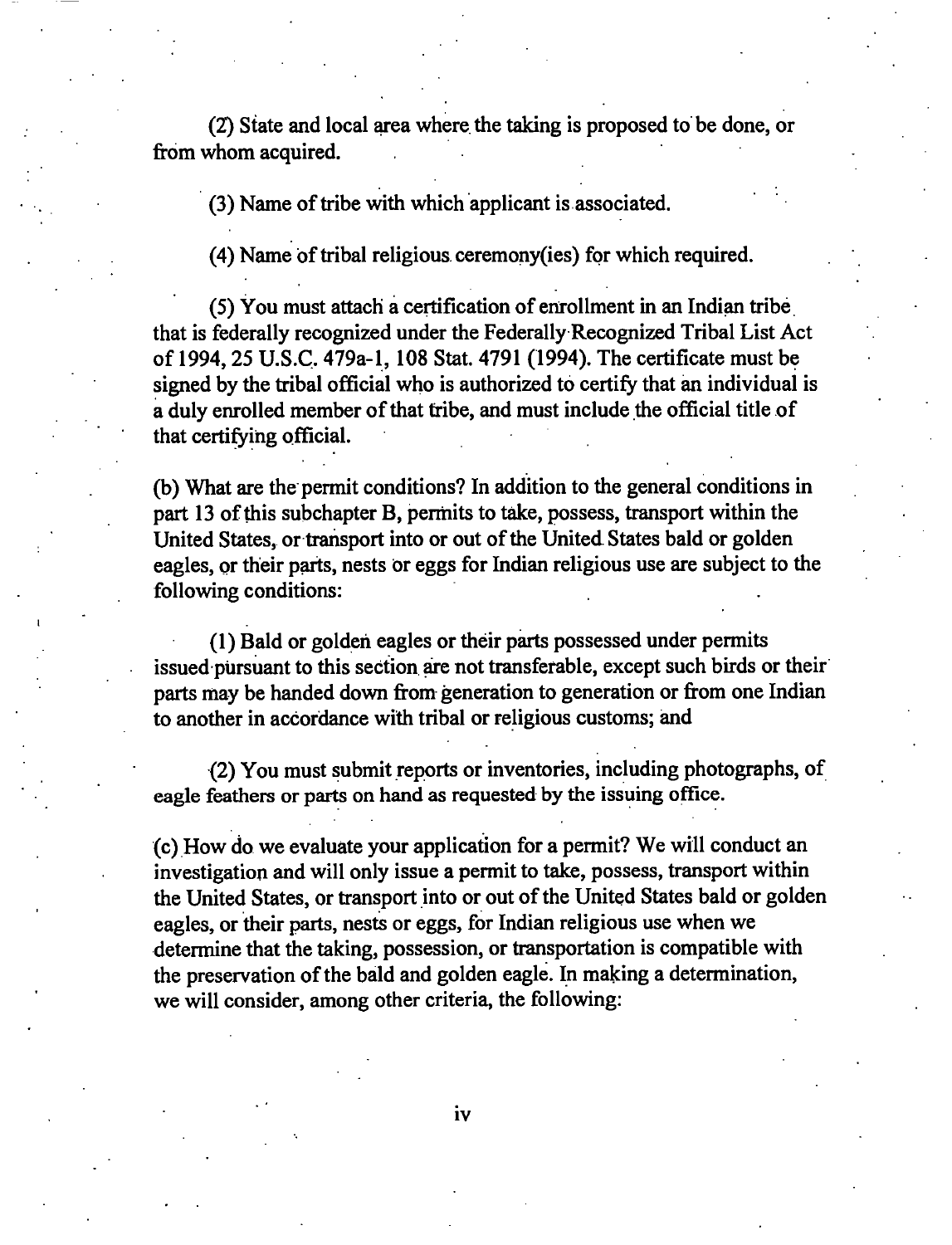(1) The **direct Or** indirect **•effect** which issuing such permit would be. likely to have upon the wild populations of bald or golden eagles; and

(2) Whether the applicant is an Indian who is authorized to participate in bona fide tribal religious ceremonies.

**(d) How** long are the permits **valid?** We **areauthorized** to amend, suspend, or revoke any permit that is issued under this section (see §§ 13.23, 13.27, and 13.28 of this subehapter).

**(1)A permit** issued to **you** that **authorizes you to take bald or** golden eagles will be valid during the period specified on the face of the permit, but. will not be longer than 1 year from the date it is issued.

(2) Apermit **issued to you** that **authorizes** you to transport and possess bald or golden eagles or their parts, nests, or eggs within the United States.will be valid for your lifetime.

(3) A permit authorizing you to transport dead bald eagles or golden eagles, Or *their* parts, nests, or dead eggs into or out of the United States can be used for multiple trips to or from the United States, but no trip can be longer than 180 days. The permit will be valid during the period specified on the face of the **penn!t, not** to exceed 3 years from the **date** it is **issued.**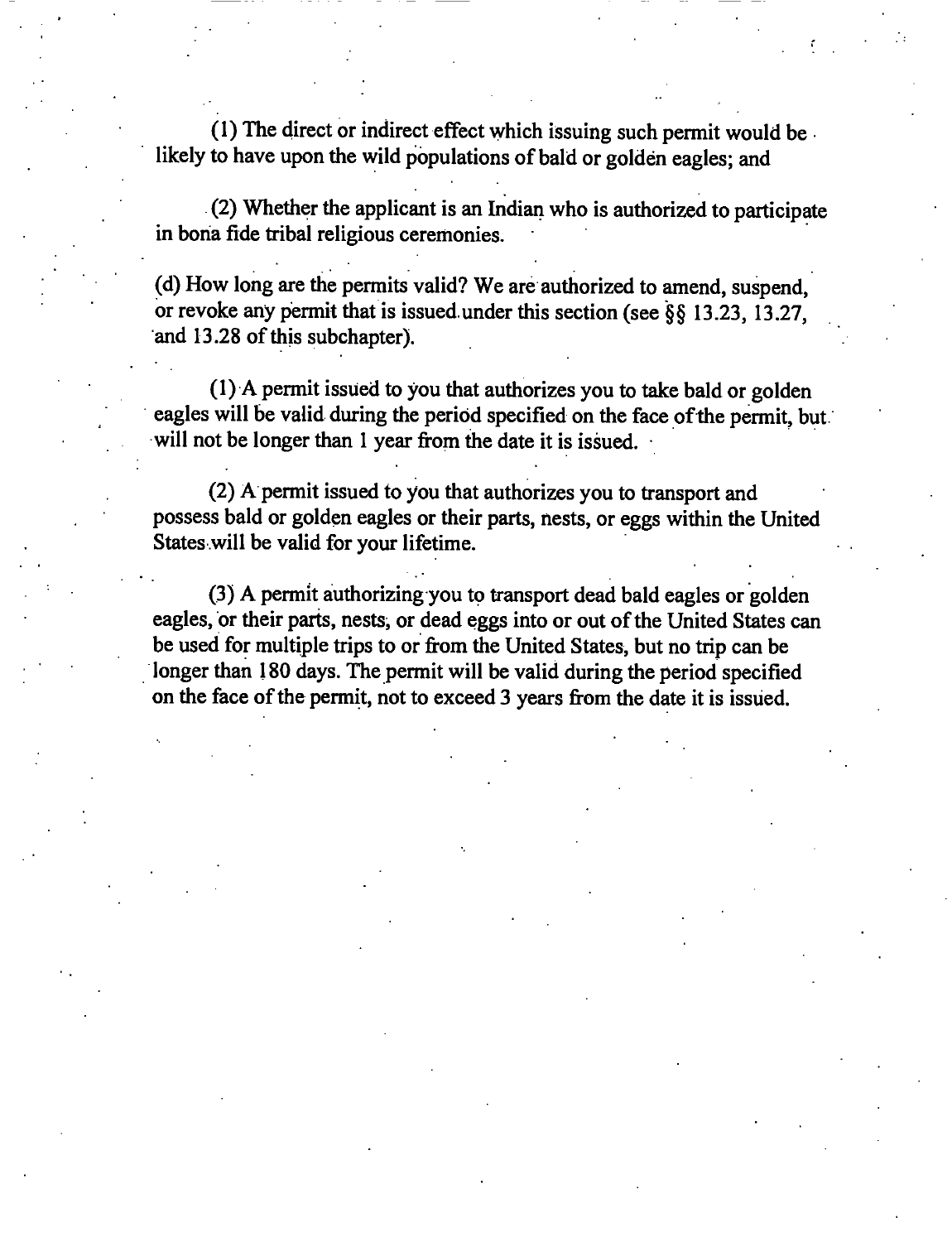# **United** States District **Court .ForThe District of Wyoming**

.<br>( **) • . ) ) ) ) )** ) )

# **UNITED STATES OF AMERICA,**

**Plaintiff(s),**

**VS.**

**Case No. 05-CR-260-D**

**WINSLOW FRIDAY,**

**Defendant(s).**

### **ORDER ON MOTION TO DISMISS INFORMATION**

**This matter comes before the Court on the Defendant's Motion to Dismiss Information. The Court, having carefully .considered the briefs and materials submitted in support of the** motion **and the government's opposition thereto, having received testimony Of witnesses and heard oral argument of counsel, and being otherwise.fully advised, FINDS and ORDERS as follows:**

#### **Background**

**On November 15, 2005, Winslow W. Friday, Defendant, was charged by Information with the unlawful taking of one bald eagle without having previously procured permission to do so** from **the Secretary of the Interior, a misdemeanor in violation of the Bald and Golden Eagle Protection** Act **(BGEPA), 16 U.S.C.** § **668. In support** of his motion to dismiss, Defendant contends that the charge violates the free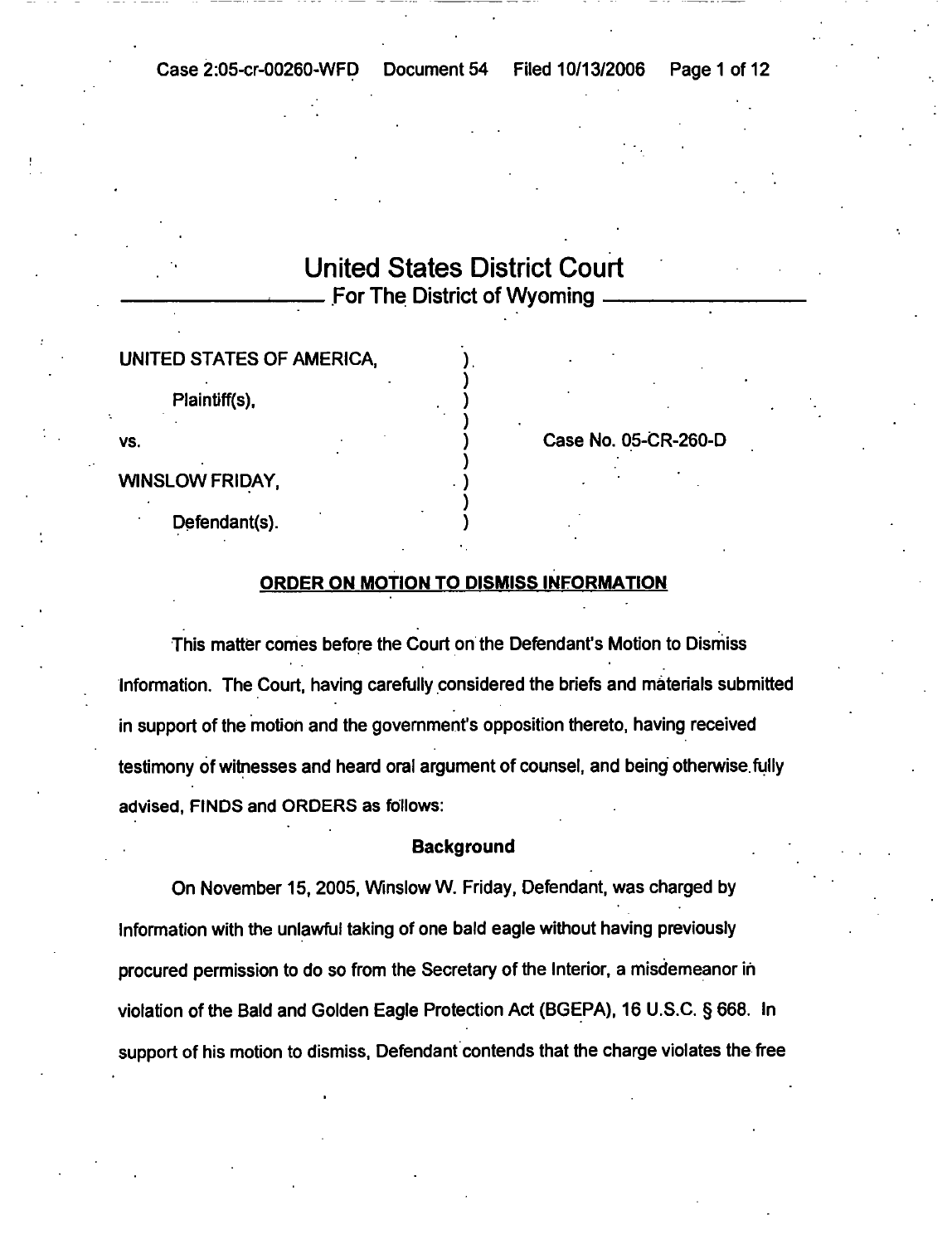**exercise •of religion protected under the Fimt Amendmeht, as well as the Religious •** Freedom **Rest°rati°n Act, 42 U.S..C.** §§ **2000bb et seq.**

**Defendant maintains that the eagle was taken for religious practices. Defendant is** an enrolled member of the Northern Arapaho Tribe ("the Tribe"), as well as a member **•**- **of the** Native American **Church. .Defendant.asseds that, as a practitior\_e.rof Native American religion, he took** the **eagle** for **use inthe Sun Dance for the Northern AraPaho Tribe. He** further **asserts that .he and other members of the Northern Arapaho Tribe. in fact participated in the Sun.Dance ceremony for which the eagle was taken.**

**Both** the Defendant and the Tribe (participating as Amicus party) explained the. **significance of the Sun Dance to the religious.beliefs of the** Arapahoes, **which•is not disputed by the** Government. **Theeagle parts are an offering to God. and are central to the Sun Dance ceremony. Defendant and** ihe **Tribe assert that** "clean" **eagles are required for their ceremonies; eaglesthat have died as a result of electrocution, vehicle collision, unlawful shooting or trapping, poisoning or from natural causes am Unacceptable** for **ceremonial sacrifice. The Tribe contends that** the **actual huntingand. taking of an eagle is an act of religious belief and is itself entitled to protection under the** free **exercise clause.**

**The Government investigation into the eagle taking revealed the** following facts. **On March 2, 2005, Eddie Friday reported to** the **Bureau of Indian Affairs Police Department that he had just witnessed someone shoot a bald eagle near his home**

**-2-**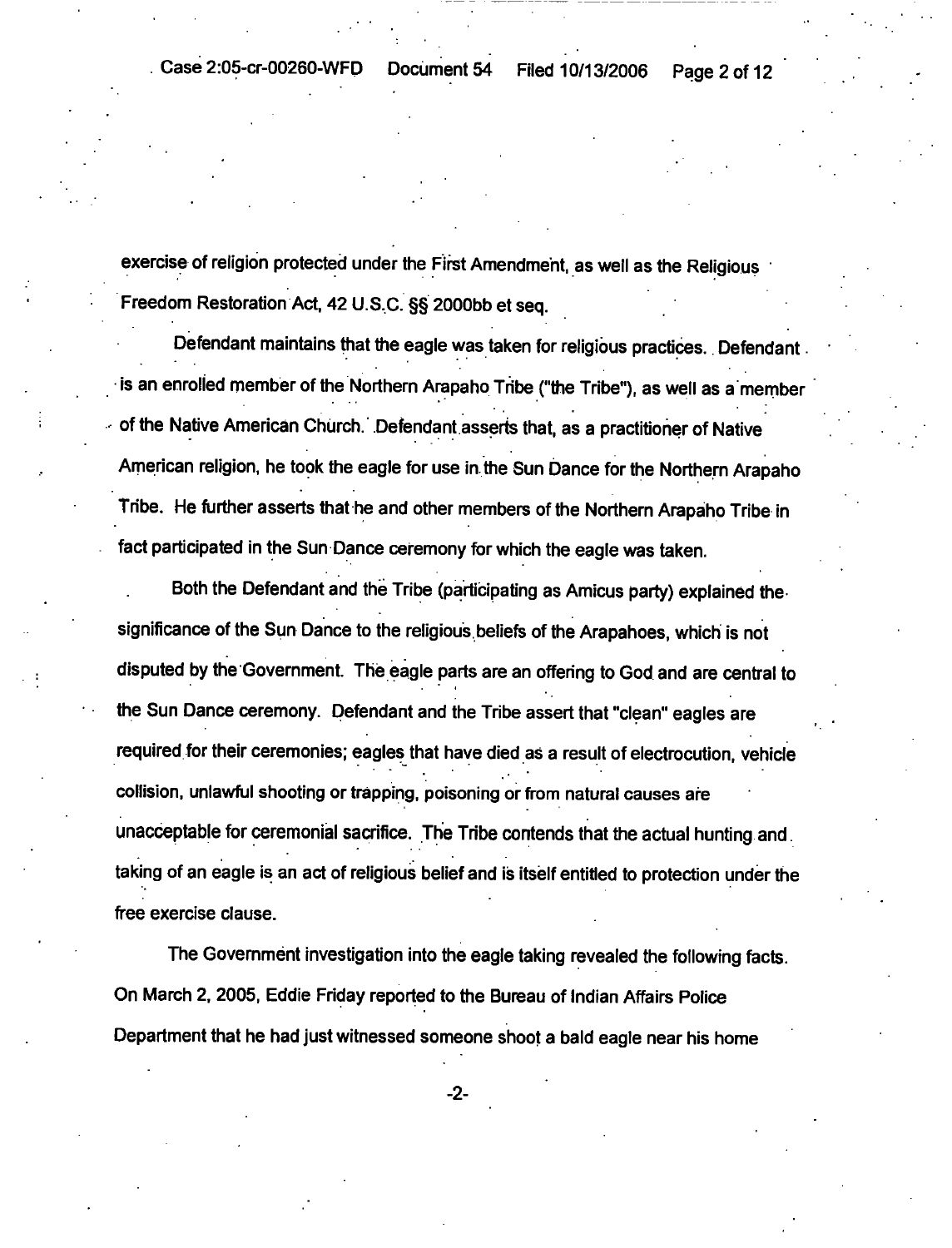**-located on the Wind River Indian Reservation. Tribal Warden Rawley Friday and Special Agent Roy Brown of the United States Fish and Wildlife Service. ("USFWS") began an investigation into the shooting. After observing** atruck **parked at Keenan Groesbeck's home matching a description provided by Eddie Friday, Warden Friday • madecontact witll Groesbeck, who was.with Defendant. -Both Groesbeck and Defendant denied anyknowledge of the shooting. While•at GroesbeCk's home, Warden Friday noted the tread pattern on Groesbeck's white, •Chevrolet pick-up truck.**

**Warden Fdday went to the site of the shooting where he observed** freshtire **•tracks that appeared to match the tire tread on Groesbeck's truckl He also saw one set of** footprints **leaving the tracks** from **the passenger side of the truck. He tracked the** footprints through the fence to the tree where the bald eagle was shot.

**A** few **daysilater SA Brown spoke with Groesbeck about** the **shooting. t Groesbeck initially denied knowing anything about thebald eagle being shot. Eventually, however, Groesbeck told SA-Brown that Defendant had shot a bald eagle and that he had driven Defendant to the kill site. Groesbeck told SA Brown that •Defendant gave the tail** fan **of the eagle to one of the sponsors of the Arapaho Sun Dance. SA Brown subsequently made contact with Defendant who indicated that he shot the eagle** for the **Sun Dance. Defendant** further **stated that he had given away all of the parts of the eagle,•except the** feet, **which he kept. There is no record of either Defendant or Groesbeck applying** for **or receiving any permit to take or posses eagles**

**-3-**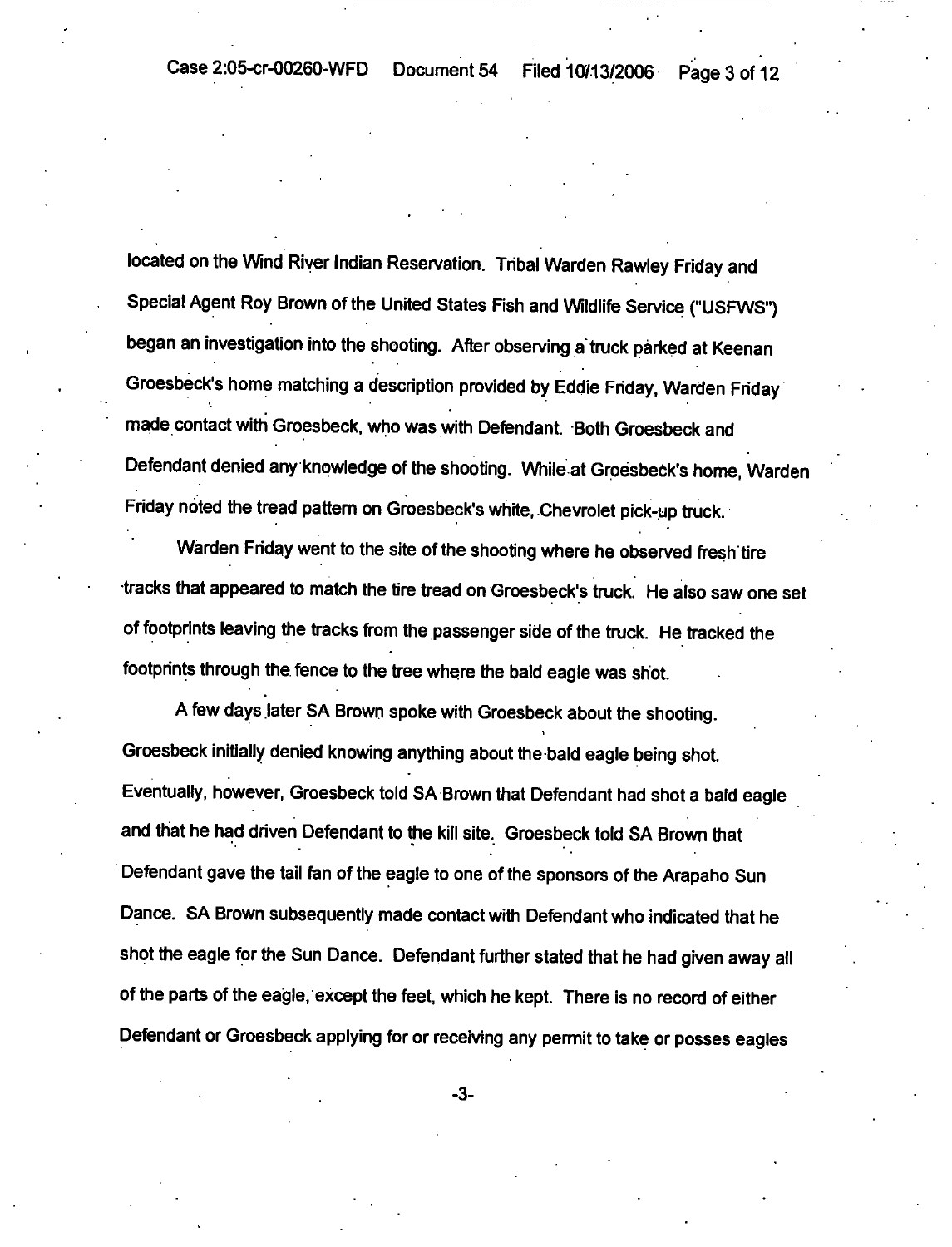• **or eagle parts. There is also no record of Defendant having applied to receive eagles or**

**eagle Parts, from the National• Eagle RepoSitory.**

**The BGEPA provides a permitting process** for **the possession or taking of bald • eagles:**

**Whenever, after investigation, the Secretary Of the .Interior shall determine** that **it is compatible with** the **preservation of the bald eagle** Or **•**the **golden eagle to permit the tak!ng, possession, and transportation of specimens thereof** for **the scientific or exhibition purposes of public museums, scientific societies, and zoological parks, or for the religious purposes** of *Indian tribes*, or that it is necessary to permit the taking of **such eagles** for **.the •protection of wildlife or of agricultural or other interests in any particular locality, may authorize the taking.of such eagles pursuant to regulations which he is hereby authorized to prescribe:... Provided** ... **That bald eagles may not be taken** for **any purpose** unless, **prior to such taking, a pei'mit to do so is procured** from **the Secretary of the Interior** ....

16 **U.S.C.** § **668a (first emphasis added).**

**• The U.S. Fish and Wildlife Service operates the National Eagle Repository in Commerce City, Colorado.• The Repository serves as th.e main collection point** for **all salvaged baldand golden eagle carcasses, parts and** feathersl **It is responsible for the receipt, evaluation, Storage and 'distribution of dead** bad **and golden eag!es, and parts thereof, to enrolled Native Americans of federally recognized tribes throughout the United States** for **use in their religious** ceremonies. **Eagles and eagle parts distributed by** the **Repository come** from **various sources throughou{ the United States. The majority of carcasses received are birds** found **dead and salvaged; some are obtained through law enforcement seizures. Mortalities include electrocution, collisions,**

4-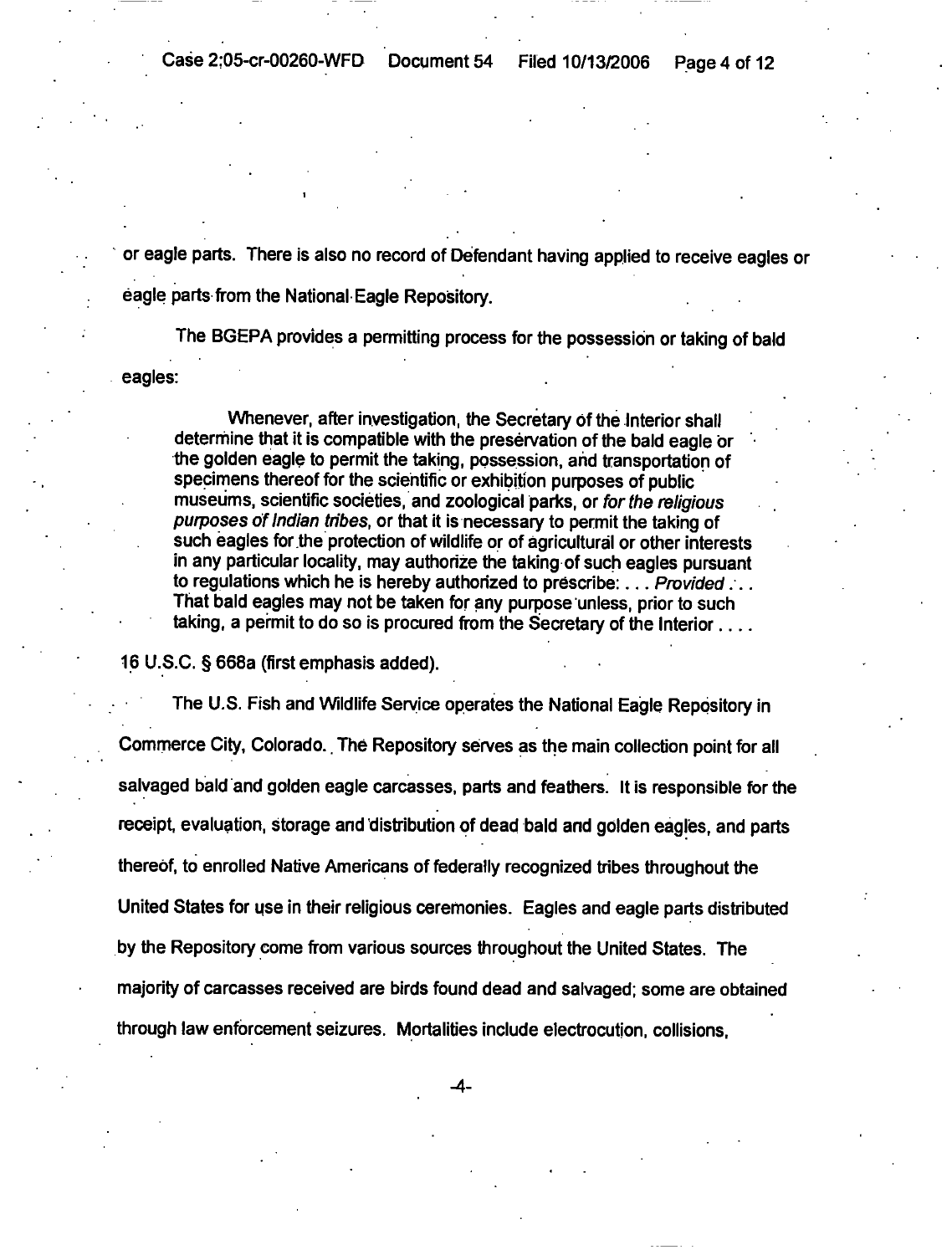**emaciation, gun shot, etc.** 

**The demand** for **eagle pa\_s** far **exceeds the supply.of salvaged.eagles. Requests** for **whole birds are filled in approximately 3 tO 3½ years. Orders** for **the tail or tail** feathers **also take more time tO fill because the tail is usuallythe part with the most -damage due to it's use in flight Applicantswith needs which do not.require a wholebird or tail** feathers **may apply for a pair of wings which canbe** filled **in one year. A request** for **higher quality loose** feathers **(which** typically **includes 2 tail and 8 wing** feathers **or 10 -wing** feathers) **can be** filled **in 6 months. Those applicants willing to settle** for **20 miscellaneous** feathel's **of varied species, size and** type, **and of lower quality, can have their order filled in 90 days.**

#### **Discussion**

#### **A. Standing**

**Th e Government contends, as a threshold matter, that Defendant lacks standing** because **he made no application** for **a permit to take a bald eagle and there is no indication that such an application would.be categorically** futile. **The Tenth Circuit has recognized that where an individual never actually applied** for.a **permit, he cannot thereafter complain that the permitting process harmed his constitutional rights. United States v. Hardman, 297 F.3d 1116, 1121 (10thCir. 2002). When, however, it would have been** futile for **the individual to** apply for **a permit, he will not be denied standing to**

**•** .5 o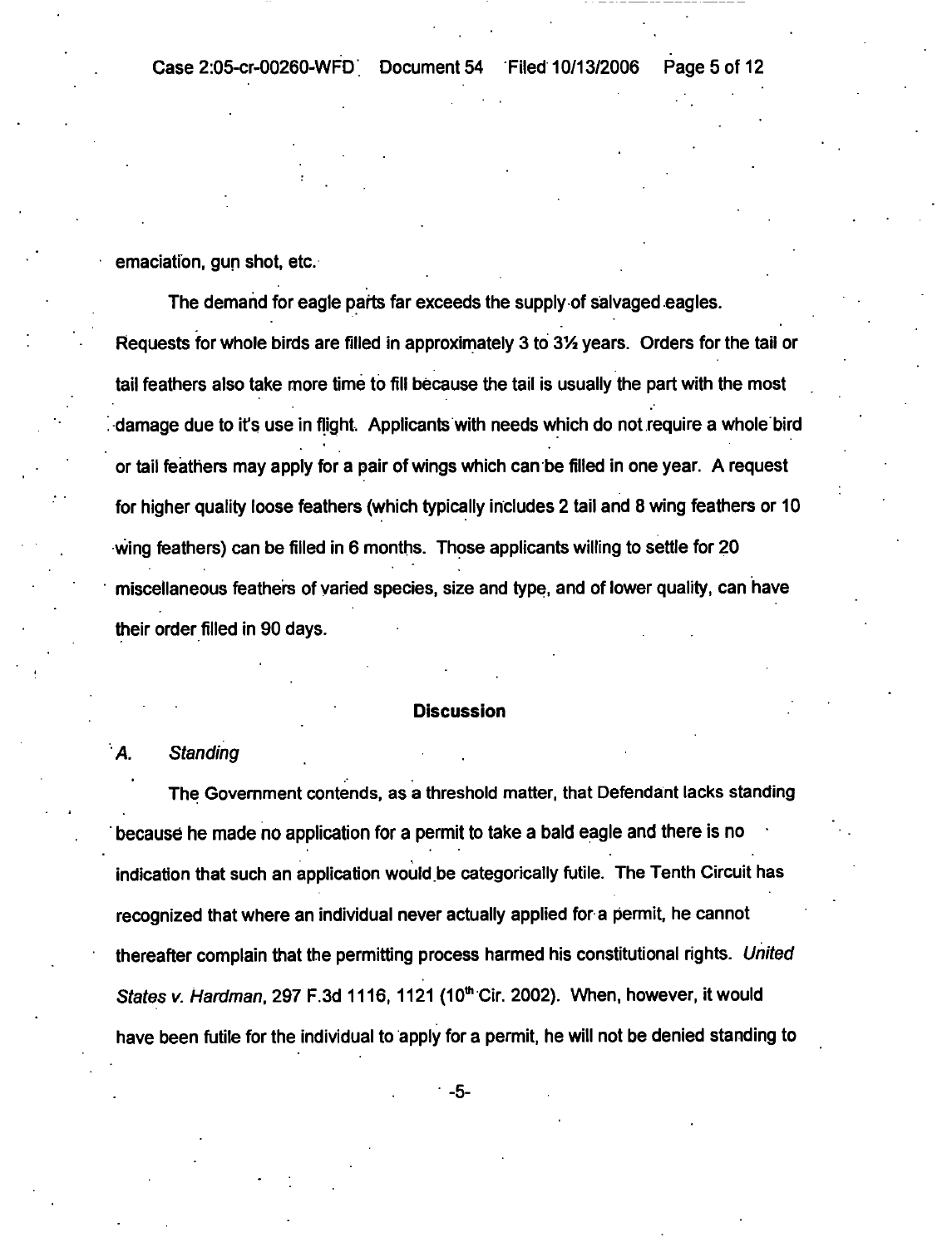**• challenge the statutory and regulatory scheme. Id.**

**In Hardman, the court recognized the futility of** He **defendants' application** for **permits because** they **could not fulfill** the **requirement of membership in a** federally **recognized tribe. Although Mr. Friday does not have the same impediment to applying** for **a permit, the Co.urt likewise finds** futility **in the application process. The Defendant and** the **tribal members testifying on his behalf were n.ot aware of the possibility of obtaining a permit to take an eagle. The statute expressly contemplates a permitting process** for **the taking of eagles** for **Indian religious purposes: relying on the Secretary of the Interi0r to implement regulations to make** ihis **accommodation to our Native Americans. Yet, testimony at the hearing** revealed **that as recently as 2003, the Seciretary had not delegated the authorityto process** fatal **take permits** for **Indian religious purposes..The evidence is that prior to 2003, only** four **such .applications were SiJbmitted - three were issued and one denied. The Govemment's brief represents that a total of eleven such applications have been submitted of which approximately.five** were. **granted. Although theFish and Wildlife Service utilizes outreach programs in an attempt to increase the understanding of its Repository program,** there **are no outreach programsadvis.ing Native Americans of the** fatal **take permitting process. The agency admittedly does not in any way promote the taking of eagles and prefers Native Amedcans-to use the Repository program, despite the program's obvious inadequacies in filling** their **religious needs.** As **a result, very** few **applications** for.fatal **take perm!ts** for

-6-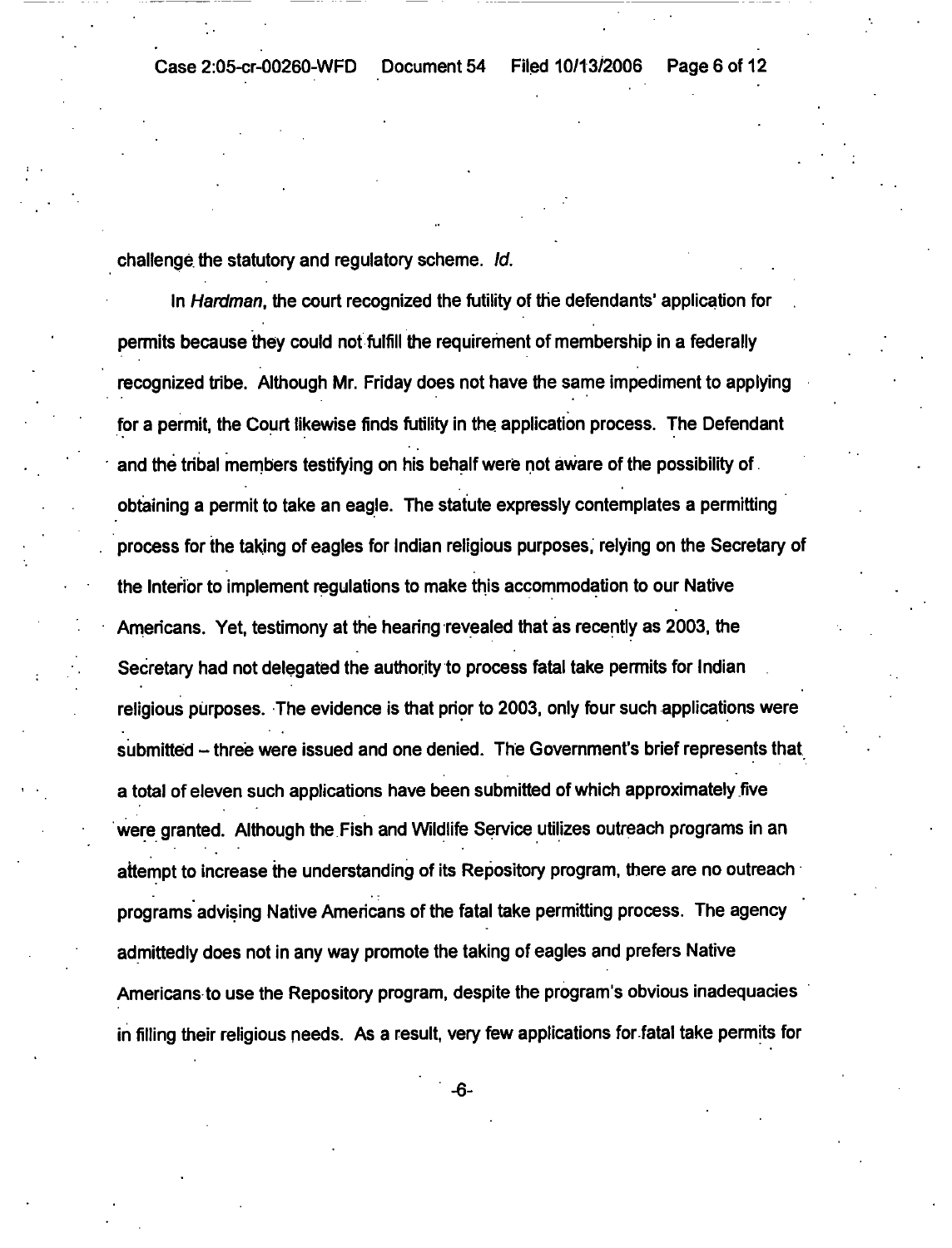**Indian religious purposes have been submitted and even** fewer **granted.** 1 **Based upon the agency's conduct in every other respect, it is clear** that **Defendant would not have been accommodate d by applying I;or** atake **permit. Therefore, the Court finds that Defendant has standing to challenge the statutory and regulato\_ scheme.**

## **B. Religious Freedom Restoration Act (RFRA)**

**;'Congress enacted** the **Religious Freedom Restoration Act against the**

**background of Free Exercise Clause law." Hardman, 297.Fo3d at 1125. Substantively,**

## **RFRA states: " "**

**.(a) Government shall not Substantially burden a person's exercise of religion even if** the **burden results** from **a rule of general applicability, except as. provided** in **subsection (b) 0fthis section.**

**(b) Government may •substantially burden a person's exercise Of religion only if it demonstrates that application of the burden to the I\_erson -**

**(1) is in furtherance of a compelling governmental interest; and (2) is the least restrictive means of** furthering **that compelling governmental interest.**

**42 U.S.C.** § **2000bb-l(a)&(b) (emphasis added). RFRA** further **provides that tilis test may be asserted** "as **a claim or defense in a judicial proceeding...• ." 42 U.S.C.** §

**2000bb-l(c).**

**1. Substantial Burden on Religion**

**Defendant argues that the BGEPA is a substantial burden on his religious**

1**One of the Government's witnesses stated that he would not be surprised thai new agency employees were unaware that such take permits are available or can be applied for.**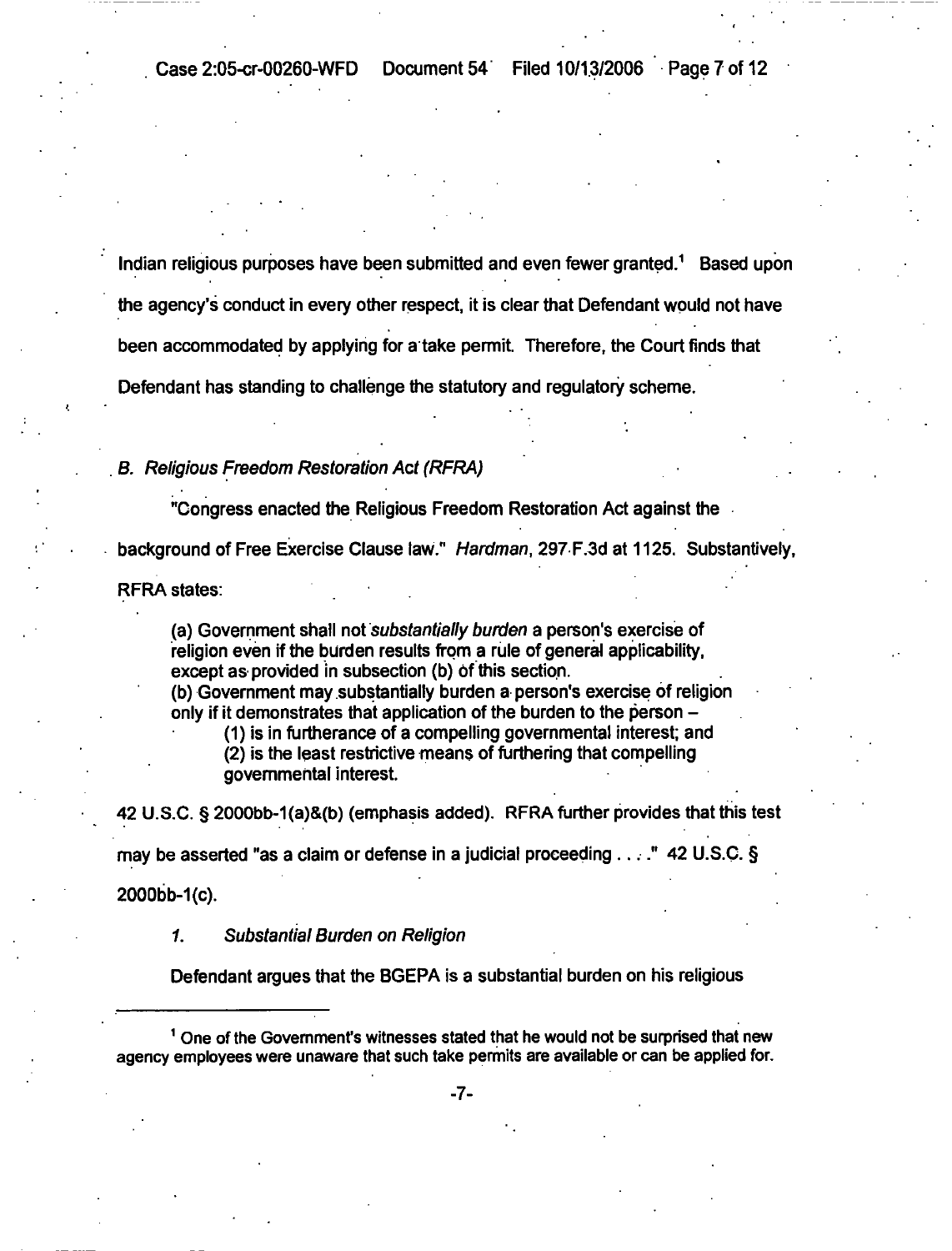practices due to the highly restrictive method for obtaining bald eagles from the **Government• The Court has already discussed the futility of the processfor obtaining a • -fatal take permit• Moreover** there **is a significant, waiting period** for **obtaining bald** •**eagles or eagl e parts from** the **National. Eagle Repositop/and, in any** *event,* **Defendant Contends that eagles** from **the Repository are .not acceptable** forSun **Dance purposes.** . **There can be** no real **dispute** that **the BGEPA substantia ly burdens Defendant's exercise of religion.** 2 "The **eagle** feather **is sacred ift many Native American religions..**

**•. Any scheme that limi\_.[Native** Americans'] **access to eagle** feathers **therefore must •be seen as having a substantial• effect on the exercise of religious belief." Hardman, 297 F.3d at 1126-27. Thus, this Court must consider whether** ihe **regulations governing the BGEPA: (1) advance a compelling govemmerit interest; and (2) are the least** • **restrictive means of** furthering **that interest.**

**2. Compelling Interests**

**There can also beno real dispute, however, regarding the Government's interest in preserving our eagle populations ani:l in protecting Native American culture. Id. at 1128.**

**The bald eagle would remain our national symbol whether there were 100 • eagles or 100,000 eagles. The government's interest in preserving the**

2 **The Government challenges whether the •Defendant's actions in taking the •eagle were at all related to a sincere belief in the religiotJspractices of the Northern Arapaho Tribe. However, the unrebutted evidence before the Court is that the Defendant's Native American religious beliefs are sincerely held and his taking of the eagle was for religious purposes.**

-8-"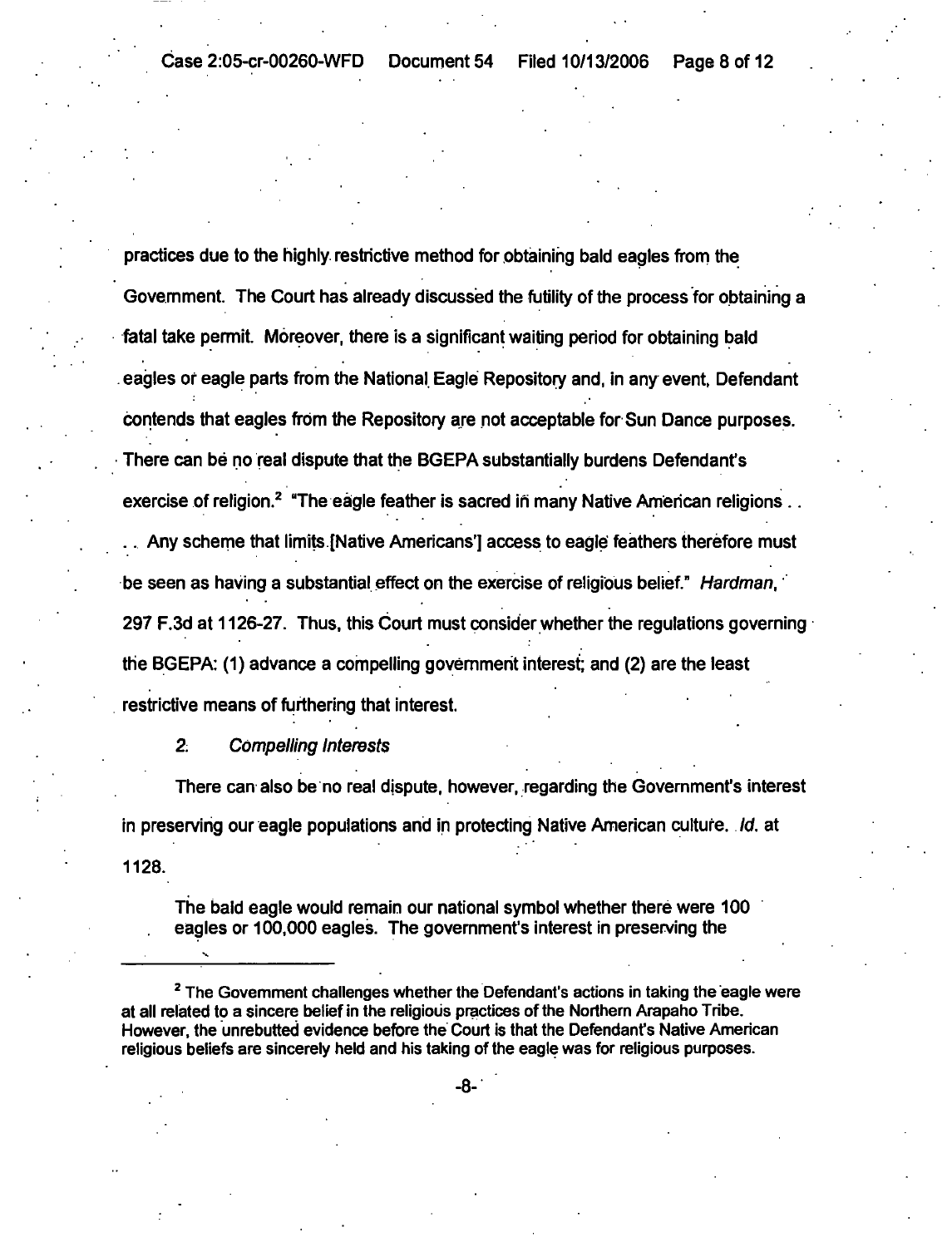**species remains compelling in either situation. What might change depending on the number of birds existing is the scope of the program that .we** would accept as being narrowly tailored as the least restrictive means **of achieving its interest. Thus,we agree that the government's interest in preserving eagle populations is compelling.**

**Id. (emphasis added).**

**3. Least Restrictive Means**

**The Defendant argues that the Presentpermitting process is not the least • restrictive means of preserving the eagle populations given the recovery of the bald eagle in recent years. Despite this recovery, Defendant argues,** the Government **has failed and refused to issue any regulatiOns authorizing the more liberal granting.of take permits** for **the religious purposes of Native Americans. Defendant contends** that doing **so will notadversely impact the eagles. The Tribe argues that the present regulations do nothing to alleviate the burden on Indian religion created by** ihe **BGEPA. The Tribe** further **urges the Court to** consider **this burden in conjunction with the trust obligation owed by the** federal **government to Indians.**

**The Government responds .that the prohibitions against taking bald eagles without a permit under the BGEPA plainly advance the compelling interest of protecting such birds. The Government** further **acknowledges, however, that a** flat **statutory ban** . **on taking and possession of eagles woulcl simultaneously harm the Government's interest in protecting tribal Native American religion and culture, as well as in** fulfilling **its general trust obligations to Indian tribes. SO, to advance both interests, the BGEPA has**

**-9-**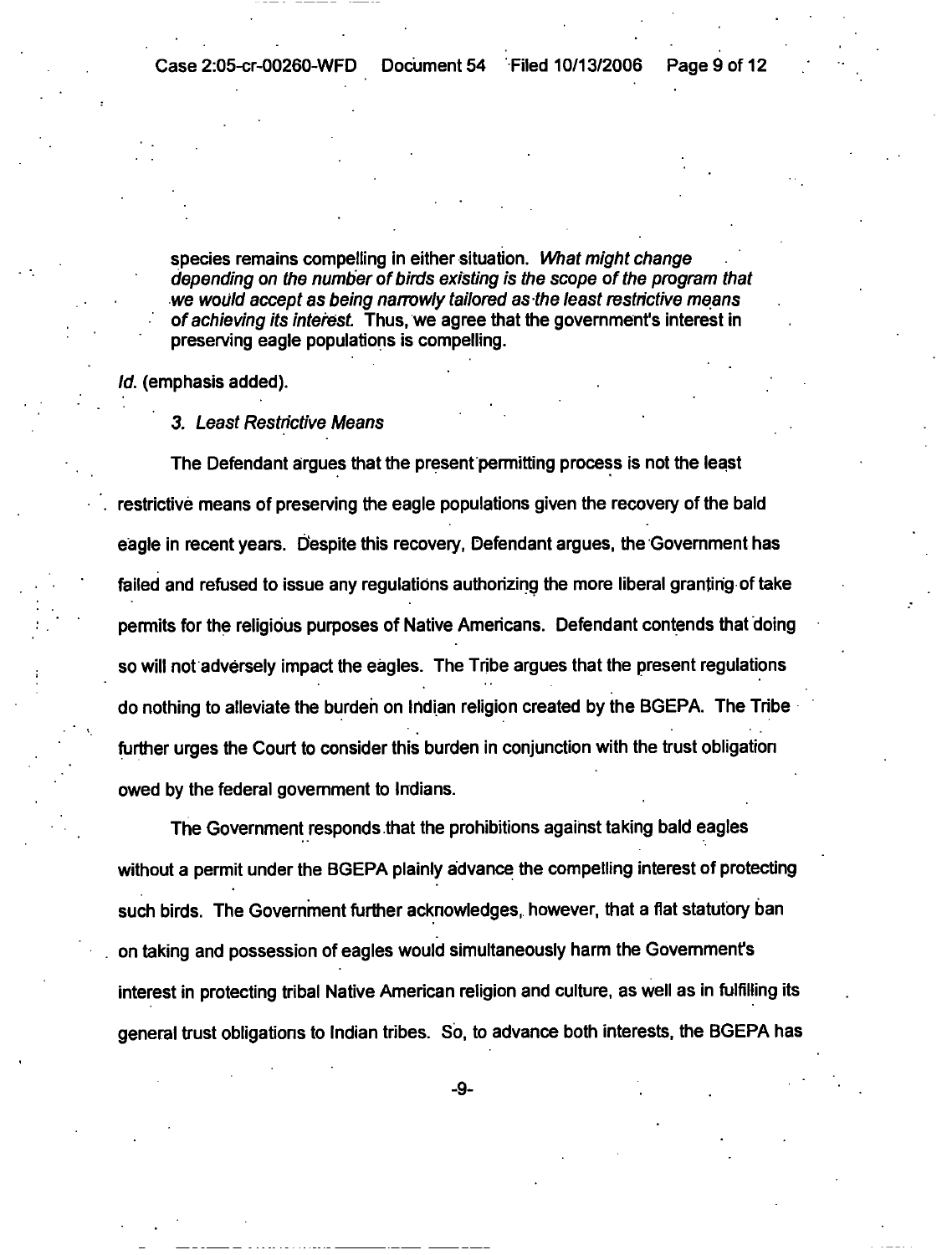**issued regulations which make exceptions to the** fiat **ban for** "the **religious purposes of Indian tribes."** 

•**The Government maintains, that any taking must be regulated, however, because unregulated take would proceed without any opportunity** for **agency experts to determine if then current p0pulations\_ in the relevant take area, could sustain the take . contemplated. It would also remove any requirement** for **the person baking the. specimen .to attest that** they **weredoing so** for **religious purposes, and any opportunity** for **the government to accurately track the numbers of**legal **taking, and thus the impact ON** population numbers. The resulting takings, outside of the permit system review and **record-keeping, also.would exacerbate the black market** fop **these birds and their parts,** further **motivating illegal hunting.**

**Further, theCourt acknowledges** that **the demand** for **eagles and eagle parts** for **religious purposes is very high. This demand is supplied predominantly, albeit inadequately, through the National Eagle Repository. The Government argues that, although Defendant and the Tribe claim that only** "clean" **eagles can be used** for **sacrifice in the Sun Dance, between September 2'004 and October 2005, sixNorthern Arapaho submitted applications** for **Repository eagle parts, mc\_stof which specifically stated that they were** for **use •inthe Sun Dance. The** fact **that these Native Americans were forced to settle** for **Repository parts does not diminish their sincerely held religious belief** that **a =clean"eagle is the most appropriate Sun Dance offering to God.**

**-10-**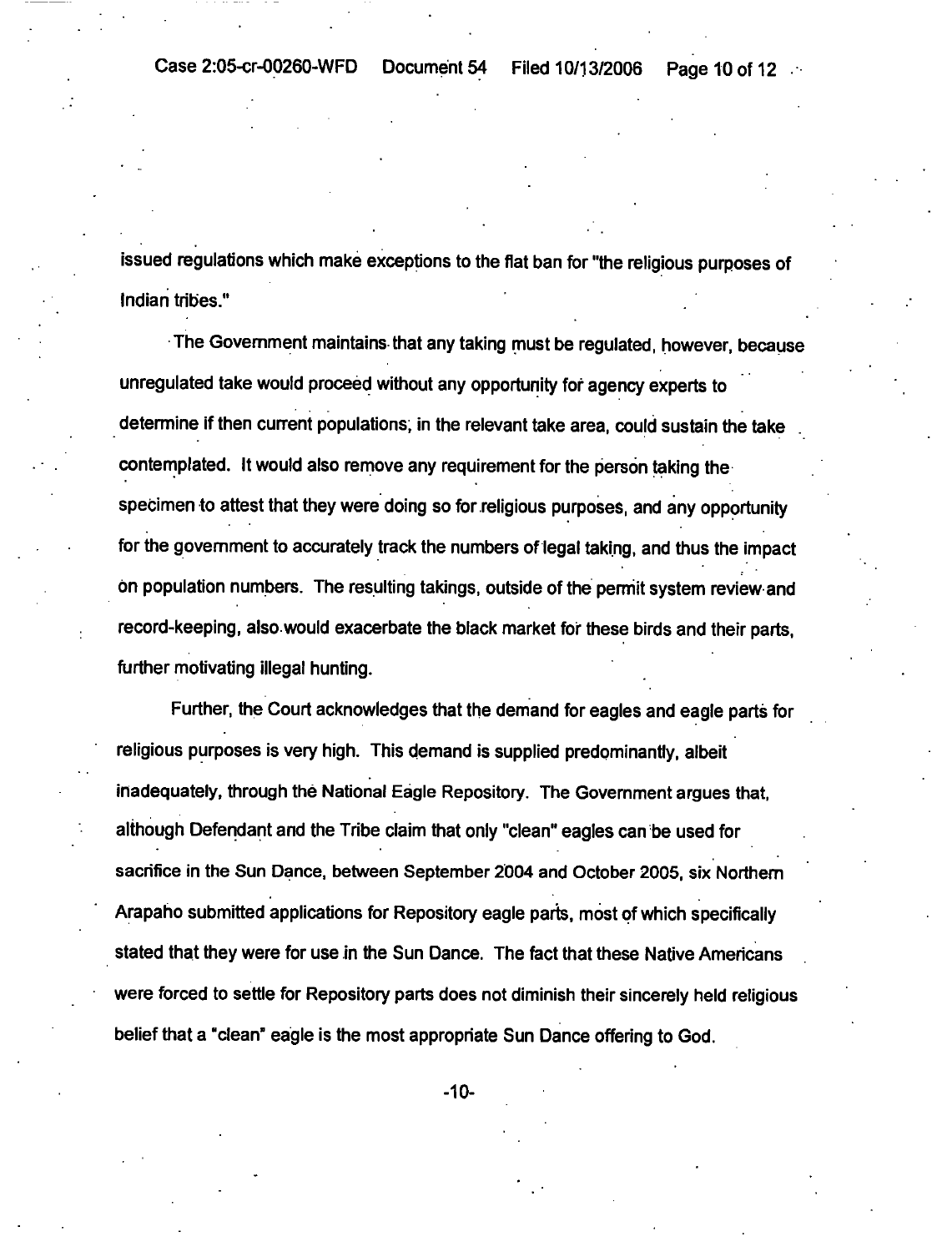. "The **two dispositive questions under RFRA are whether application Of the permitting process to.[Defendant] furthers the government's compelling interests, and whether it is the 'least restrictive means' of** furtheringthose, **interests." Hardman, 297 F.3d at 1129. The Court** finds **that the Govemment has failed to demonstrate that its policy O**f **discouraging requests** for **eagle take permits** for **Indian religious purposes, 'and limiting the issuance of such permits to almost none, is** the **least restrictive means of advancing its stated interests in. preserving eagle populations and protecting Native American culture. This is particularly so when considering the recent recovery of** the **species and that a more significant cause ofeagle mortality is electrocution.**

**The Court does not disagree with the Govemmen.t** \_at **some regulation of the taking of eagles is necessary to** furthei" **its compelling interests. However, the present application of the permitting process is not the least restrictive means of doing so,** It **is not** the **permitting process itself** that **the Court** finds **objectionable. Rather, it is the biased and protracted nature of the process that cannot be condoned as an acceptable implementation of the BGEPA. To show deference to the agency's implementation of the permitting process is to honor the hypocrisy Of the process. Although the Government professes respect and accommodation of the religious practi\_s of Native Americans, its actions show callous indifference to such practices. It is clear to this Court that the Government has no intention of accommodating the religious beliefs.of Native Americans except on its own terms and in its own good time.**

**-11-**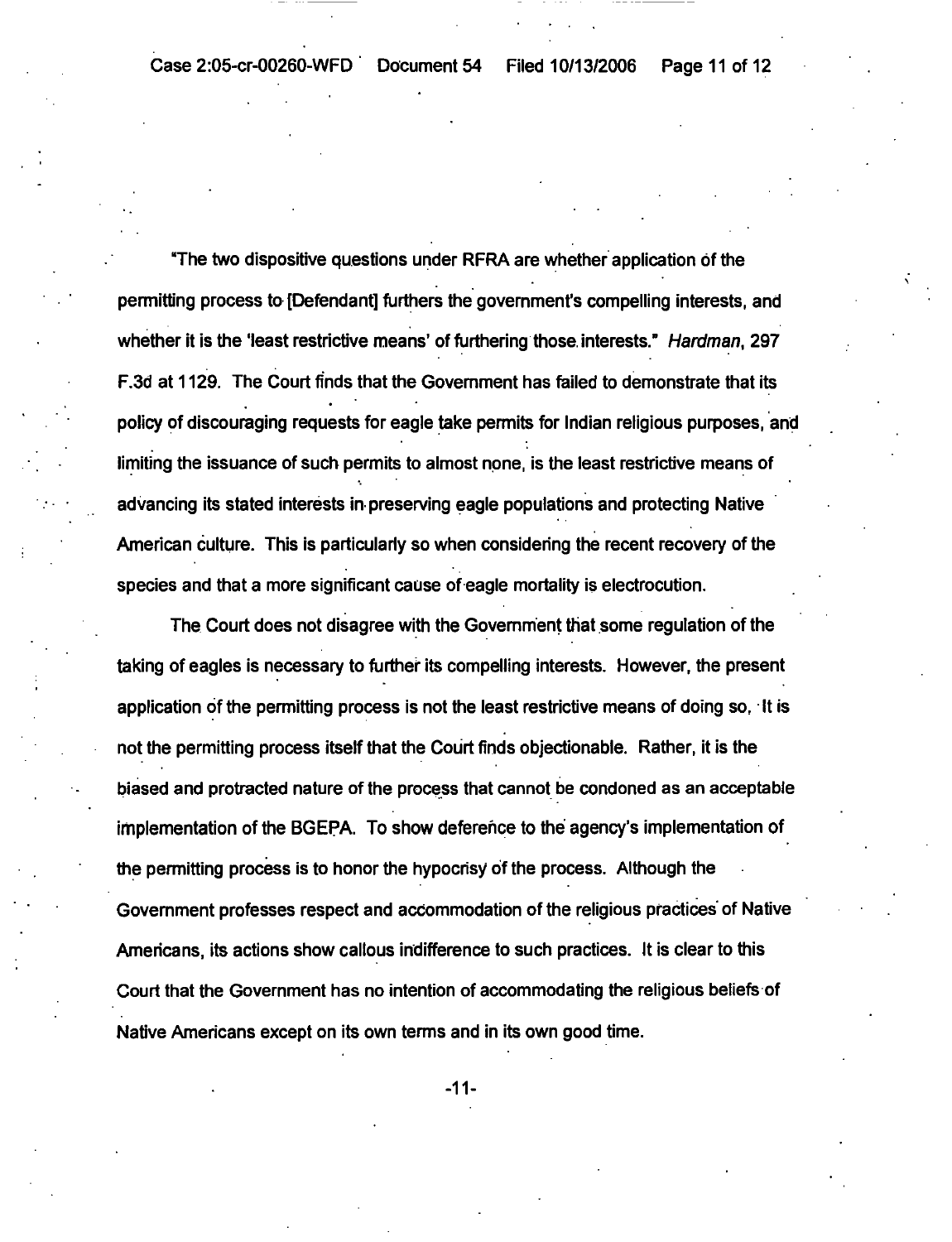THEREFORE, it is hereby

ORDERED that the Defendant's Motion to Dismiss Information is GRANTED and the Information filed against Defendant is DISMISSED.

**DATED this 13<sup>th</sup> day of October, 2006.** 

**UNITED STATES DISTRICT** JUDGE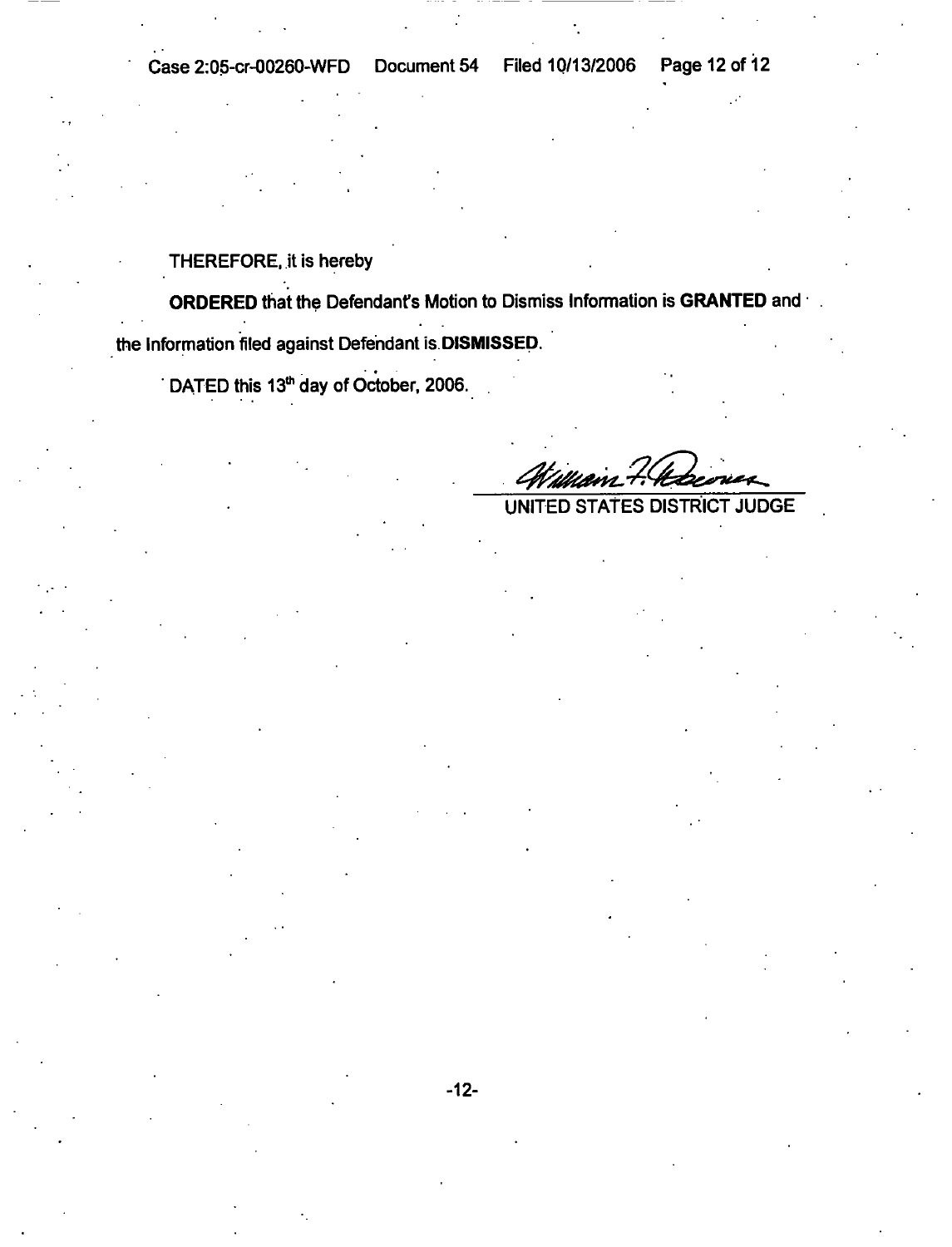## CERTIFICATE OF COMPLIANCE

Please complete one **of** the **sections:**

**Section 1.** Word count

As required by Fed. R. App. P. 32(a)(7)(C), I certify that this brief is proportionally spaced and contains 11,537 words.

Complete one of the following:

 $X$ . I relied on my word processor to obtain the count and it is [name word processor software]: Word Perfect 12.

I counted five characters per word, counting all characters including eitations and numerals. •

Section 2. Line count

My brief was prepared in a monospaced typeface and contains \_\_\_\_\_\_\_\_\_\_\_ lines of text.

I certify that the information, on this form is true and correct to the best of my knowledge and belief formed after a reasonable inquiry.

S/ Kathryn E. Kovacs